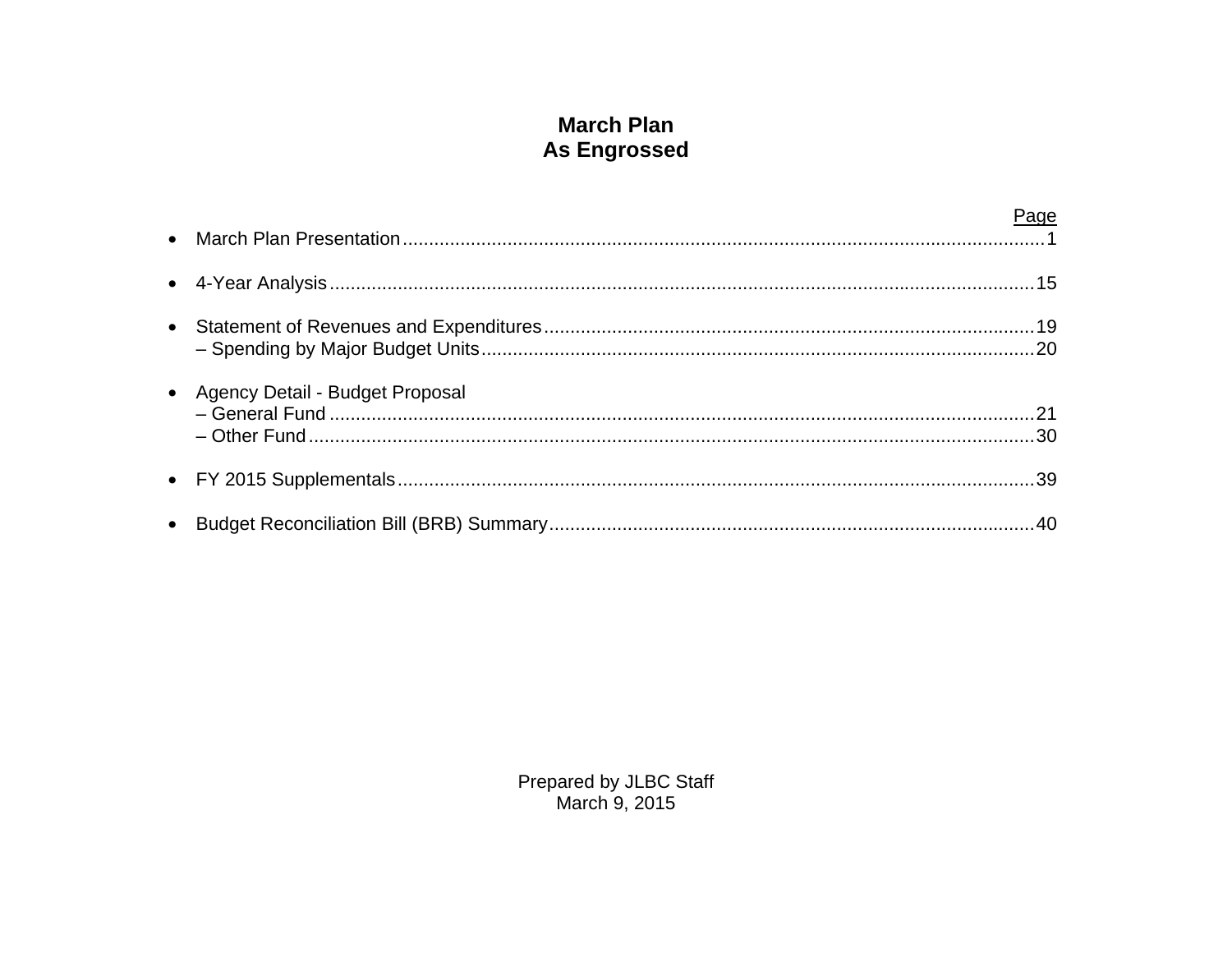| <b>March Plan</b>          | '15               | '16               | '17                 | '18              |
|----------------------------|-------------------|-------------------|---------------------|------------------|
| <b>Balance Forward</b>     | \$577 M           | \$12 <sub>M</sub> | \$0 M               | \$0 <sub>M</sub> |
| Revenues                   | \$8.77 B          | \$9.11 B          | \$9.27B             | \$9.55B          |
| Spending                   | \$9.34 B          | \$9.13B           | \$9.28 B            | \$9.52B          |
| <b>Ending Balance</b>      | \$12 <sub>M</sub> | \$0 <sub>M</sub>  | $\frac{\xi(16)}{M}$ | $$33$ M          |
|                            |                   |                   |                     |                  |
| <b>Base Revenue Growth</b> | 4.3%              | 3.8%              | 4.4%                | 5.1%             |
| <b>Spending Growth</b>     |                   | $(2.2)\%$         | 1.7%                | 2.5%             |

 $\Box$ Plan uses \$113 M of \$464 M Rainy Day Fund to balance '15

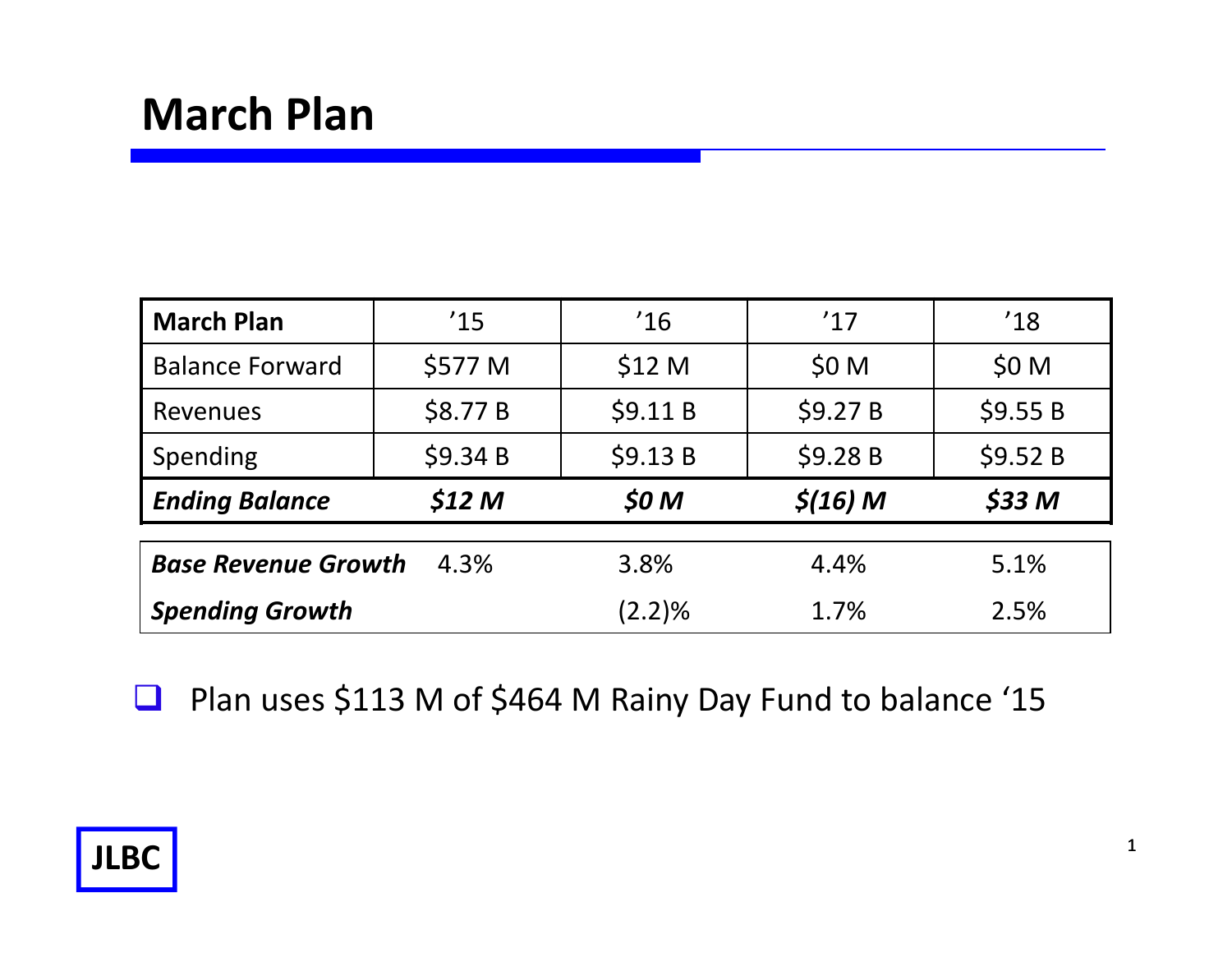# **Structural Shortfall – Ongoing Revenues Vs. Spending**

**- '18 Has Projected \$33 M Structural Balance**

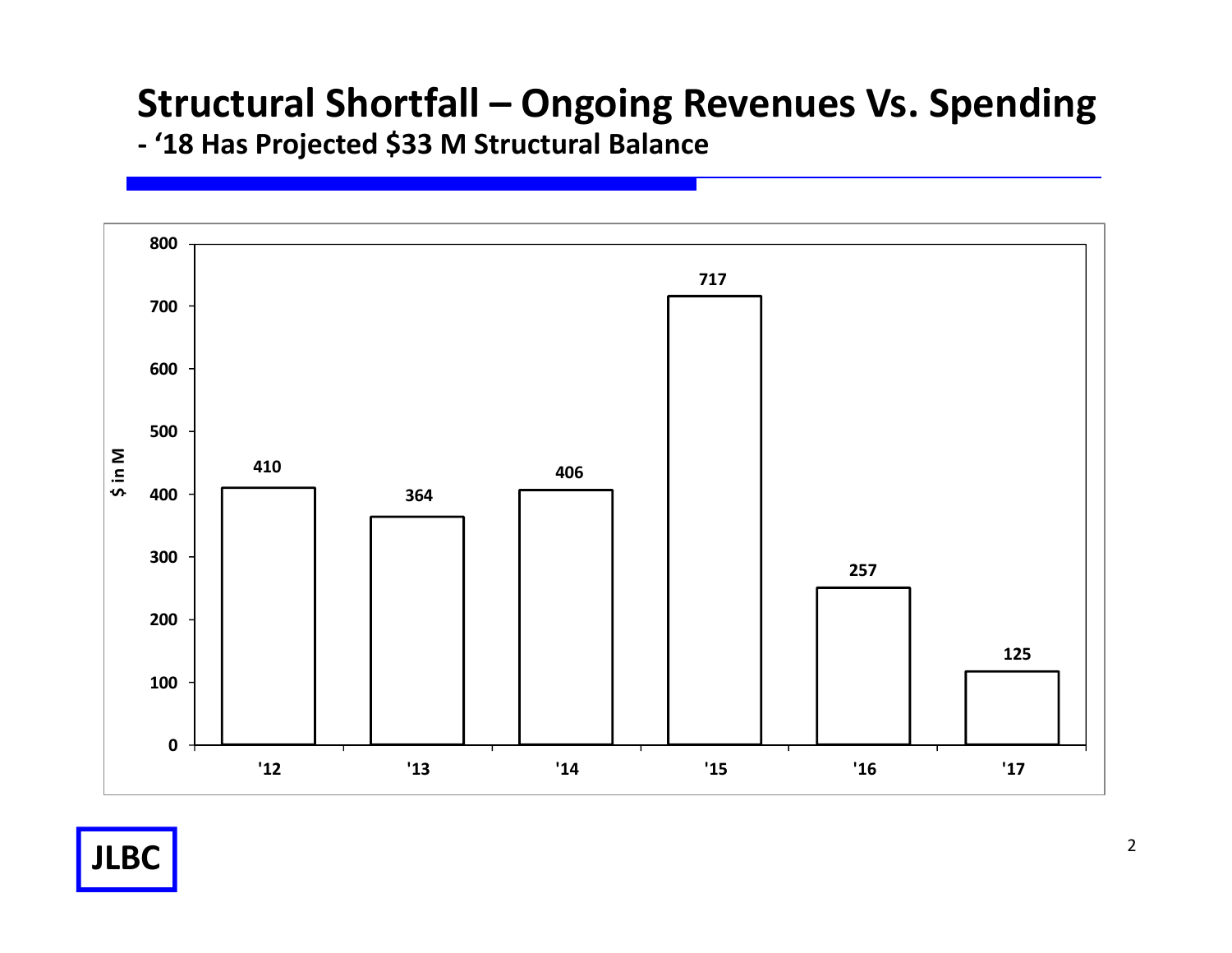# **'16: How \$(678) M Baseline Shortfall Becomes \$1 M Balance**

| \$ in M |                                                  |
|---------|--------------------------------------------------|
| \$(678) | Baseline '16 shortfall (without K-12 litigation) |
| 12      | FY 2015 Carry Forward                            |
| 52      | Higher base revenues                             |
|         | <b>Policy Issues</b>                             |
| 74      | Revenue increases                                |
| 220     | <b>Fund transfers</b>                            |
| (176)   | Spending increases                               |
| 497     | Spending reductions                              |
|         | <b>Revised '16 Ending Balance</b>                |

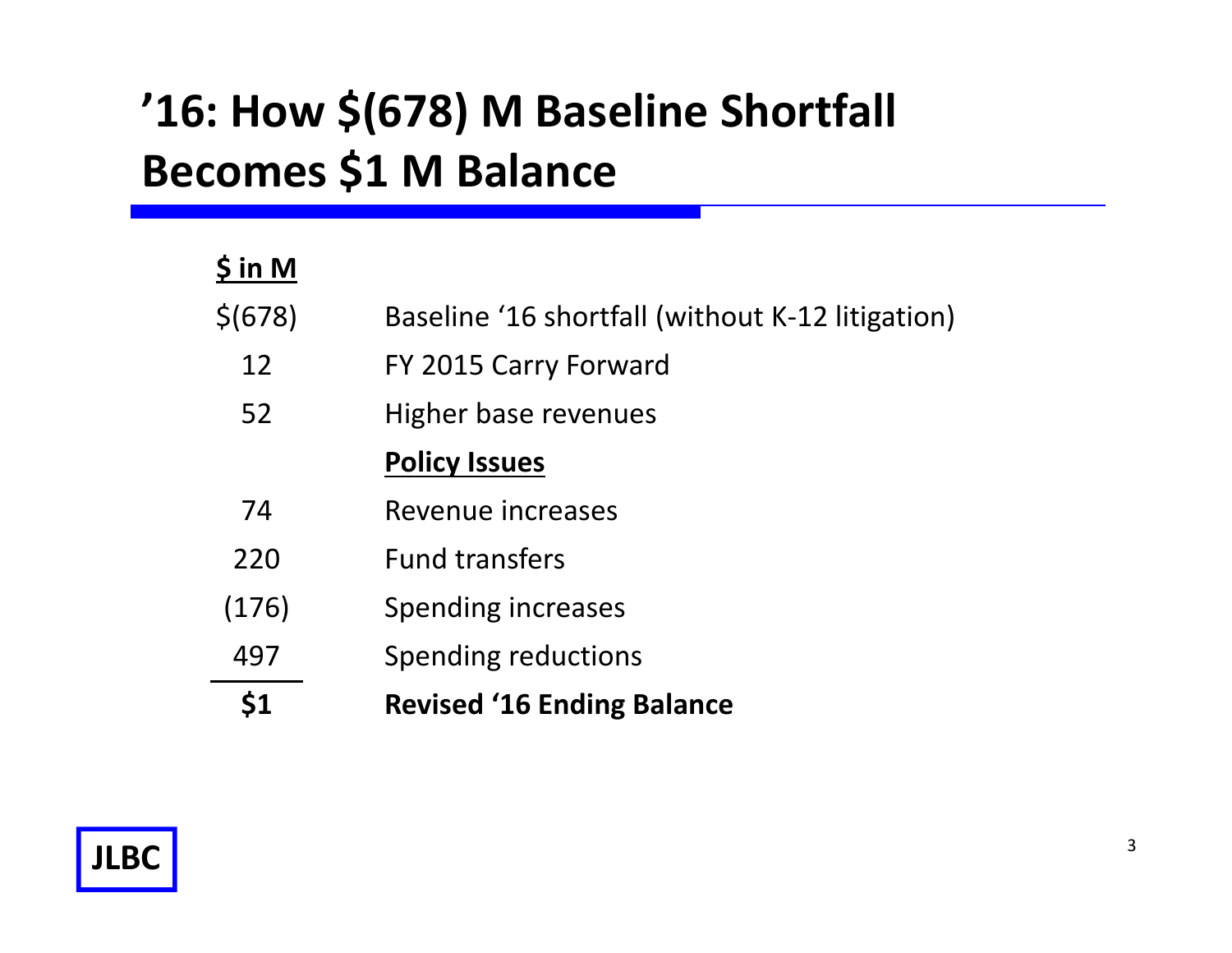## **March Plan Annually Adds \$52 M in Revenue**

**- Represents Ongoing Revenue Without Policy Changes**



**\* 4.3% when compared to JLBC '15 base**

**JLBC**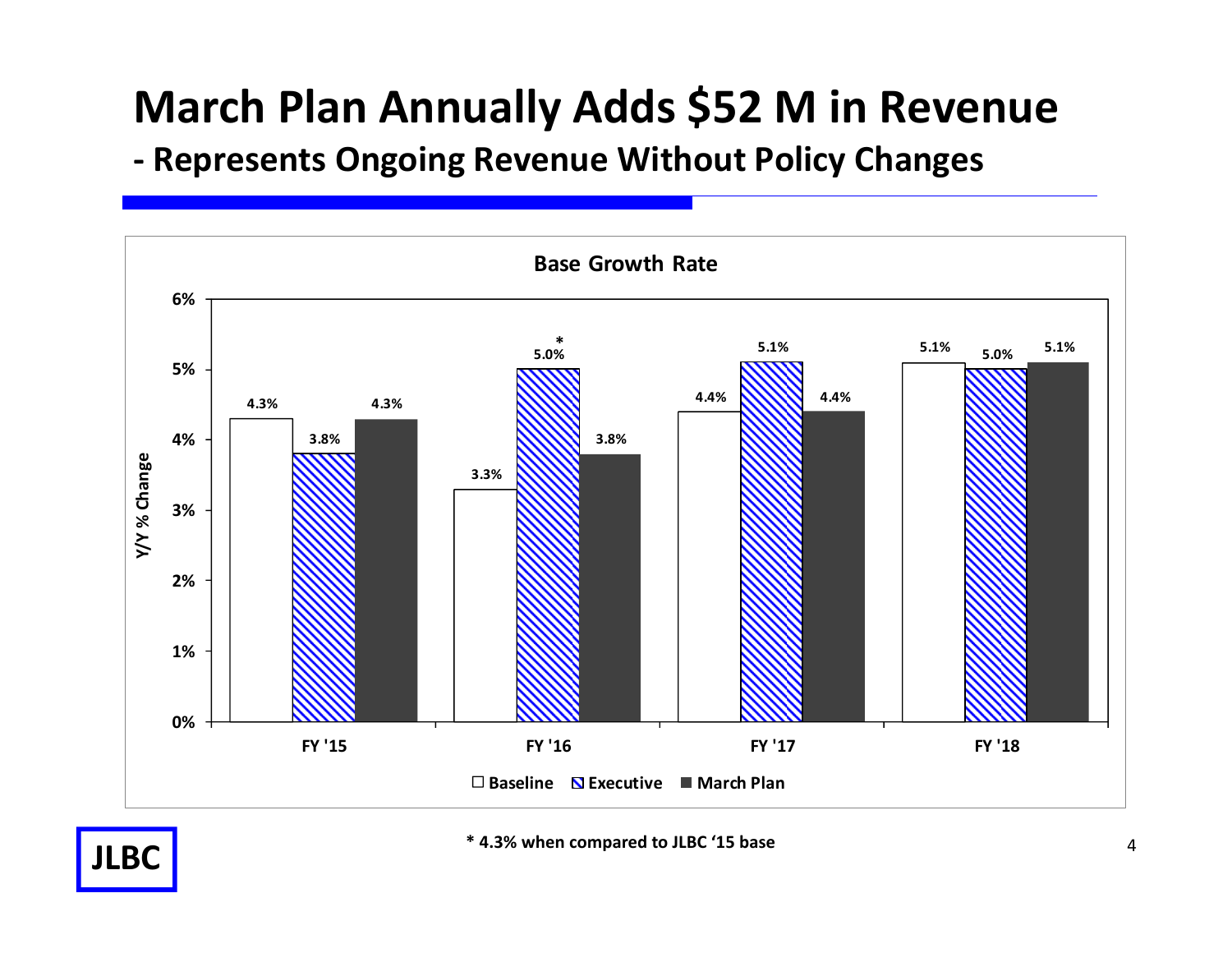## **Tax Reductions**

|                                      | $\sin M$ |               |               |
|--------------------------------------|----------|---------------|---------------|
|                                      | '16      | $^{\prime}17$ | $^{\prime}18$ |
| Extend Income Tax Inflation Indexing | (6)      | (15)          | (25)          |
| Eliminate 0.1% Job Training Tax      | (6.5)    | (13)          | (13)          |

- $\Box$ One-time '16 inflation indexing is part of Baseline
- $\Box$  0.1% employer tax is levied on first \$7,000 of wages and deposited to a job training fund
- $\Box$  Plan does not include Executive proposals to cap Homeowners Rebate or increase MVD fee

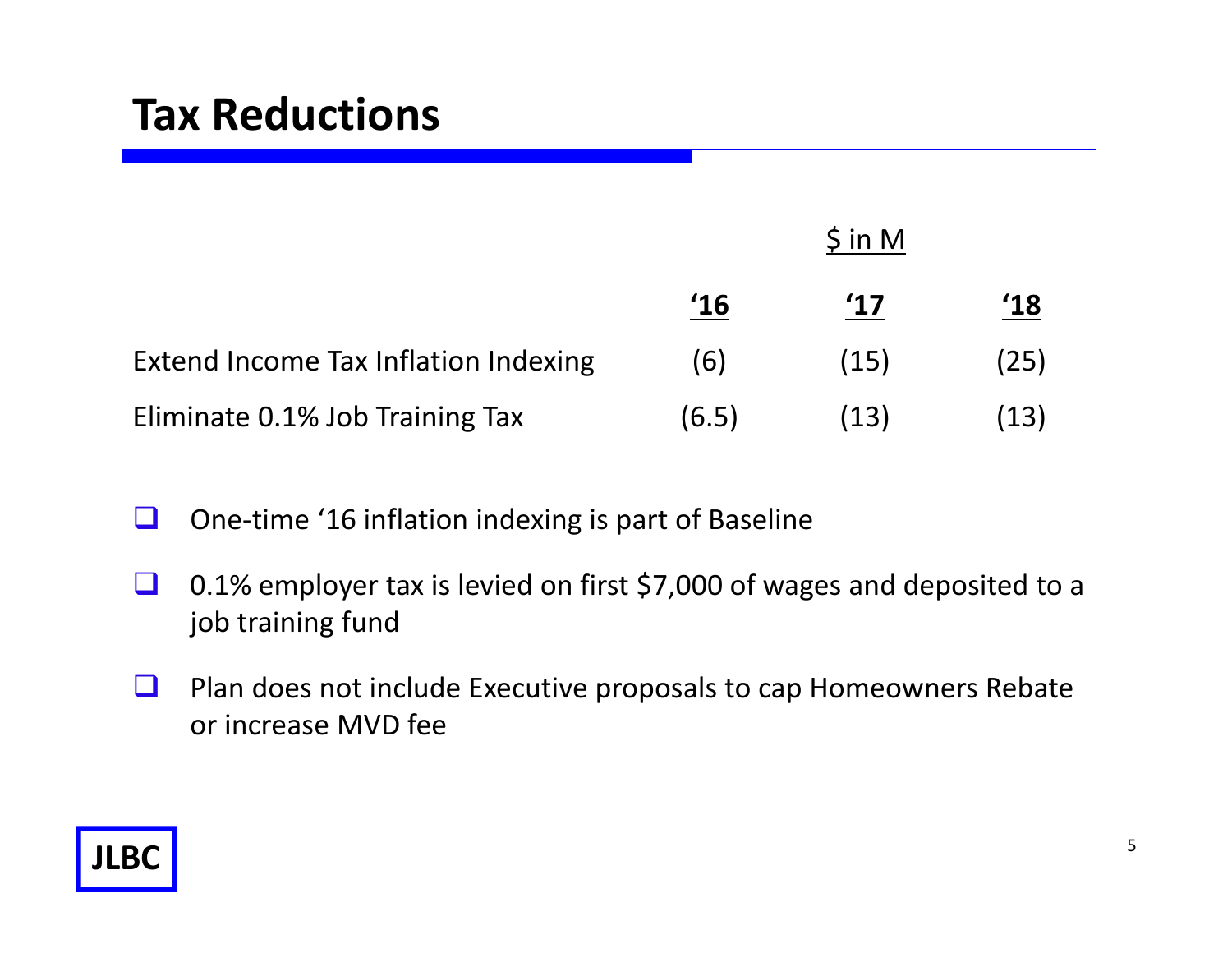## **Revenue Increases/Fund Transfers**

| 16            |                                                  |
|---------------|--------------------------------------------------|
| <u>S in</u> M | <b>Revenue Increases</b>                         |
| \$42          | <b>Fraud Detection and Prevention</b>            |
| 15            | Tax Amnesty                                      |
| 17            | Private hospital disproportionate share \$ to GF |
| \$74          | Subtotal                                         |
|               | <b>Fund Transfers</b>                            |
| O             | State Employee Health (\$100 M in '17)           |
| 75            | <b>Commerce Authority Deal-Closing</b>           |
| 25            | <b>Commerce Authority Job Training</b>           |
| 20            | <b>ADOT HELP</b>                                 |
| 15            | <b>ADOT Aviation</b>                             |
| 16            | AG S&P Settlement (+ \$15 M Mortgage in '15)     |
| 7             | <b>AHCCCS Health Care Group</b>                  |
| 4             | Parks Off-Highway Vehicle                        |
| 58            | 20 Other Funds                                   |
| S220          | Subtotal                                         |

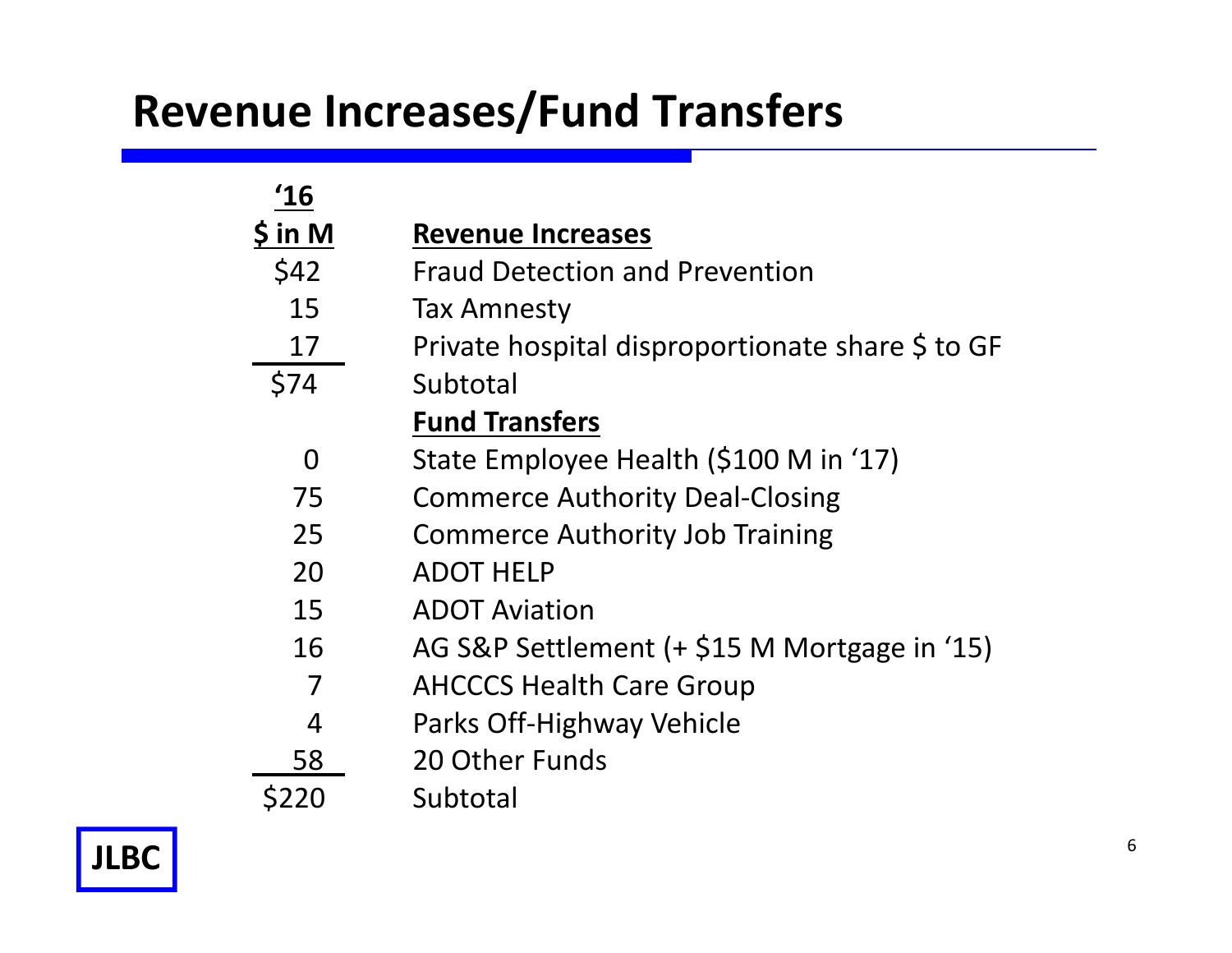# **\$176 M in Spending Increases**

**- Outside Standard Baseline Adjustments**

| $\sin M$    |                                               |
|-------------|-----------------------------------------------|
| \$74        | ADE - extra inflation (litigation discussion) |
| 24          | School facilities loan guarantee (SFB)        |
| 18          | Employer retirement increase (ADC/DPS)        |
| 12          | $ADC$ – prison health                         |
| 5           | ADC - prison population growth                |
| 0           | $ADC - 1,000$ private beds in '17 (\$24 M)    |
| 8           | $DCS$ – service growth                        |
| 5           | Capital outlay emergency projects             |
| 30          | Other                                         |
| <b>S176</b> | <b>Total</b>                                  |

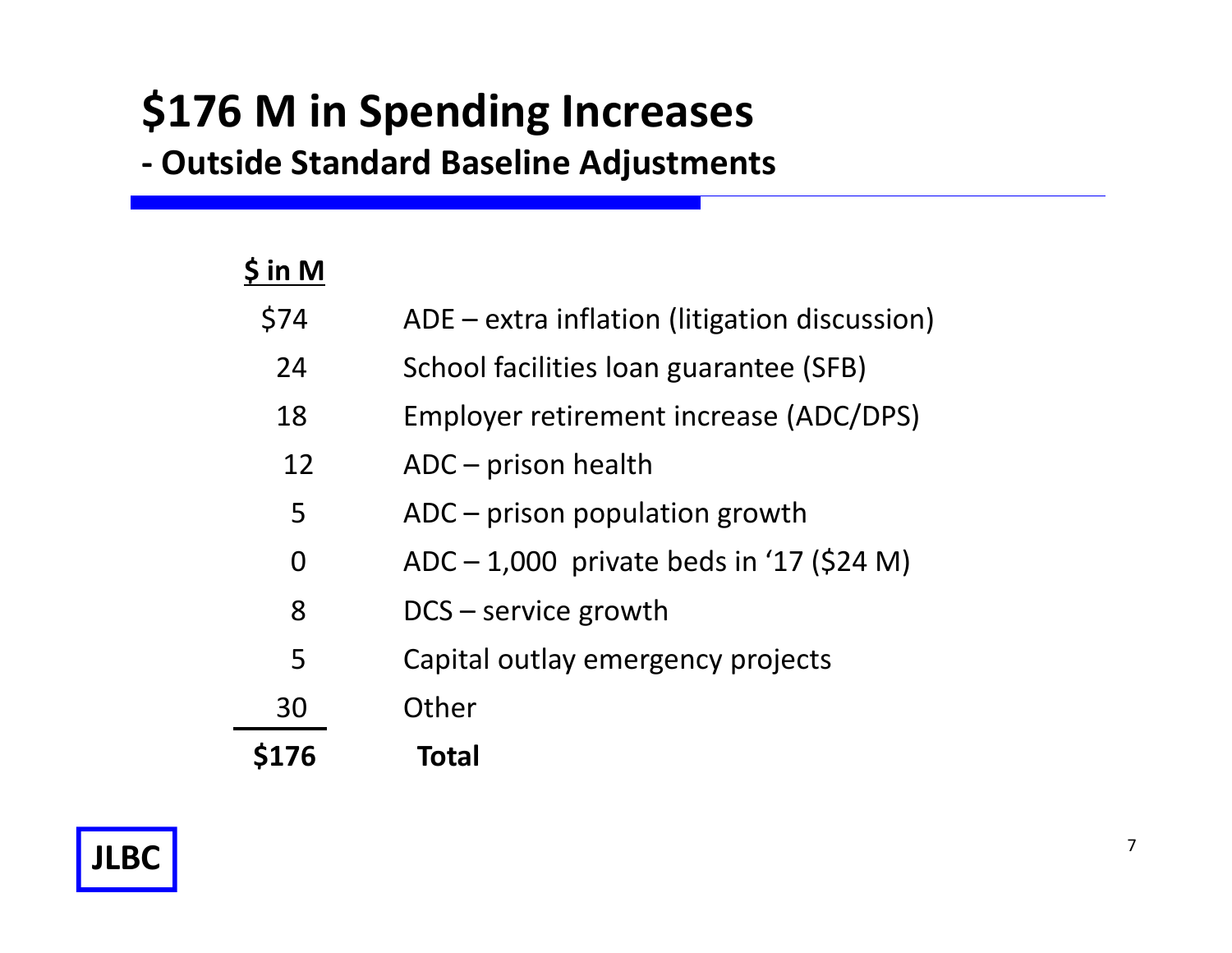# **\$497 M in Spending Reductions**

| $\sin M$ |                                                               |
|----------|---------------------------------------------------------------|
| \$117    | ADE - Additional Assistance reduction                         |
| 7        | ADE – 3 Year Phase Out Multi-site Charter Small School Weight |
| 22       | ADE – Eliminate performance funding                           |
| $\Omega$ | ADE – Eliminate Declining Hold Harmless in '17 (\$40 M)       |
| $\Omega$ | ADE - JTED/District Revisions in '17 (\$30 M)                 |
| 20       | $ADE$ – Limit state liability for 1% property tax cap         |
| 99       | Universities 13% reduction                                    |
| 16       | Community Colleges – Maricopa/Pima/Pinal                      |
| 40       | <b>AHCCCS/DHS Enrollment Re-estimate</b>                      |
| 37       | <b>AHCCCS/DHS Provider Reduction</b>                          |
| 4        | DES – Child Care Shift                                        |
| 0        | $DES - 1$ Year TANF Cap in '17 (\$9 M)                        |

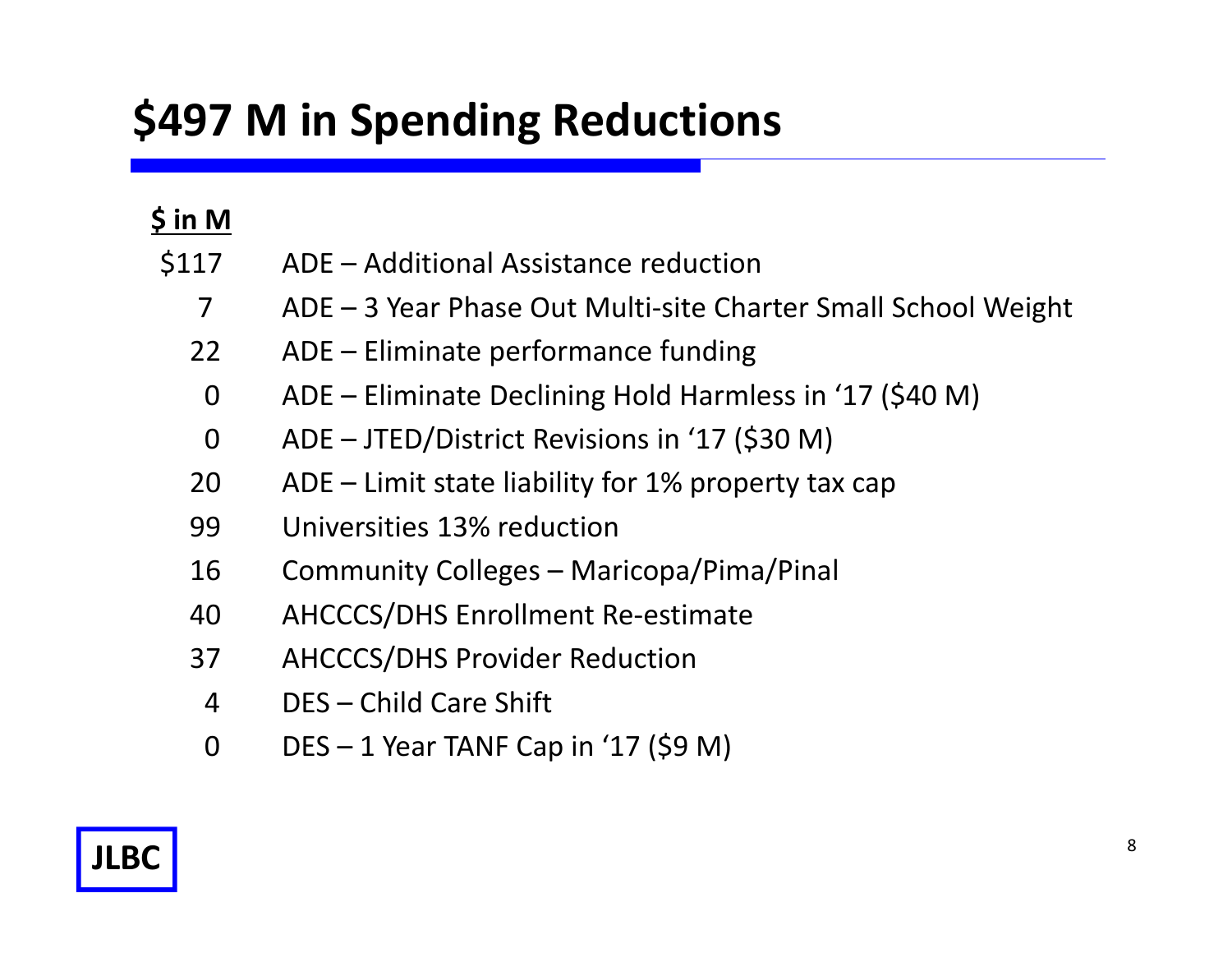# **Spending Reductions Continued**

## **\$ in M**

- Juvenile Corrections Local Cost Sharing \$17
	- Judiciary Ongoing Fund Transfer 6
	- Judiciary Reduce General Fund Automation Support 4
	- Department of Revenue Local Cost Sharing 21
	- DPS Cap HURF Shift at \$30 M (was to increase to \$60 M in '17)  $\Omega$
	- ACA Reduce Deal Closing fund from \$25 M to \$20 M (\$15 M in '17) 5
	- Counties Eliminate Mohave/Pinal/Yavapai Aid  $\mathcal{P}$
	- Statewide Reduce Employer Health Contributions (\$32 M in '17) 16
	- ADOA Shift Accounting System to Agency Charges 7
	- Hiring freeze/consolidations (\$21 M in '17) 0
	- Revised Revertments26
	- **Other** 31

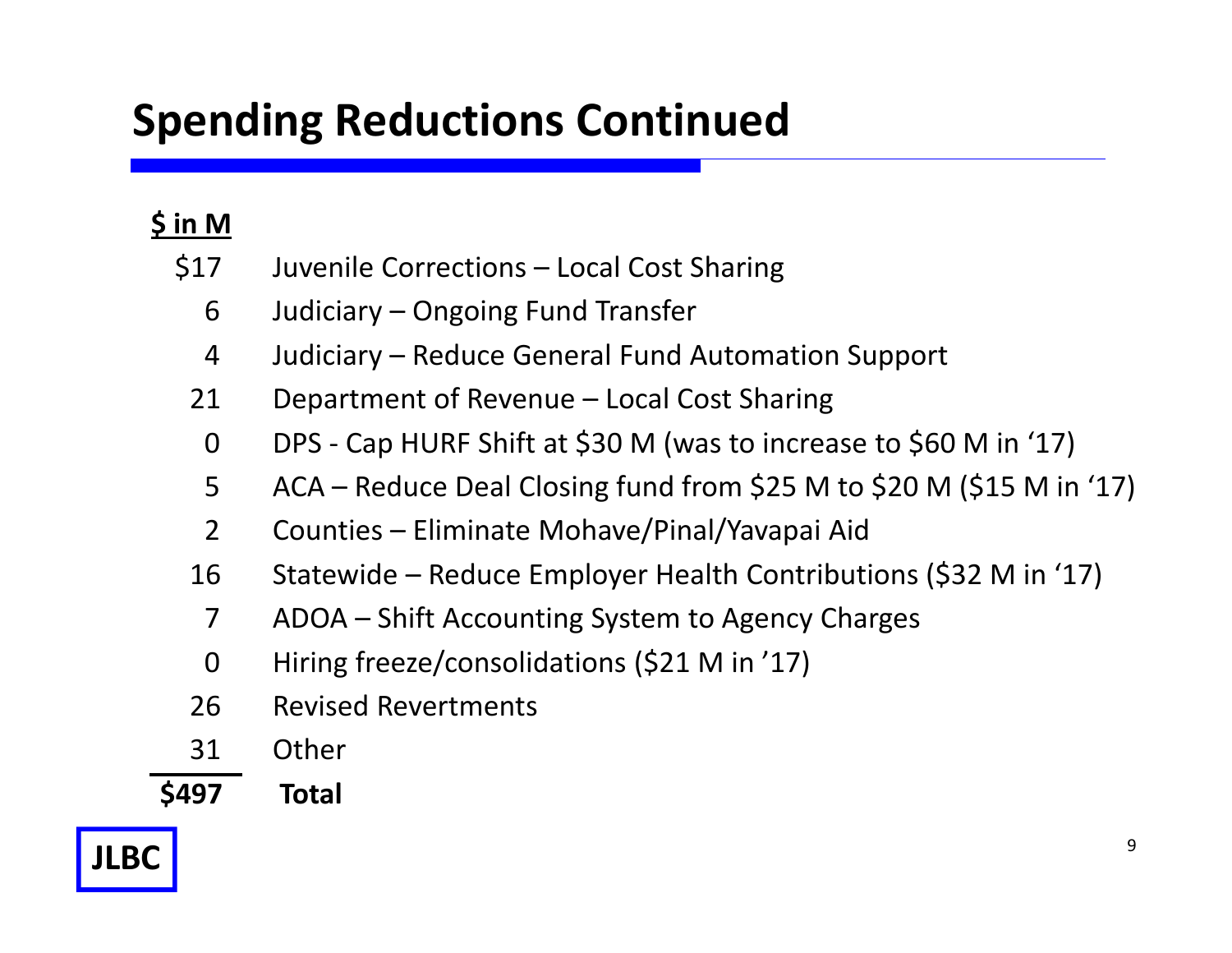## **Major Agency '16 Change in GF Spending**

## $(5 in M)$

## **\$ Change Above '15**

| <b>Agency</b>                  | <b>JLBC Baseline</b> | <b>Executive</b> | <b>March Plan</b> |
|--------------------------------|----------------------|------------------|-------------------|
| K-12 Education                 | 181                  | (24)             | 81                |
| <b>School Facilities Board</b> | 2                    | 25               | 28                |
| Universities                   | (3)                  | (78)             | (102)             |
| <b>Community Colleges</b>      | (1)                  | (10)             | (17)              |
| <b>AHCCCS</b>                  | (2)                  | (73)             | (69)              |
| <b>Health Services</b>         | 9                    | (7)              | (10)              |
| <b>Economic Security</b>       | 22                   | 23               | 17                |
| <b>Child Safety</b>            | (11)                 | 5                | (4)               |
| Corrections                    | 8                    | 52               | 39                |
| <b>Juvenile Corrections</b>    | $\overline{0}$       | (16)             | (17)              |
| <b>Public Safety</b>           | (1)                  | (16)             | 4                 |

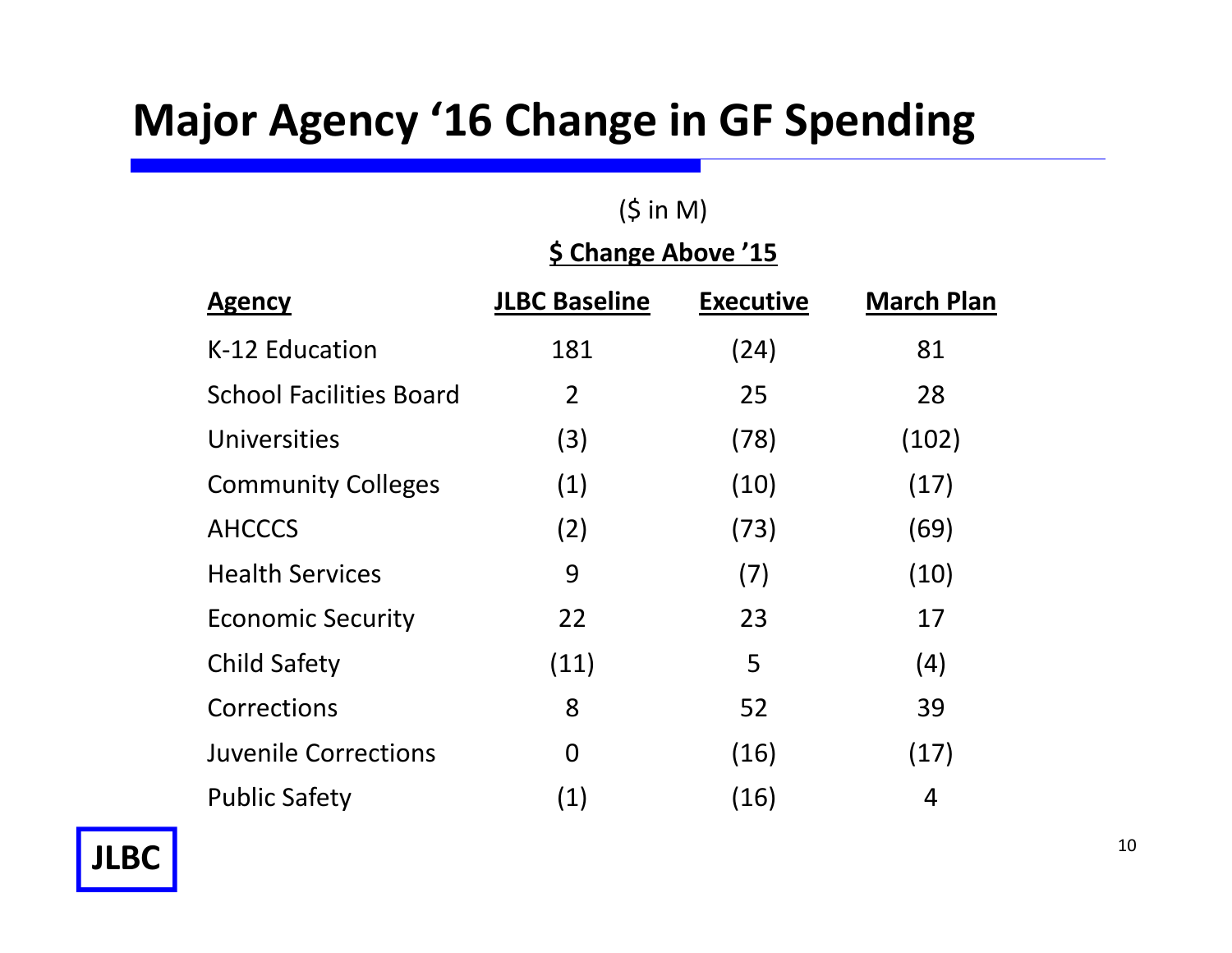# **Department of Education**

|                                                 |                  | GF \$ in M Above '15 |    |
|-------------------------------------------------|------------------|----------------------|----|
|                                                 | <u>'16</u>       | <u>'17</u>           |    |
| Formula Growth                                  | 176              | 378                  |    |
| Extra Base Level Increase                       | 74               | 74                   |    |
| <b>Non-Classroom Reduction</b>                  | (117)            | (117)                |    |
| Phase Out Multi-site Charter Small School \$    | (7)              | (13)                 |    |
| Phase Out Pre '14 District Sponsored Charters   | (1)              | (2)                  |    |
| Repeal Student Success \$ (Transfer \$ to SFB)  | (22)             | (22)                 |    |
| 1% Property Tax Cap Limitations                 | (20)             | (20)                 |    |
| <b>Eliminate Lower Enrollment Hold Harmless</b> | $\overline{0}$   | (40)                 |    |
| Lower JTED/District Funding Overlap             | $\boldsymbol{0}$ | (30)                 |    |
| <b>AIMS Elimination Test Savings</b>            | (2)              | (2)                  |    |
| State Board of Ed. Separate Budget Unit         | (1)              | (1)                  |    |
| Shift \$1 M IT Cert \$ to JTED Soft Capital     | $\overline{0}$   | $\overline{0}$       |    |
| <b>Teacher Development</b>                      | 0.5              | 0.5                  |    |
| <b>Total</b>                                    | 81               | 206                  |    |
| Total w/ SFB School Loan Guarantees             | 105              | 228                  | 11 |

**JLBC**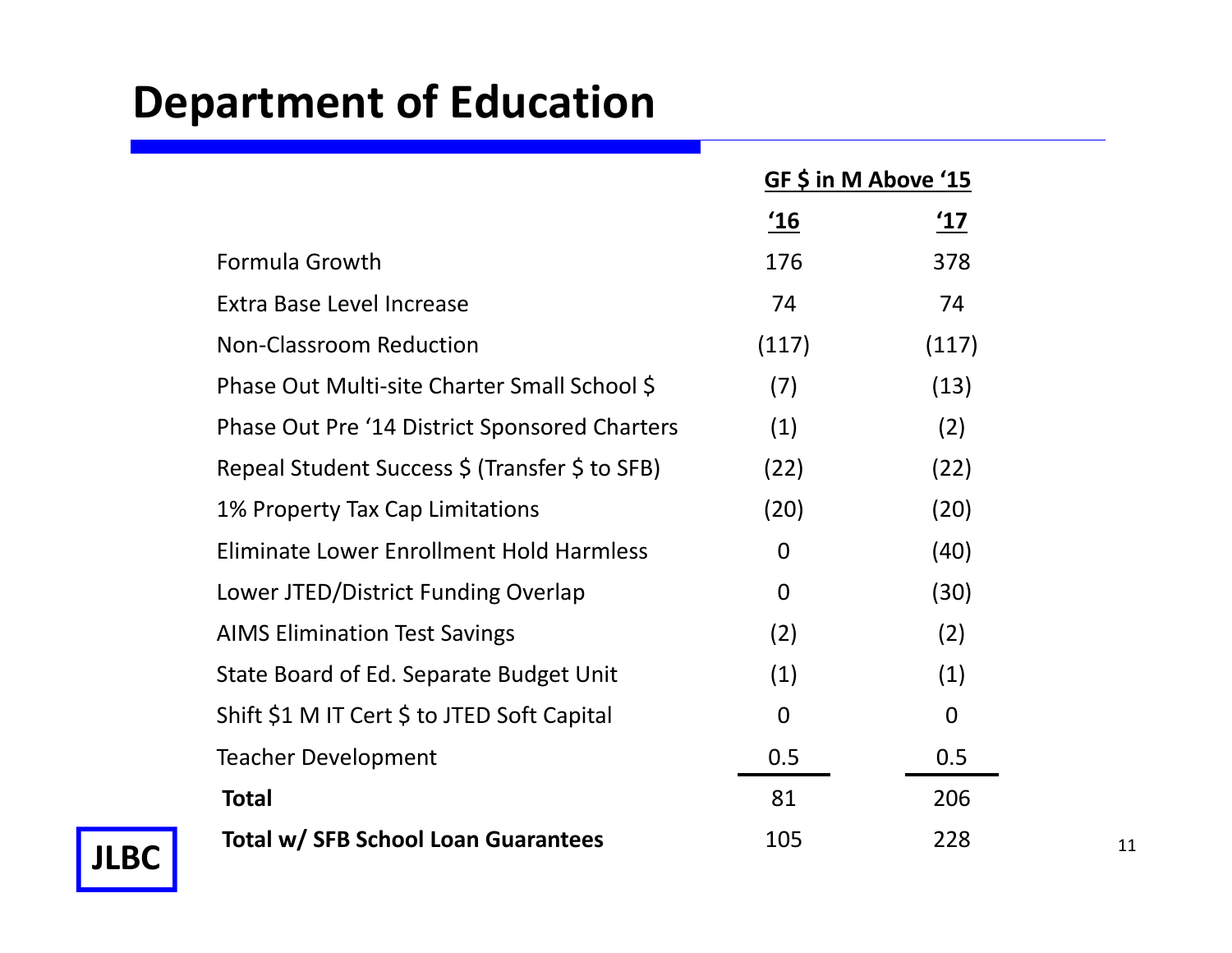# **AHCCCS/DHS**

|                                                  | GF \$ in M Above '15 |               |
|--------------------------------------------------|----------------------|---------------|
|                                                  | <u>'16</u>           | $^{\prime}17$ |
| Caseload Changes – Lower 15 base/ 1% Growth      | (33)                 | 42            |
| 5% Provider Reduction                            | (37)                 | (49)          |
| Ambulance Rates at 68% (AHCCCS)                  | (6)                  | (6)           |
| 1.5% Capitation Growth ('17/18)                  | $\overline{0}$       | (18)          |
| Indiana Waiver - ER/Premiums                     | $\overline{0}$       | (1)           |
| Dispro Share Match – Shift to Locals             | (3)                  | (3)           |
| <b>Fraud Prevention Staff (AHCCCS)</b>           | (1)                  | (1)           |
| Third Party Liability (DHS)                      | $\Omega$             | (5)           |
| State Hospital (DHS)                             | $\mathbf{1}$         | $\mathbf{1}$  |
| School Based Prevention/ Mental Health First Aid | (0.6)                | (0.6)         |
| <b>Total</b>                                     | (79)                 | (41)          |
| <b>AHCCCS</b>                                    | (69)                 | (35)          |
| <b>DHS</b>                                       | (10)                 | (6)           |



-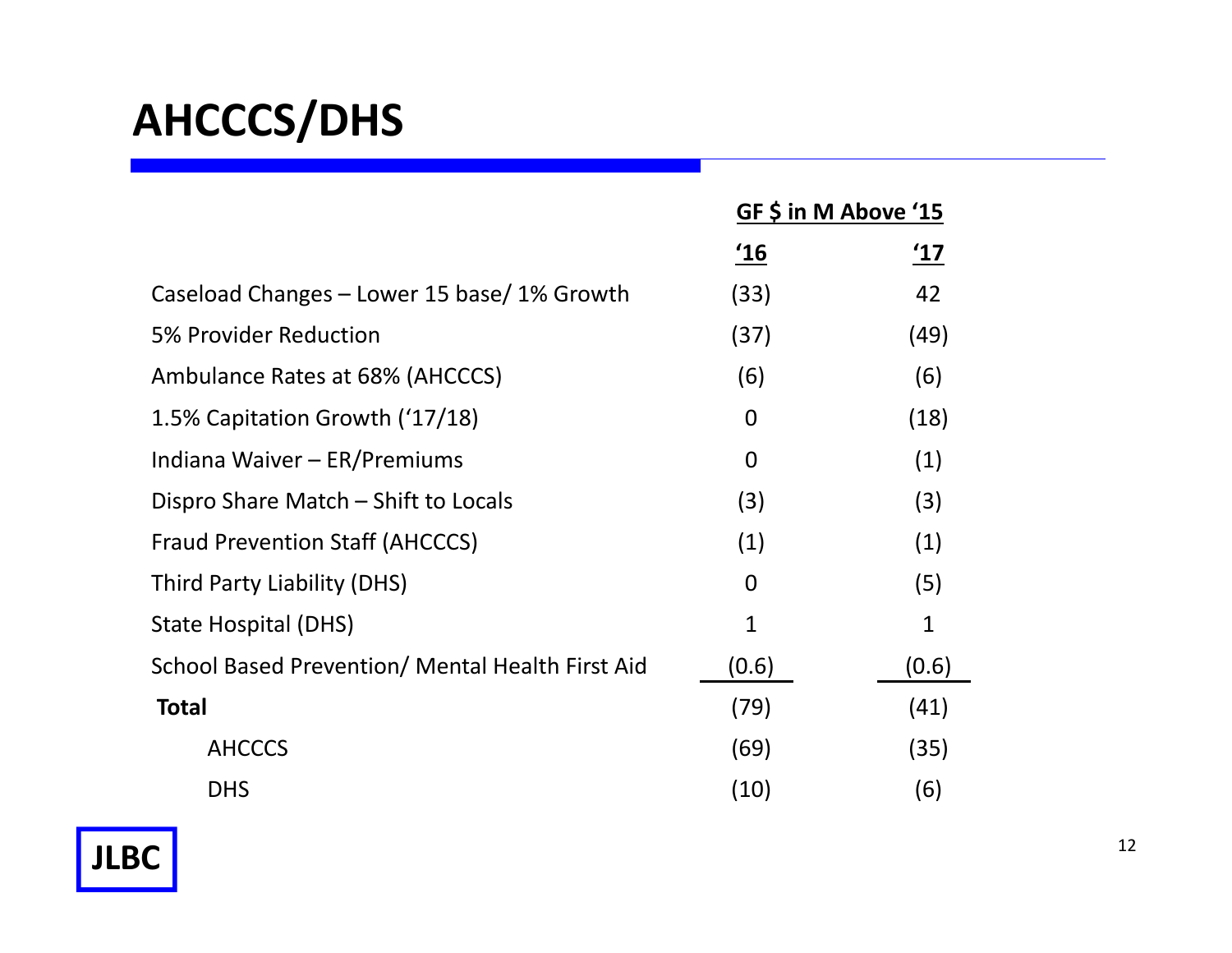## **Department of Child Safety**

## **GF \$ in M Above '15**

|                                                         | '16  |      |
|---------------------------------------------------------|------|------|
| <b>One Time Backlog (May Special Session)</b>           | (11) | (23) |
| <b>Preventative Services (May Special Session)</b>      | 4    | 8    |
| Caseload Growth – Out of Home Permanency Placements     | 8    | 8    |
| Increase Foster Care Rates/ Reduce Residential Settings | (2)  | (2)  |
| <b>Other Technical</b>                                  | (3)  | (4)  |
| Total                                                   | (4)  | (13) |

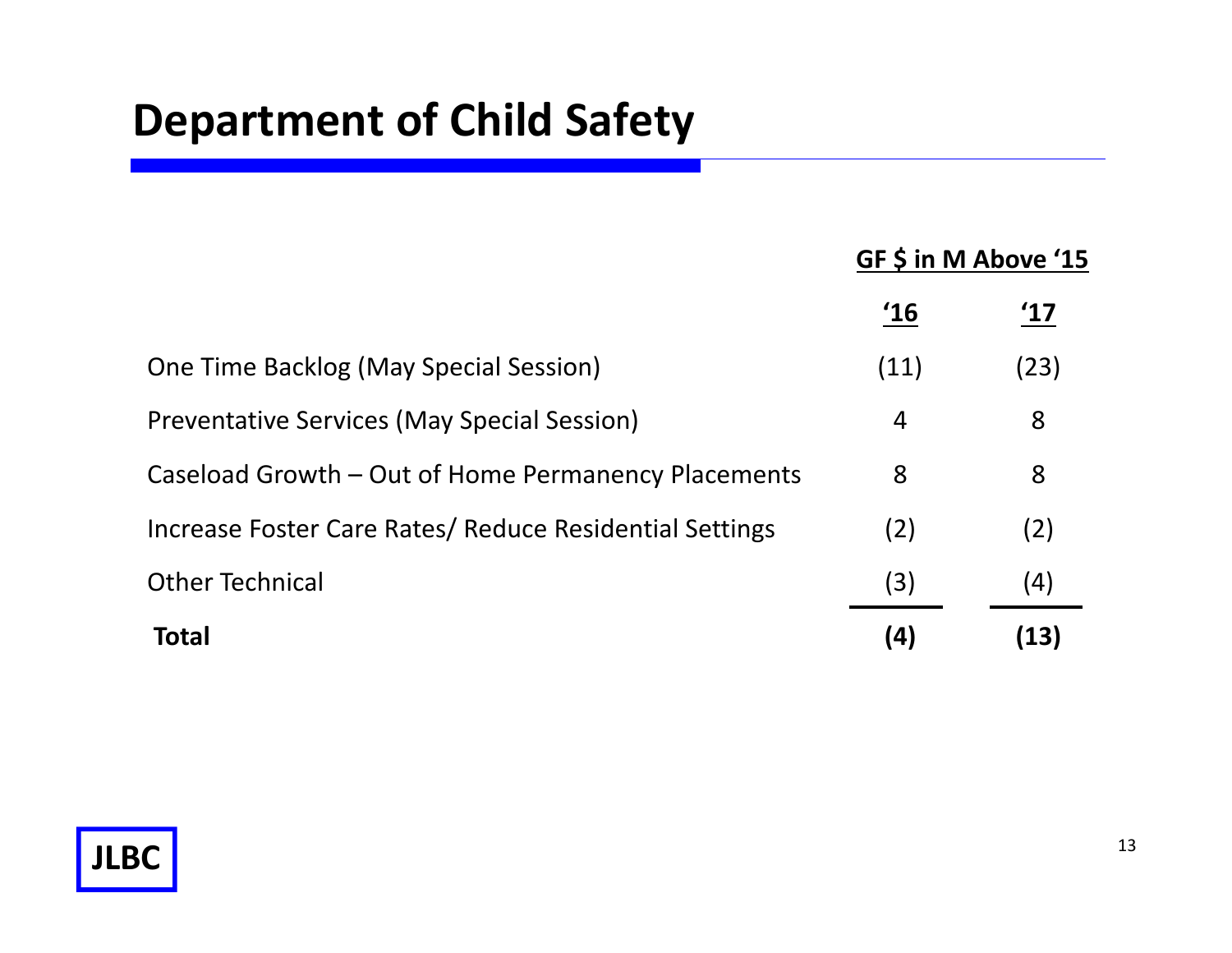# **'15: How JLBC's \$(148) M Shortfall Becomes \$12 M Balance**

| $\sin M$ |                                                  |
|----------|--------------------------------------------------|
| \$(148)  | Baseline '15 shortfall                           |
| 11       | Private hospital disproportionate share \$ to GF |
| 15       | Mortgage Settlement Transfer                     |
| 10       | <b>Medicaid Formula Revisions</b>                |
| 5        | <b>DES</b> reductions                            |
| 5        | <b>Revert Unused DCS Transition Funds</b>        |
| 113      | <b>Rainy Day Fund transfer</b>                   |
| 1        | <b>Repeal WIFA Water Supply</b>                  |
| 512      | '15 Ending Balance                               |

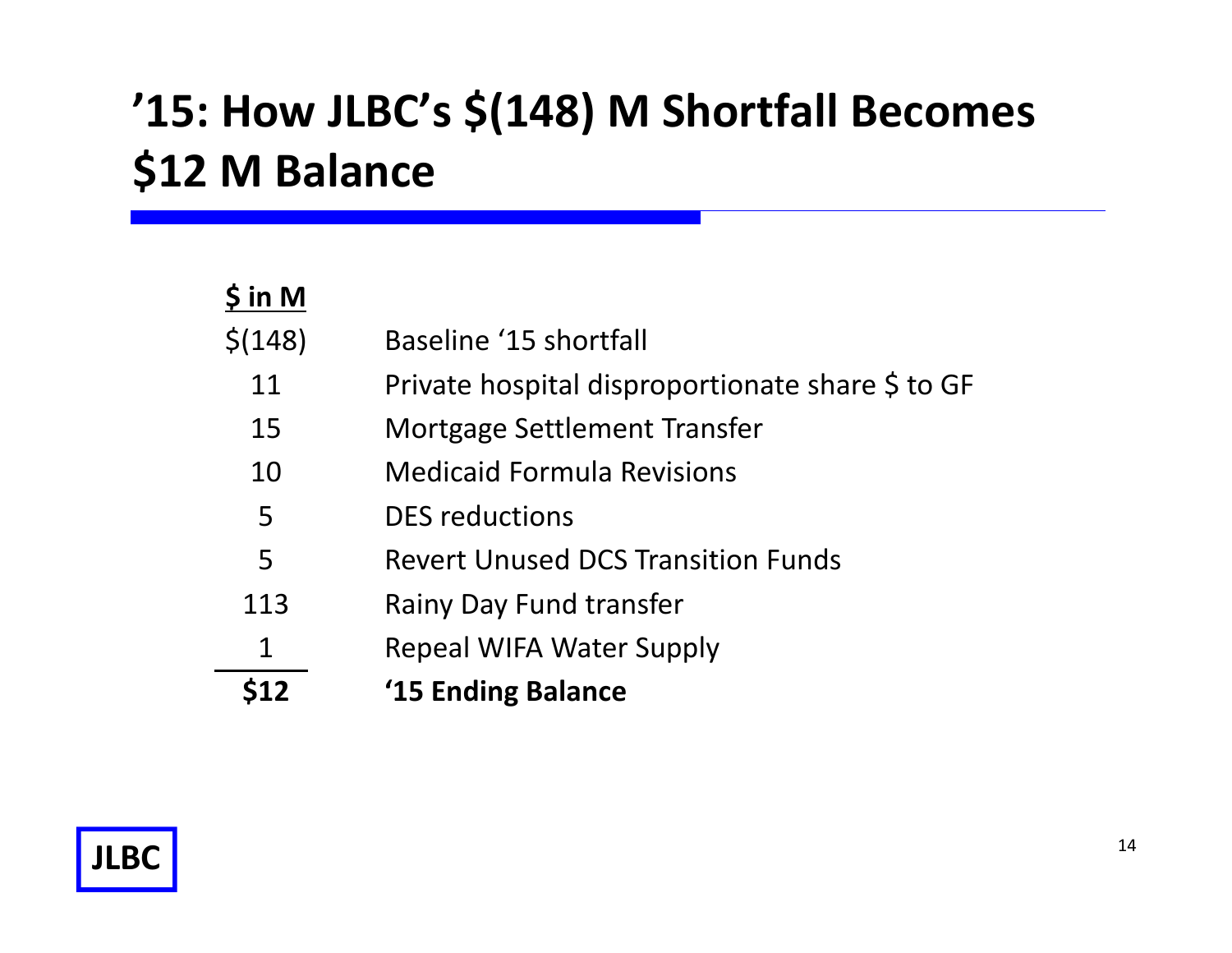#### **GENERAL FUND BUDGET**

**\$ in Millions**

|                                                                                 | Α               |               | в                    | C               |            | D                    |              | E.              | F                    |    | G               |    | н                    |       |
|---------------------------------------------------------------------------------|-----------------|---------------|----------------------|-----------------|------------|----------------------|--------------|-----------------|----------------------|----|-----------------|----|----------------------|-------|
|                                                                                 | FY 2015<br>Exec |               | FY 2015<br>Engrossed | FY 2016<br>Exec |            | FY 2016<br>Engrossed |              | FY 2017<br>Exec | FY 2017<br>Engrossed |    | FY 2018<br>Exec |    | FY 2018<br>Engrossed |       |
| <b>Beginning Balance</b><br>$\overline{1}$                                      | 579.2<br>s.     | <sup>\$</sup> | 577.4                | \$              | 1.2        | \$<br>12.0           | $\mathbb{S}$ | 136.8           | \$<br>1.0            | \$ | 148.9           | s  |                      |       |
| $\overline{2}$<br>Revenues - January Baseline                                   | 8,630.6<br>\$   | \$            | 8,630.6              | \$              | 8,768.2    | \$<br>8,768.2        | \$           | 9,093.5         | \$<br>9,093.5        | \$ | 9,505.7         | s. | 9,505.7              |       |
| 3<br>Base Revenue Adjustment                                                    | (53.7)          |               |                      |                 | 105.0      | 52.0                 |              | 188.6           | 52.0                 |    | 195.6           |    | 52.0                 |       |
| <b>Additional TPT Collectors</b><br>$\overline{4}$                              |                 |               |                      |                 | 32.6       | 0.0                  |              | 32.6            | 0.0                  |    | 32.6            |    | 0.0                  |       |
| <b>Fraud Detection</b><br>$5\overline{5}$                                       |                 |               |                      |                 | 9.3        | 41.9                 |              | 9.3             | 28.3                 |    | 9.3             |    | 15.3                 |       |
| <b>DFI Restructure</b><br>6                                                     |                 |               |                      |                 | 3.7        | 0.0                  |              | (2.3)           | 0.0                  |    | (2.3)           |    | $0.0\,$              |       |
| $\overline{7}$<br>Insurance Fraud Assessment                                    |                 |               |                      |                 | 0.5        | 0.5                  |              | 0.5             | 0.5                  |    | 0.5             |    | 0.5                  |       |
| Income Tax Inflation Indexing<br>8                                              |                 |               |                      |                 |            |                      |              | (12.0)          | (15.4)               |    | (28.0)          |    | (24.7)               |       |
| 9<br><b>One-Time Revenues</b>                                                   |                 |               |                      |                 |            |                      |              |                 |                      |    |                 |    |                      |       |
| 10<br><b>Tax Amnesty</b>                                                        | 11.0            |               | 11.0                 |                 | 16.5       | 15.0<br>16.5         |              | 8.6             | 0.0<br>8.6           |    |                 |    | 0.0                  |       |
| 11<br>Increase Dispro Share Cap<br>12<br><b>Fund Transfers</b>                  |                 |               |                      |                 |            |                      |              |                 |                      |    |                 |    |                      | Notes |
| 13<br><b>Budget Stabilization Fund Transfer</b>                                 | 125.7           |               | 113.3                |                 |            |                      |              |                 |                      |    |                 |    |                      |       |
| 14<br>ADOA - HITF                                                               |                 |               |                      |                 | 90.0       |                      |              |                 | 100.0                |    |                 |    | 0.0                  |       |
| 15<br>AHCCCS - Healthcare Group                                                 |                 |               |                      |                 | 7.3        | 7.3                  |              |                 |                      |    |                 |    |                      |       |
| 16<br>Attorney General - Consumer Restitution                                   |                 |               |                      |                 | 5.4        | 0.0                  |              |                 |                      |    |                 |    |                      |       |
| 17<br>Attorney General - Consumer Protection                                    |                 |               |                      |                 |            | 5.4                  |              |                 |                      |    |                 |    |                      |       |
| 18<br>Attorney General - Mortgage/S&P Settlement                                |                 |               | 15.0                 |                 |            | 16.0                 |              |                 | 0.0                  |    |                 |    |                      |       |
| 19<br>ACA - Competes Fund                                                       |                 |               |                      |                 | 75.0       | 75.0                 |              |                 |                      |    |                 |    |                      |       |
| ACA - Job Training Fund<br>20                                                   |                 |               |                      |                 | 25.0       | 25.0                 |              |                 |                      |    |                 |    |                      | Notes |
| 21<br>Contractors - Recovery Fund                                               |                 |               |                      |                 | 5.3        | 0.0                  |              |                 |                      |    |                 |    |                      |       |
| 22<br>Contractors - Contractors Fund                                            |                 |               |                      |                 | 5.0        | 0.0                  |              |                 |                      |    |                 |    |                      |       |
| 23<br>Corp Comm. - Utility Regulation                                           |                 |               |                      |                 | 2.0        | 2.0                  |              |                 |                      |    |                 |    |                      |       |
| 24<br>Corrections - Special Services Fund<br>25                                 |                 |               |                      |                 | 2.0<br>2.5 | 2.0<br>2.5           |              |                 |                      |    |                 |    |                      |       |
| Corrections - Inmate Store Proceeds<br>$26\,$<br>Corrections - Corrections Fund |                 |               |                      |                 |            | 1.3                  |              |                 |                      |    |                 |    |                      |       |
| 27<br>Corrections - Alcohol Abuse Treatment Fund                                |                 |               |                      |                 |            | 0.3                  |              |                 |                      |    |                 |    |                      |       |
| 28<br>Corrections - Building Renewal Fund                                       |                 |               |                      |                 |            | $1.5\,$              |              |                 |                      |    |                 |    |                      |       |
| 29<br>Corrections - Correctional Industries Revolving Fund                      |                 |               |                      |                 |            | 0.5                  |              |                 |                      |    |                 |    |                      |       |
| 30<br>Corrections - Corrections Revolving Fund                                  |                 |               |                      |                 |            | 1.1                  |              |                 |                      |    |                 |    |                      |       |
| 31<br>DES - Special Admin Fund                                                  |                 |               |                      |                 | $5.0$      | 4.0                  |              |                 |                      |    |                 |    |                      |       |
| 32<br>ADE - State Facilities Fund                                               |                 |               |                      |                 | 4.0        | 4.0                  |              |                 |                      |    |                 |    |                      |       |
| 33<br>ADE - Student Success Fund                                                |                 |               |                      |                 | 2.4        | 2.4                  |              |                 |                      |    |                 |    |                      |       |
| 34<br>DEQ - Voluntary Vehicle Repair                                            |                 |               |                      |                 | $2.0\,$    | 2.0                  |              |                 |                      |    |                 |    |                      |       |
| 35<br>DEQ - Air Quality Fund                                                    |                 |               |                      |                 | 3.0        | 5.5                  |              |                 |                      |    |                 |    |                      |       |
| 36<br>DEQ - Recycling Fund                                                      |                 |               |                      |                 | 2.5        | 2.5                  |              |                 |                      |    |                 |    |                      |       |
| DEQ - Indirect Cost Fund<br>37                                                  |                 |               |                      |                 | 2.5        | 0.0                  |              |                 |                      |    |                 |    |                      |       |
| 38<br>Housing - Housing Program Fund                                            |                 |               |                      |                 | 5.0        | 5.0                  |              |                 |                      |    |                 |    |                      |       |
| Parks - Off-Highway Vehicle Fund<br>39<br>40<br>DPS - Highway Patrol Fund       |                 |               |                      |                 | 7.0<br>5.2 | 4.0<br>5.2           |              |                 |                      |    |                 |    |                      |       |
| 41<br>DPS - Fingerprint Clearance Fund                                          |                 |               |                      |                 | 4.3        | 4.3                  |              |                 |                      |    |                 |    |                      |       |
| 42<br>ADOT - Economic Strength Fund                                             |                 |               |                      |                 | 4.6        | 4.6                  |              |                 |                      |    |                 |    |                      |       |
| 43<br>ADOT - HELP Fund                                                          |                 |               |                      |                 | 20.0       | 20.0                 |              |                 |                      |    |                 |    |                      |       |
| 44<br>ADOT - State Aviation Fund                                                |                 |               |                      |                 | 15.0       | 15.0                 |              |                 |                      |    |                 |    |                      |       |
| 45<br>ADOT - Motor Vehicle Liability                                            |                 |               |                      |                 | 2.0        | 2.0                  |              |                 |                      |    |                 |    |                      |       |
|                                                                                 |                 |               |                      |                 |            |                      |              |                 |                      |    |                 |    |                      |       |
| 46 Total Revenues                                                               | 9,292.8<br>\$   | \$            | 9,347.3              | \$              | 9,241.0    | \$<br>9,126.5        | \$           | 9,455.6         | \$<br>9,268.5        | \$ | 9,862.3         | \$ | 9,548.8              |       |
|                                                                                 |                 |               |                      |                 |            |                      |              |                 |                      |    |                 |    |                      |       |
| 47 Base FY 15 Spending                                                          | 9,356.4<br>\$.  | \$            | 9,356.4              | \$              | 9,356.4    | \$<br>9,356.4        | \$           | 9,356.4         | \$<br>9,356.4        | \$ | 9,356.4         | \$ | 9,356.4              |       |
| 48<br>January Baseline Increase                                                 |                 |               |                      |                 | 90.2       | 90.2                 |              | 427.5           | 427.5                |    | 730.8           |    | 730.8                |       |
| 49 Total JLBC Baseline                                                          | 9,356.4<br>s.   | s.            | 9,356.4              | \$              | 9,446.6    | \$<br>9,446.6        | \$           | 9,783.9         | \$<br>9,783.9        | \$ | 10,087.2        | s  | 10,087.2             |       |
|                                                                                 |                 |               |                      |                 |            |                      |              |                 |                      |    |                 |    |                      |       |
| <b>Changes to JLBC Baseline</b><br>50<br>ADOA - Increased AFIS Costs            |                 |               |                      |                 | 1.9        | See Other            |              | 1.9             | 0.0                  |    | 1.9             |    | 0.0                  |       |
| 51<br>ADOA - GAO Cost Shift                                                     |                 |               |                      |                 |            | (0.6)                |              |                 | (0.6)                |    |                 |    | (0.6)                |       |
| 52<br>ADOA - Eliminate Southwest Defense Contracts                              |                 |               |                      |                 | (0.1)      | 0.0                  |              | (0.1)           | 0.0                  |    | (0.1)           |    | 0.0                  |       |
| 53<br>ADOA - Automation - AFIS Cost Shift                                       |                 |               |                      |                 |            | (6.9)                |              |                 | 0.0                  |    |                 |    | 0.0                  |       |
| 54<br>ADOA - Automation - ADE Funding                                           |                 |               |                      |                 | 0.9        | 0.0                  |              | (2.9)           | (5.4)                |    | (5.4)           |    | (5.4)                |       |
| 55<br>ADOA - Automation - DES IT Security                                       |                 |               |                      |                 | 0.9        | Other Fund           |              |                 |                      |    |                 |    |                      |       |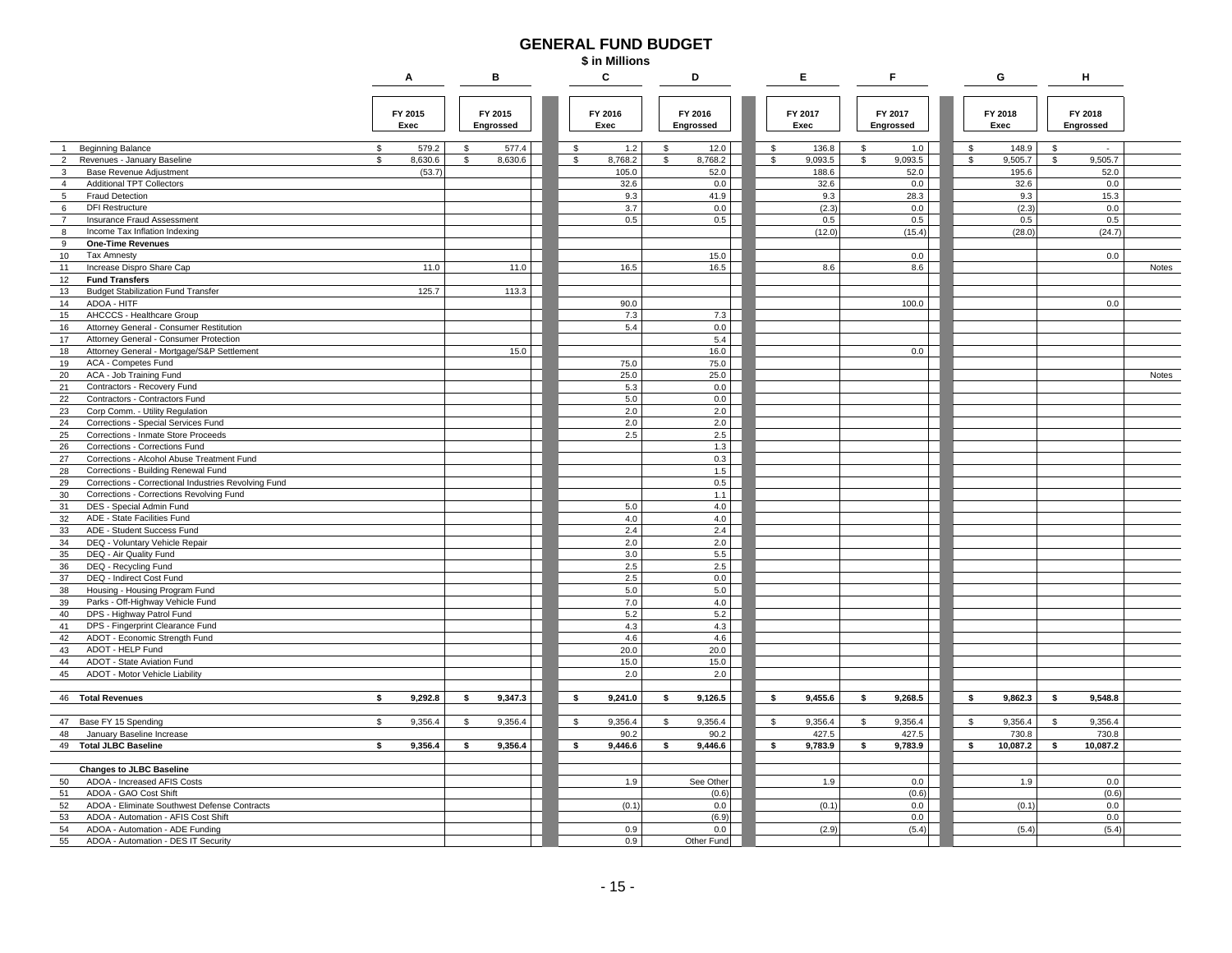#### **GENERAL FUND BUDGET**

**\$ in Millions**

|     |                                                                    | Α               | в                    | C               | D                    | Е               | F                    | G               | н                    |       |
|-----|--------------------------------------------------------------------|-----------------|----------------------|-----------------|----------------------|-----------------|----------------------|-----------------|----------------------|-------|
|     |                                                                    | FY 2015<br>Exec | FY 2015<br>Engrossed | FY 2016<br>Exec | FY 2016<br>Engrossed | FY 2017<br>Exec | FY 2017<br>Engrossed | FY 2018<br>Exec | FY 2018<br>Engrossed |       |
| 56  | ADOA - Automation - DOR Projects                                   |                 |                      | (1.7)           | (1.7)                | (1.7)           | (1.7)                | (1.7)           | (1.7)                |       |
| 57  | ADOA - Automation - CHILDS                                         |                 |                      |                 | 0.0                  | 10.0            | 0.0                  | 10.0            | 0.0                  |       |
| 58  | ADOA - Government Transformation Office                            |                 |                      |                 | 1.0                  |                 | 1.0                  |                 | 1.0                  |       |
| 59  | ADOA - Immigration Enforcement                                     |                 |                      |                 | (1.2)                |                 | (1.2)                |                 | (1.2)                |       |
| 60  | Office of Admin. Hearings - Operational Costs                      |                 |                      | 0.1             | 0.0                  | 0.1             | 0.0                  | 0.1             | 0.0                  |       |
| 61  | Agriculture - NEMF Increase                                        |                 |                      | 0.2             |                      | 0.2             |                      | 0.2             |                      |       |
| 62  | AHCCCS - Formula                                                   | 33.2            | (15.3)               | (39.6)          | (31.5)               | (51.1)          | (42.7)               | (70.0)          | (55.2)               | Notes |
| 63  | AHCCCS - 1.5% Cap Rate (FY 17/FY 18)                               |                 |                      |                 |                      |                 | (12.8)               |                 | (29.7)               |       |
| 64  | AHCCCS - Provider Rate Reduction                                   | (6.1)           |                      | (24.1)          | (25.7)               | (24.1)          | (34.2)               | (24.1)          | (34.2)               | Notes |
| 65  | AHCCCS - Shift Dispro Share Pool 1 Match                           |                 |                      |                 | (2.7)                |                 | (2.7)                |                 | (2.7)                |       |
| 66  | AHCCCS - Ambulance Rate Reduction                                  |                 |                      | (6.0)           | (6.0)                | (6.0)           | (6.0)                | (6.0)           | (6.0)                |       |
| 67  | AHCCCS - Inspector General Fraud Prevention                        |                 |                      | (1.3)           | (1.3)                | (1.3)           | (1.3)                | (1.3)           | (1.3)                |       |
| 68  | AHCCCS - Indiana Waiver 2% Premium/\$25 ER                         |                 |                      |                 |                      |                 | (0.3)                |                 | (0.3)                |       |
| 69  | AHCCCS - Other                                                     |                 |                      |                 |                      | (1.5)           |                      | (1.5)           |                      |       |
| 70  | Attorney General/DCS - Shift Legal Services \$1 M to DCS           |                 |                      | 1.0             | 0.0                  | 1.0             | 0.0                  | 1.0             | 0.0                  |       |
| 71  | Attorney General - Federalism Unit                                 |                 |                      | 1.0             | Other Fund           | 1.0             | Other Fund           | 1.0             | Other Fund           | Notes |
| 72  | Attorney General - Southern AZ Drug Enforcement Unit               |                 |                      |                 | 1.2                  |                 | 1.2                  |                 | 1.2                  |       |
| 73  | Charter School Board - Remove One-Time Equipment                   |                 |                      | (0.1)           | (0.1)                | (0.1)           | (0.1)                | (0.1)           | (0.1)                |       |
| 74  | Charter School Board - Charter Renewal Funding                     |                 |                      |                 | 0.2                  |                 | 0.2                  |                 | 0.2                  |       |
| 75  | DCS - Permanency Caseload Growth                                   |                 |                      | 8.1             | 8.0                  | 15.4            | 8.0                  | 25.1            | 8.0                  |       |
| 76  | DCS - Foster Care Caseload Growth                                  |                 |                      | 3.4             | 0.0                  | 5.5             | 0.0                  | 5.9             | 0.0                  |       |
| 77  | DCS - Emergency/Residential Caseload Growth                        |                 |                      | 2.2             | 0.0                  | 5.8             | 0.0                  | 8.9             | 0.0                  |       |
| 78  | DCS - Child Care Caseload Growth                                   |                 |                      | 3.3             | 0.0                  | 4.2             | 0.0                  | 4.3             | 0.0                  |       |
| 79  | DCS - AG Staff Federal Backfill                                    |                 |                      | 0.5             | 0.0                  | 0.5             | 0.0                  | 0.5             | 0.0                  |       |
| 80  | DCS - Increase Foster Care Rates                                   |                 |                      | (2.0)           | (2.0)                | (2.0)           | (2.0)                | (2.0)           | (2.0)                |       |
| 81  | DCS - Revert Unused Transition Funding                             |                 | (5.5)                |                 |                      |                 |                      |                 |                      |       |
| 82  | DCS/Attorney General - Shift Legal Services \$1 M to DCS           |                 |                      | (1.0)           | 0.0                  | (1.0)           | 0.0                  | (1.0)           | 0.0                  |       |
| 83  | ACA - Retain Mexico City Trade Office                              |                 |                      | 0.3             | 0.3                  | 0.3             | 0.3                  | 0.3             | 0.3                  |       |
| 84  | ACA - Reduce Competes Fund Deposit                                 |                 |                      |                 | (5.0)                |                 | (10.0)               |                 | (10.0)               |       |
| 85  | Comm Colleges - Formula                                            |                 |                      | (0.1)           |                      | 0.6             |                      | 1.5             |                      |       |
| 86  | Comm Colleges - State Aid Reduction (Maricopa/Pima/Pinal)          |                 |                      | (8.8)           | (15.6)               | (8.8)           | (15.6)               | (8.8)           | (15.6)               |       |
| 87  | ADC - Annualize Max/Medium Beds (Formula/Baseline)                 |                 |                      | (0.3)           |                      | (0.3)           |                      | (0.3)           |                      |       |
| 88  | ADC - New Beds                                                     |                 |                      | 5.3             | 0.0                  | 35.5            | 24.2                 | 59.7            | 24.2                 | Notes |
| 89  | ADC - Health Care Litigation                                       |                 |                      | 8.1             | 6.6                  | 8.1             | 8.1                  | 8.1             | 8.1                  | Notes |
| 90  | ADC - Health Care Changes                                          |                 |                      | 9.9             | 5.0                  | 9.9             | 5.0                  | 9.9             | 5.0                  |       |
| 91  | ADC - Population Growth                                            |                 |                      | 7.4             | 5.3                  | 12.8            | 5.3                  | 18.1            | 5.3                  |       |
| 92  | ADC - Expand Transition Program 300 Inmates                        |                 |                      |                 | (0.3)                |                 | (0.3)                |                 | (0.3)                |       |
| 93  | ADC - Retirement Adjustment                                        |                 |                      | 13.5            | 13.5                 | 15.4            | 15.4                 | 17.3            | 15.4                 |       |
| 94  | ADC - Leap Year                                                    |                 |                      | 0.9             | 0.9                  |                 |                      |                 |                      |       |
| 95  | Counties - Eliminate Funding (Pinal/Yavapai/Mohave)                |                 |                      | (1.7)           | (1.7)                | (1.7)           | (1.7)                | (1.7)           | (1.7)                |       |
| 96  | Counties - Graham Restore \$                                       |                 |                      |                 | 0.5                  |                 | 0.5                  |                 | 0.5                  |       |
| 97  | DES - Formula Adjustments                                          |                 | 7.9                  | 0.3             |                      | (11.5)          | (1.4)                | (25.3)          | (1.5)                | Notes |
| 98  | DES - TANF Reduce Cash Benefits From 2 Yrs to 1 Yr                 |                 |                      |                 |                      |                 | (9.0)                |                 | (9.0)                |       |
| 99  | DES - Eliminate Homeless Capital Grant in FY 15                    | (0.5)           |                      |                 |                      |                 |                      |                 |                      |       |
| 100 | DES - DD Room and Board                                            |                 |                      | 2.7             | 0.0                  | 2.7             | 0.0                  | 2.7             | 0.0                  | Notes |
| 101 | DES - Eliminate Rural Autism Parenting                             | (0.3)           | (0.3)                | (0.3)           | (0.3)                | (0.3)           | (0.3)                | (0.3)           | (0.3)                |       |
| 102 | DES - Eliminate LTC Assisted Living                                | (0.3)           | (0.3)                | (0.3)           | (0.3)                | (0.3)           | (0.3)                | (0.3)           | (0.3)                |       |
| 103 | DES - Shift Child Care to CCDF                                     | (4.0)           | (4.0)                | (4.0)           | (4.0)                | (4.0)           | (4.0)                | (4.0)           | (4.0)                |       |
| 104 | DES - Adult Protective Services Staff (11 FTE)                     |                 |                      | $1.2$           | 1.2                  | $1.2$           | $1.2$                | 1.2             | 1.2                  |       |
| 105 | DES - DD Adult Preventative Dental                                 |                 |                      | 1.1             |                      | 1.1             |                      | 1.1             |                      |       |
| 106 | DES - Lump Sum                                                     |                 |                      |                 | (2.0)                |                 | (2.0)                |                 | (2.0)                |       |
| 107 | ADE - Formula Changes                                              | (26.9)          |                      | (95.7)          | (5.0)                | (189.4)         | (12.0)               | (227.2)         | (12.0)               |       |
| 108 | ADE - Base Level Increase                                          |                 |                      | 74.4            | 74.4                 | 74.4            | 74.4                 | 74.4            | 74.4                 | Notes |
| 109 | ADE - District Non-Classroom Reduction                             |                 |                      | (113.5)         | (113.5)              | (113.5)         | (113.5)              | (113.5)         | (113.5)              |       |
| 110 | ADE - Charter Additional Assistance Reduction                      |                 |                      | (10.3)          | (3.0)                | (10.3)          | (3.0)                | (10.3)          | (3.0)                |       |
| 111 | ADE - Eliminate Small School Weight for Multi-Site Charters (3 Yr) |                 |                      |                 | (6.5)                |                 | (13.0)               |                 | (20.0)               |       |
| 112 | ADE - Eliminate District Sponsored Charter Funding (2 Yr)          |                 |                      | (0.3)           | (1.2)                | (0.3)           | (2.4)                | (0.3)           | (2.4)                | Notes |
| 113 | ADE - Reduce IT Certification Funding                              |                 |                      |                 | (1.0)                |                 | (1.0)                |                 | (1.0)                |       |
| 114 | ADE - JTED Soft Capital                                            |                 |                      |                 | 1.0                  |                 | 1.0                  |                 | 1.0                  |       |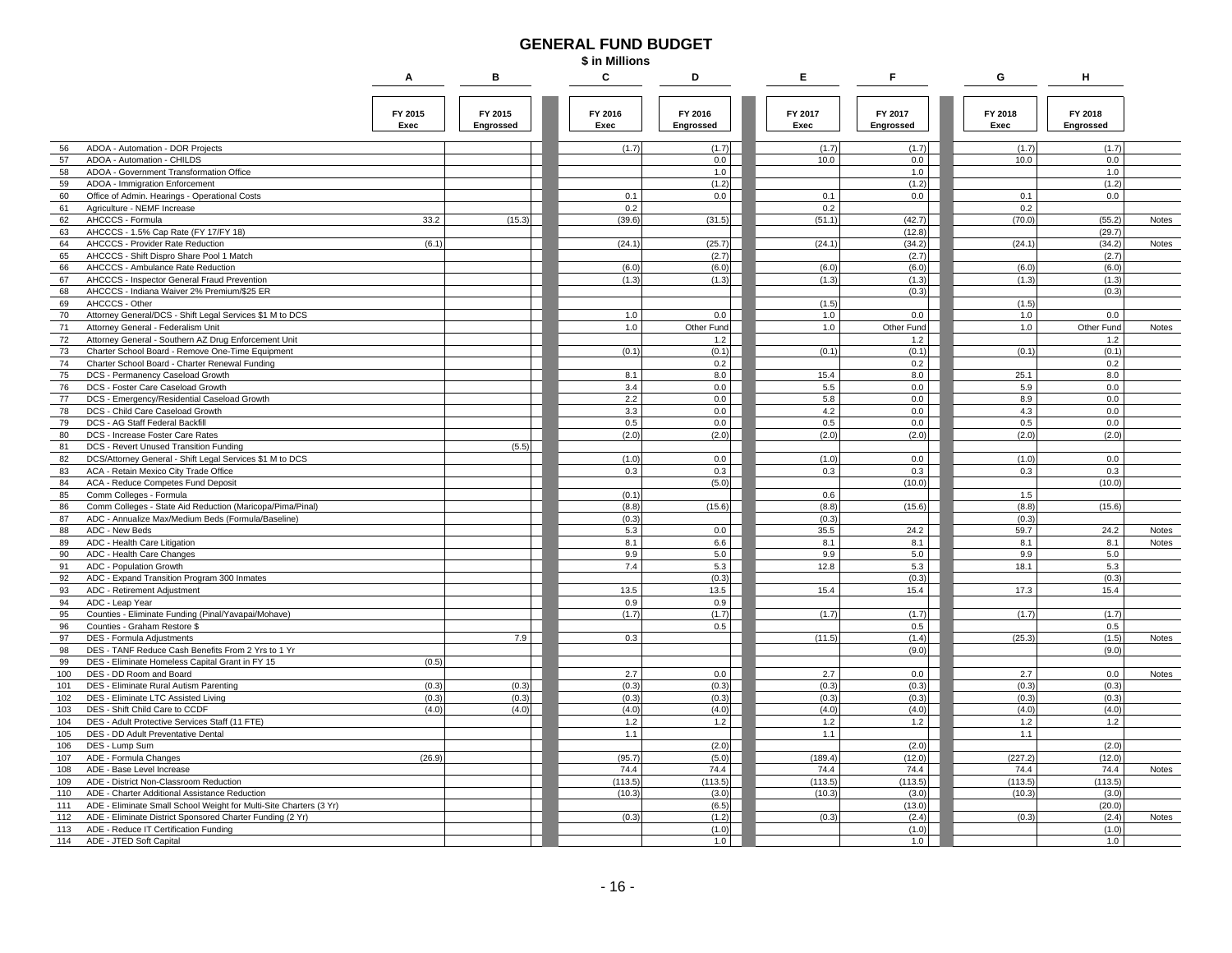#### **GENERAL FUND BUDGET**

|                                                                                                            | \$ in Millions  |                      |                 |                      |  |                 |                      |                 |                      |       |  |
|------------------------------------------------------------------------------------------------------------|-----------------|----------------------|-----------------|----------------------|--|-----------------|----------------------|-----------------|----------------------|-------|--|
|                                                                                                            | Α               | в                    | С               | D                    |  | Е               | F                    | G               | н                    |       |  |
|                                                                                                            | FY 2015<br>Exec | FY 2015<br>Engrossed | FY 2016<br>Exec | FY 2016<br>Engrossed |  | FY 2017<br>Exec | FY 2017<br>Engrossed | FY 2018<br>Exec | FY 2018<br>Engrossed |       |  |
| ADE - Shift Funding to Separate State Board of Ed. Budget Unit<br>115                                      |                 |                      |                 | (1.3)                |  |                 | (1.3)                |                 | (1.3)                |       |  |
| ADE - Repeal Student Success Funding<br>116                                                                |                 |                      | (21.5)          | (22.4)               |  | (21.5)          | (22.4)               | (21.5)          | (22.4)               |       |  |
| ADE - Cap Homeowner's Rebate at 44%<br>117                                                                 |                 |                      | (18.0)          | 0.0                  |  | (33.0)          | 0.0                  | (33.0)          | 0.0                  |       |  |
| 118<br>ADE - 1% Property Tax Cap Limitations                                                               |                 |                      | (20.2)          | (20.2)               |  | (20.2)          | (20.2)               | (20.2)          | (20.2)               |       |  |
| ADE - Eliminate Declining Enrollment Hold Harmless<br>119                                                  |                 |                      |                 |                      |  |                 | (40.0)               |                 | (40.0)               |       |  |
| ADE - Reduce JTED/District Overlap<br>120                                                                  |                 |                      |                 |                      |  |                 | (30.0)               |                 | (30.0)               |       |  |
| ADE - Teach for America<br>121                                                                             |                 |                      |                 | 0.5                  |  |                 | 0.5                  |                 | 0.5                  |       |  |
| 122<br>ADE - Test Savings<br>123<br>ADE - Other                                                            |                 |                      | 0.0             | (1.8)                |  | (0.4)           | (1.8)                | (0.7)           | (1.8)                |       |  |
| State Board of Ed. - Separate Budget Unit<br>124                                                           |                 |                      |                 | 1.3                  |  |                 | 1.3                  |                 | 1.3                  |       |  |
| 125<br>DEMA - NEMF Increase                                                                                |                 |                      | 1.4             |                      |  | 1.4             |                      | 1.4             |                      |       |  |
| 126<br>DEMA - Emergency Management Federal Match                                                           |                 |                      | 1.5             | 1.5                  |  | 1.5             | 1.5                  | 1.5             | 1.5                  |       |  |
| DEMA - Navajo Camp Fund Shift<br>127                                                                       |                 |                      | (1.0)           | (1.0)                |  | (1.0)           | (1.0)                | (1.0)           | (1.0)                |       |  |
| 128<br>DFI - Agency Restructure                                                                            |                 |                      | (3.0)           | 0.0                  |  | (3.0)           | 0.0                  | (3.0)           | 0.0                  |       |  |
| 129<br>Forester - Environmental County Grants                                                              |                 |                      |                 | 0.1                  |  |                 | 0.1                  |                 | 0.1                  |       |  |
| 130<br>DHS - Formula                                                                                       | (8.7)           | (2.6)                | (8.7)           | (8.4)                |  | (18.0)          | (14.9)               | (31.2)          | (22.5)               | Notes |  |
| DHS - 1.5% Cap Rate (FY 17/FY 18)<br>131                                                                   |                 |                      |                 |                      |  |                 | (5.1)                |                 | (12.2)               |       |  |
| 132<br><b>DHS - Provider Rate Reduction</b>                                                                | (2.3)           |                      | (9.1)           | (11.4)               |  | (9.1)           | (15.2)               | (9.1)           | (15.2)               | Notes |  |
| 133<br>DHS - Indiana Waiver 2% Premium                                                                     |                 |                      |                 |                      |  |                 | (1.1)                |                 | (1.5)                |       |  |
| 134<br>DHS - Alzheimer's Funding                                                                           |                 |                      | 1.3             | 0.0                  |  | 1.3             | 0.0                  | 1.3             | 0.0                  |       |  |
| 135<br>DHS - State Hospital Increase                                                                       |                 |                      | 1.2             | 1.2                  |  | 1.2             | 1.2                  | 1.2             | 1.2                  |       |  |
| DHS - Eliminate School-Based Prevention Education<br>136<br>137<br>DHS - Eliminate Mental Health First Aid |                 |                      |                 | (0.3)<br>(0.3)       |  |                 | (0.3)<br>(0.3)       |                 | (0.3)<br>(0.3)       |       |  |
| 138<br>DHS - Third Party Liability                                                                         |                 |                      |                 |                      |  |                 | (5.2)                |                 | (5.2)                |       |  |
| Insurance - Fraud Investigations<br>139                                                                    |                 |                      | 0.5             | 0.5                  |  | 0.5             | 0.5                  | 0.5             | 0.5                  |       |  |
| Judiciary - Maricopa Drug Court Funding<br>140                                                             |                 |                      | 0.3             |                      |  | 0.3             |                      | 0.3             |                      |       |  |
| 141<br>Judiciary - Pima Drug Court Funding                                                                 |                 |                      | 0.3             |                      |  | 0.3             |                      | 0.3             |                      |       |  |
| 142<br>Judiciary - Eliminate General Fund Automation Funding                                               |                 |                      |                 | (3.6)                |  |                 | (3.6)                |                 | (3.6)                |       |  |
| 143<br>Judiciary - Fund Transfers                                                                          |                 |                      |                 | (6.0)                |  |                 | (6.0)                |                 | (6.0)                |       |  |
| 144<br>DJC - Local Cost Sharing                                                                            |                 |                      | (12.0)          | (12.0)               |  | (12.0)          | (12.0)               | (12.0)          | (12.0)               |       |  |
| DJC - One-Time Shift from State Charitable Fund<br>145                                                     |                 |                      | (0.9)           | (0.9)                |  |                 |                      |                 |                      |       |  |
| 146<br>DJC - Admission Changes                                                                             |                 |                      | (3.0)           | (4.0)                |  | (3.0)           | (5.0)                | (3.0)           | (5.0)                |       |  |
| 147<br>Land - CAP Water Rate Increase (OSPB 32k less than JLBC)                                            | (0.1)           |                      | (0.1)           |                      |  |                 |                      |                 |                      |       |  |
| 148<br>Land - Self Fund Agency (Ballot Prop)                                                               |                 |                      |                 |                      |  | (12.6)          | 0.0                  | (12.6)          | (12.6)               | Notes |  |
| Leg - Auditor General - DCS Audit Funding<br>149                                                           |                 |                      | 0.3<br>(1.6)    | 0.0<br>(1.6)         |  | 0.3<br>(1.6)    | 0.0                  | 0.3<br>(1.6)    | 0.0<br>(1.6)         |       |  |
| 150<br>Pioneer's Home - Fund Shift to Land Trust<br>151<br>DPS - Continue ACTIC Funding                    |                 |                      | 0.8             | 0.8                  |  | 0.8             | (1.6)<br>0.8         | 0.8             | 0.8                  |       |  |
| 152<br>DPS - New Motor Vehicle Fee                                                                         |                 |                      | (30.0)          |                      |  | (60.0)          |                      | (60.0)          |                      |       |  |
| 153<br>DPS - Freeze HURF Shift                                                                             |                 |                      |                 |                      |  |                 | (30.0)               |                 | (30.0)               |       |  |
| 154<br>DPS - Retirement Adjustment                                                                         |                 |                      | 14.1            | 4.2                  |  | 14.1            | 4.2                  | 14.1            | 4.2                  |       |  |
| Racing - Eliminate Breeder Award<br>155                                                                    |                 |                      |                 | (0.3)                |  |                 | (0.3)                |                 | (0.3)                |       |  |
| Rad Reg - NEMF Increase<br>156                                                                             |                 |                      | 0.7             |                      |  | 0.7             |                      | 0.7             |                      |       |  |
| 157<br>Rad Reg - Self Fund Agency                                                                          |                 |                      |                 |                      |  | (0.8)           | 0.0                  | (0.8)           | 0.0                  |       |  |
| 158<br>DOR - Fraudulent Returns                                                                            |                 |                      | 3.2             | 3.2                  |  | 3.2             | 3.2                  | 3.2             | 3.2                  |       |  |
| 159<br>DOR - Local Cost Sharing                                                                            |                 |                      | (14.1)          | (20.8)               |  | (14.1)          | (20.8)               | (14.1)          | (20.8)               |       |  |
| 160<br>DOR - Tobacco Tax MSA                                                                               |                 |                      | 0.4             |                      |  | 0.4             |                      | 0.4             |                      |       |  |
| SFB - New School Construction<br>161                                                                       |                 |                      | (0.8)           | 1.5                  |  | (0.5)           | 0.7                  |                 |                      |       |  |
| 162<br>SFB - Access Our Best Public Schools                                                                |                 |                      | 23.9            | 23.9                 |  | 21.5            | 21.5                 | 21.5            | 21.5                 |       |  |
| 163<br>SFB - Refinance<br>Tourism - Eliminate Marketing Funding                                            |                 |                      | (4.5)           | 0.0                  |  | (4.5)           | (1.7)<br>0.0         | (4.5)           | (1.7)<br>0.0         |       |  |
| 164<br>Universities - ASU Tempe - Funding Reduction<br>165                                                 |                 |                      | (34.3)          | (45.2)               |  | (34.3)          | (41.5)               | (34.3)          | (41.5)               |       |  |
| 166<br>Universities - ASU East - Funding Reduction                                                         |                 |                      | (2.7)           | (3.6)                |  | (2.7)           | (3.3)                | (2.7)           | (3.3)                |       |  |
| Universities - ASU West - Funding Reduction<br>167                                                         |                 |                      | (3.4)           | (4.4)                |  | (3.4)           | (4.0)                | (3.4)           | (4.0)                |       |  |
| 168<br>Universities - NAU - Funding Reduction                                                              |                 |                      | (13.1)          | (17.3)               |  | (13.1)          | (15.9)               | (13.1)          | (15.9)               |       |  |
| 169<br>Universities - UA Main - Funding Reduction                                                          |                 |                      | (21.2)          | (27.9)               |  | (21.2)          | (25.6)               | (21.2)          | (25.6)               |       |  |
| Universities - UA HSC - Funding Reduction<br>170                                                           |                 |                      | (0.4)           | (0.5)                |  | (0.4)           | (0.5)                | (0.4)           | (0.5)                |       |  |
| Veterans Services - Shift Operations<br>171                                                                |                 |                      | (0.9)           |                      |  | (0.9)           |                      | (0.9)           |                      |       |  |

Veterans Services - Operating Costs 0.4 0.4 0.5 0.5 0.5 0.5

171 Veterans Services - Shift Operations (0.9) (0.9) (0.9) (0.9) (0.9) (0.9) (0.9) (0.9) (0.9) (0.9) (0.9) (0.9) (0.9) (0.9) (0.9) (0.9) (0.9) (0.9) (0.9) (0.9) (0.9) (0.9) (0.9) (0.9) (0.9) (0.9) (0.9) (0.9) (0.9) (0.9) (

WIFA - Eliminate FY 15 Funding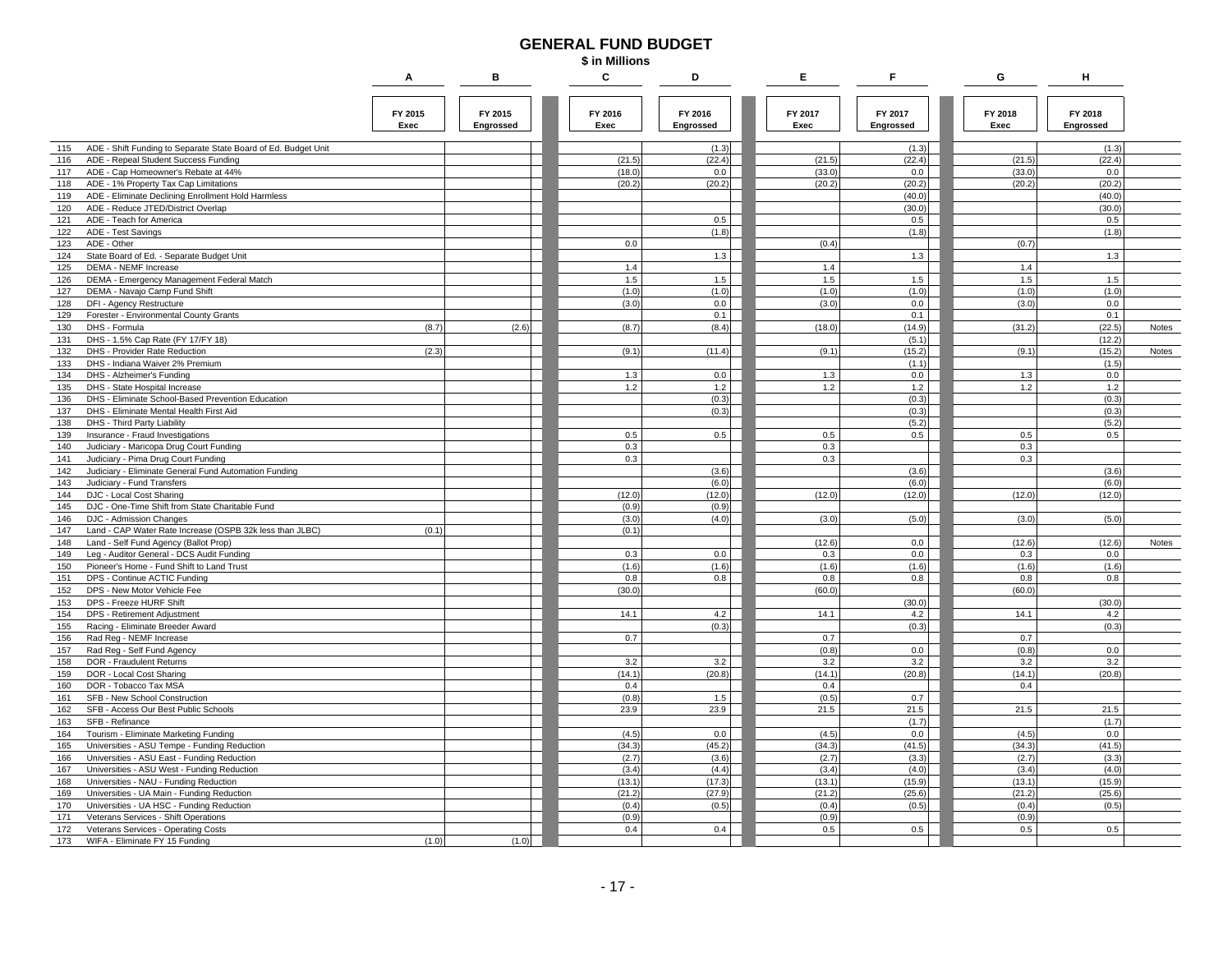#### **GENERAL FUND BUDGET\$ in Millions**

|                                                     |                 |                      |      | .               |                      |  |                 |                      |      |                 |                      |  |
|-----------------------------------------------------|-----------------|----------------------|------|-----------------|----------------------|--|-----------------|----------------------|------|-----------------|----------------------|--|
|                                                     | A               | в                    |      | C               | D                    |  | Е.              |                      |      | G               | н                    |  |
|                                                     | FY 2015<br>Exec | FY 2015<br>Engrossed |      | FY 2016<br>Exec | FY 2016<br>Engrossed |  | FY 2017<br>Exec | FY 2017<br>Engrossed |      | FY 2018<br>Exec | FY 2018<br>Engrossed |  |
| Water Resources - Water Banking Shift<br>174        |                 |                      |      |                 | (0.5)                |  |                 | (0.5)                |      |                 | (0.5)                |  |
| Weights and Measures - Fund Shift<br>175            |                 |                      |      | (0.1)           | 0.0                  |  | (0.1)           | 0.0                  |      | (0.1)           | 0.0                  |  |
| Capital - FY 15 ADC Max Bed Spending<br>176         | (17.4)          |                      |      |                 |                      |  |                 |                      |      |                 |                      |  |
| Capital - Navajo Nation Highway Construction<br>177 |                 |                      |      |                 | 1.2                  |  |                 |                      |      |                 |                      |  |
| 178<br>Capital - ADOA Building Renewal              |                 |                      |      | 10.0            | 5.0                  |  | 10.0            | 0.0                  |      | 10.0            | 0.0                  |  |
| 179<br>Other - Hiring Freeze/Consolidations         |                 |                      |      |                 |                      |  | (20.7)          | (20.7)               |      | (20.7)          | (20.7)               |  |
| 180<br>Other - Phoenix Convention Center Payment    |                 |                      |      |                 |                      |  |                 |                      |      | (2.1)           |                      |  |
| Other - Admin Adiustments<br>181                    | 5.6             |                      |      | 10.0            | 10.0                 |  | 10.0            | 10.0                 |      | 10.0            | 10.0                 |  |
| 182<br>Other - Revertments                          | (36.0)          |                      |      | (26.4)          | (26.4)               |  | (9.1)           | (9.1)                |      | (16.0)          | (16.0)               |  |
| 183<br>Other - Statewide Adiustments                |                 |                      |      | 0.4             | 0.0                  |  | 0.4             | 0.0                  |      | 0.4             | 0.0                  |  |
| 184<br>Other - Statewide AFIS Charge                |                 |                      |      |                 | 1.9                  |  |                 | 1.9                  |      |                 | 1.9                  |  |
| Other - HITF Contribution Reduction<br>185          |                 |                      |      |                 | (16.2)               |  |                 | (32.4)               |      |                 | (32.4)               |  |
| 186<br>Other                                        |                 |                      |      | 0.5             |                      |  | 0.2             |                      |      | (1.6)           |                      |  |
| 187 Net Spending Issues Above JLBC                  | (64.8)          | (21.1)               | s.   | (342.4)         | (321.1)              |  | (477.2)         | (500.1)              |      | (528.4)         | (571.9)              |  |
| 188 Total Spending                                  | 9,291.6         | 9,335.3              | -\$  | 9,104.2         | 9,125.5              |  | 9,306.7         | 9,283.8              | ¢    | 9,558.8         | 9,515.3              |  |
| 189 Ending Cash Balance                             | 1.2             | 12.0                 | - \$ | 136.8           | 1.0                  |  | 148.9           | (15.3)               | - \$ | 303.5           | 33.5                 |  |
|                                                     |                 |                      |      |                 |                      |  |                 |                      |      |                 |                      |  |
| 190 Structural Balance                              | (744.4)         | (717.0)              | - \$ | (184.9)         | (257.9)              |  | 3.5             | (124.9)              |      | 154.6           | 33.5                 |  |
|                                                     |                 |                      |      |                 |                      |  |                 |                      |      |                 |                      |  |

**Notes**

11 Increase Dispro Share Cap

20 ACA - Job Training Fund

62 AHCCCS - Formula

64 AHCCCS - Provider Rate Reduction

71 Attorney General - Federalism Unit

88 ADC - New Beds

89 ADC - Health Care Litigation

97 DES - Formula Adjustments 100 DES - DD Room and Board

108 ADE - Base Level Increase

112 ADE - Eliminate District Sponsored Charter Funding (2 Yr)

130 DHS - Formula

132 DHS - Provider Rate Reduction

148 Land - Self Fund Agency (Ballot Prop)

See AHCCCS 2016 Ballot Referral Phase out over 2 years See AHCCCSPlus \$1.9 M Other Fund Supplemental (TANF Shift) to Address DD Shortfall Other Fund in FY 2016Litigation Issue RFP for 2,000 Beds. Fund 1,000 Beds. Plus \$6M Other Funds in FY 2016 Average Annual 1% Growth - FY 16 - 18 Fund From Consumer FraudEliminate Tax 1/1/16Exclude HCBS and Nursing Facilities. 5% Reduction Starting Oct 1, 2015. Rural Priority Language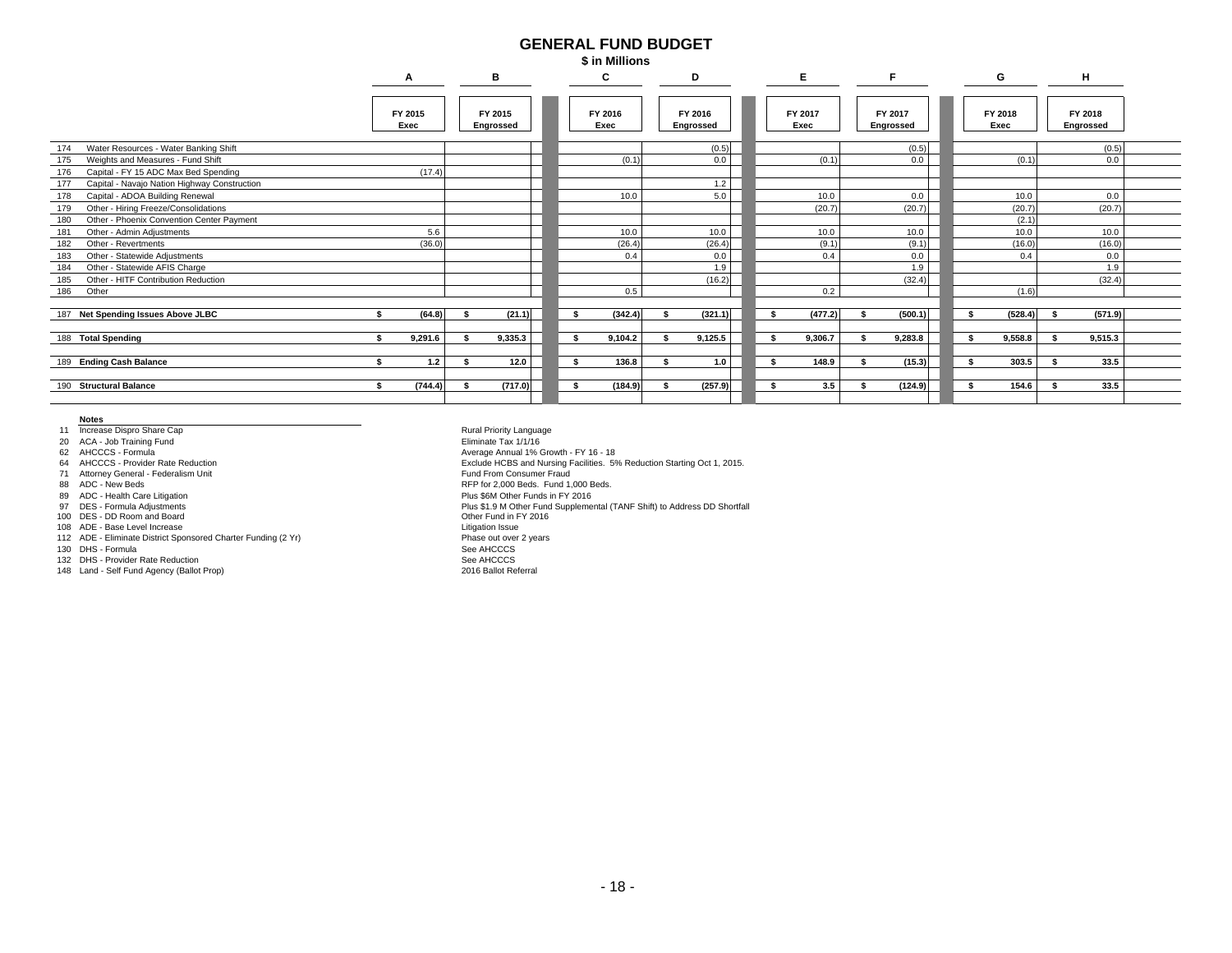### **MARCH PLAN STATEMENT OF GENERAL FUND REVENUES AND EXPENDITURES 1/ WITH ONE-TIME FINANCING SOURCES**

|                                        | FY 2015<br><b>Engrossed</b> | FY 2016<br><b>Engrossed</b> | FY 2017<br><b>Engrossed</b> | FY 2018<br><b>Engrossed</b> |
|----------------------------------------|-----------------------------|-----------------------------|-----------------------------|-----------------------------|
| <b>REVENUES</b>                        |                             |                             |                             |                             |
| <b>Ongoing Revenues</b>                | \$9,185,619,500             | \$9,537,611,700             | \$9,845,222,200             | \$10,260,715,000            |
| <b>Previously Enacted Changes</b>      |                             | (105,700,000)               | (78,300,000)                | (76,900,000)                |
| <b>DOR Fraud Detection</b>             |                             | 41,916,600                  | 28,300,000                  | 15,300,000                  |
| <b>Insurance Fraud Assessment</b>      |                             | 516,600                     | 516,600                     | 516,600                     |
| Income Tax Indexing                    |                             | (6, 100, 000)               | (15,400,000)                | (24,700,000)                |
| <b>Urban Revenue Sharing</b>           | (608, 935, 700)             | (605, 634, 300)             | (621, 469, 700)             | (626,088,400)               |
| Net On-going Revenues                  | \$8,576,683,800             | \$8,862,610,600             | \$9,158,869,100             | \$9,548,843,200             |
| One-time Financing Sources             |                             |                             |                             |                             |
| <b>Balance Forward</b>                 | 577,399,200                 | 12,000,000                  | 450.500                     |                             |
| Rainy Day Fund Transfer                | 113,296,600                 |                             |                             |                             |
| Increase Dispro Share Cap              | 11,000,000                  | 16.500.000                  | 8,600,000                   |                             |
| <b>Tax Amnesty</b>                     |                             | 15,000,000                  |                             |                             |
| <b>Fund Transfers</b>                  | 68,900,000                  | 220,194,500                 | 100,000,000                 |                             |
| <b>Subtotal One-time Revenues</b>      | $\overline{$770,595,800}$   | \$263,694,500               | \$109,050,500               | \$0                         |
| <b>Total Revenues</b>                  | \$9,347,279,600             | \$9,126,305,100             | \$9,267,919,600             | \$9,548,843,200             |
| <b>EXPENDITURES</b>                    |                             |                             |                             |                             |
| <b>Operating Budget Appropriations</b> | \$9,321,780,500             | \$9,161,035,300             | \$9,323,310,600             | \$9,561,694,500             |
| Supplementals                          | (28, 132, 000)              |                             |                             |                             |
| <b>Administrative Adjustments</b>      | 80.000.000                  | 70.000.000                  | 70.000.000                  | 70,000,000                  |
| <b>Revertments</b>                     | (80,000,000)                | (111, 380, 700)             | (109, 128, 200)             | (116, 014, 500)             |
| <b>Subtotal Ongoing Expenditures</b>   | \$9,293,648,500             | \$9,119,654,600             | \$9,284,182,400             | \$9,515,680,000             |
| One-time Expenditures                  |                             |                             |                             |                             |
| <b>Capital Outlay</b>                  | \$41,631,100                | \$6,200,000                 |                             |                             |
| Subtotal One-time Expenditures         | \$41,631,100                | \$6,200,000                 | \$0                         | \$0                         |
| <b>Total Expenditures</b>              | \$9,335,279,600             | \$9,125,854,600             | \$9,284,182,400             | \$9,515,680,000             |
| Ending Balance 2/                      | \$12,000,000                | \$450,500                   | (\$16,262,800)              | \$33,163,200                |
| Structural Balance 3/                  | (\$716,964,700)             | (\$257,044,000)             | (\$125,313,300)             | \$33,163,200                |
|                                        |                             |                             |                             |                             |

Significant one-time revenues and expenditures are separately detailed so as to permit the calculation of ongoing revenue and expenditures.

1/ 2/ This calculation reflects the difference between total revenues and total expenditures. Excludes any Budget Stabilization Fund balance.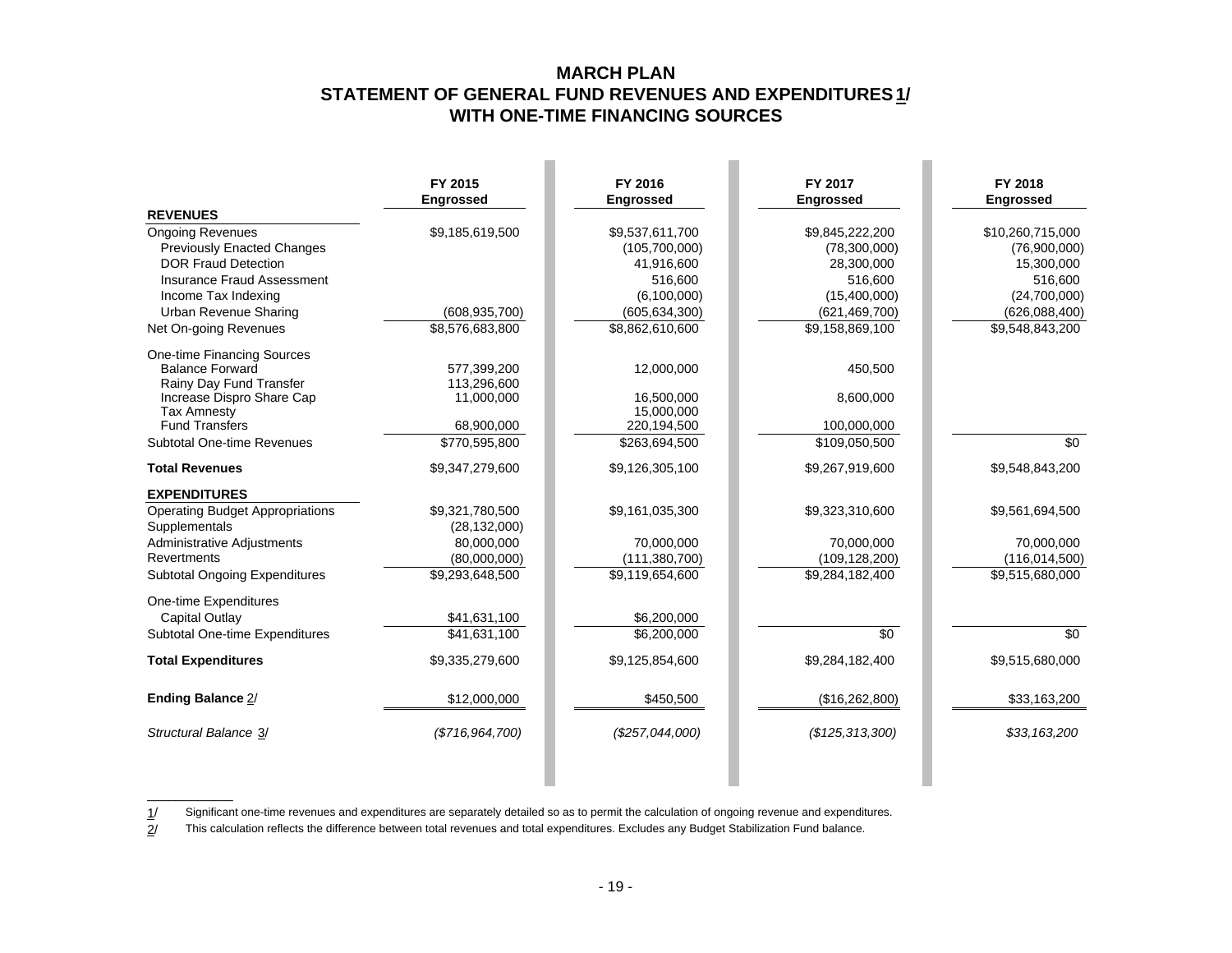#### **MARCH PLAN GENERAL FUND SPENDING BY MAJOR BUDGET UNITS**

|                                              | FY 2016            |                  | FY 2017            |                  | FY 2018            |                  |
|----------------------------------------------|--------------------|------------------|--------------------|------------------|--------------------|------------------|
|                                              | <b>Change From</b> | FY 2016          | <b>Change From</b> | FY 2017          | <b>Change From</b> | FY 2018          |
|                                              | <b>Prior Year</b>  | <b>Engrossed</b> | <b>Prior Year</b>  | <b>Engrossed</b> | <b>Prior Year</b>  | <b>Engrossed</b> |
| <b>EXPENDITURES</b>                          |                    |                  |                    |                  |                    |                  |
| <b>Operating Budget</b>                      |                    |                  |                    |                  |                    |                  |
| -- Department of Administration              | (779, 200)         | \$10,413,800     |                    | \$10,413,800     |                    | \$10,413,800     |
| -- ADOA - Automation Projects Fund           | (27, 717, 000)     | 7,783,000        | (2,783,000)        | 5,000,000        |                    | 5,000,000        |
| -- ADOA - Dept. of Child Safety              | (25,000,000)       |                  |                    |                  |                    |                  |
| -- AHCCCS                                    | (69, 205, 300)     | 1,205,197,900    | 34,090,400         | 1,239,288,300    | 46,004,400         | 1,285,292,700    |
| -- Attorney General                          | 200,000            | 23,665,100       |                    | 23,665,100       |                    | 23,665,100       |
| -- Department of Child Safety                | (3,872,800)        | 357,132,600      | (8,408,200)        | 348,724,400      |                    | 348,724,400      |
| -- Commerce Authority                        | (5,000,000)        | 26,800,000       | (5,000,000)        | 21,800,000       |                    | 21,800,000       |
| -- Community Colleges                        | (16, 861, 100)     | 55,045,300       | 535,200            | 55,580,500       | 869,400            | 56,449,900       |
| -- Department of Corrections                 | 38,578,000         | 1,035,423,600    | 26,644,700         | 1,062,068,300    |                    | 1,062,068,300    |
| -- County Funding                            | (1,650,000)        | 6,000,500        |                    | 6,000,500        |                    | 6,000,500        |
| -- Department of Economic Security           | 16,905,200         | 496,195,500      | 18,139,000         | 514,334,500      | 30,622,400         | 544,956,900      |
| -- Department of Education                   | 81,176,700         | 3,889,569,400    | 124,843,700        | 4,014,413,100    | 156,605,200        | 4,171,018,300    |
| -- Department of Environmental Quality       |                    | 7,000,000        |                    | 7,000,000        |                    | 7,000,000        |
| -- Department of Health Services             | (10, 308, 600)     | 603,053,500      | 4,218,600          | 607,272,100      | 15,929,600         | 623,201,700      |
| -- Judiciary                                 | (10,090,500)       | 100,405,100      |                    | 100,405,100      |                    | 100,405,100      |
| -- Department of Juvenile Corrections        | (16, 901, 400)     | 27,264,500       | (98,600)           | 27,165,900       |                    | 27,165,900       |
| -- State Land Department                     | 64,200             | 12,574,000       |                    | 12,574,000       | (12,574,000)       |                  |
| -- Department of Public Safety               | 4,246,300          | 93,571,200       |                    | 93,571,200       |                    | 93,571,200       |
| -- Public Safety Personnel Retirement System |                    | 6,000,000        |                    | 6,000,000        |                    | 6,000,000        |
| -- Department of Revenue                     | (17,605,800)       | 30,533,600       |                    | 30,533,600       |                    | 30,533,600       |
| -- School Facilities Board                   | 27,524,300         | 216,882,700      | (5,303,400)        | 211,579,300      | (1,419,600)        | 210,159,700      |
| -- Office of Tourism                         | (2,000,000)        | 7,103,700        |                    | 7,103,700        |                    | 7,103,700        |
| -- Universities                              | (101, 521, 200)    | 666,900,700      | 12,054,500         | 678,955,200      | 3,698,800          | 682,654,000      |
| -- Department of Water Resources             | (500,000)          | 12,830,300       |                    | 12,830,300       |                    | 12,830,300       |
| -- All Other Budgets                         | (6, 117, 900)      | 163,425,700      | 239,600            | 163,665,300      | (3,400,000)        | 160,265,300      |
| -- Civic Center Payment                      |                    | 20,449,000       |                    | 20,449,000       | 2,050,000          | 22,499,000       |
| -- Rio Nuevo Payment                         |                    | 10,000,000       |                    | 10,000,000       |                    | 10,000,000       |
| -- Asset Sale/Lease-Back Debt Service        | (9,100)            | 84,114,600       | 2,800              | 84,117,400       | (2,300)            | 84,115,100       |
| -- Hiring Freeze/Consolidations              |                    |                  | (20,700,000)       | (20,700,000)     |                    | (20,700,000)     |
| -- HITF Employer Rate Reduction              | (16, 200, 000)     | (16, 200, 000)   | (16, 200, 000)     | (32,400,000)     |                    | (32,400,000)     |
| -- AFIS Cost Charges                         | 1,900,000          | 1,900,000        |                    | 1,900,000        |                    | 1,900,000        |
| <b>Total - Operating Budget</b>              | (\$160, 745, 200)  | \$9,161,035,300  | \$162,275,300      | \$9,323,310,600  | \$238,383,900      | \$9,561,694,500  |
| -- FY 2015 Supplementals                     | 28,132,000         |                  |                    |                  |                    |                  |
| -- Capital Outlay                            | (35, 431, 100)     | 6,200,000        | (6,200,000)        |                  |                    |                  |
| -- Administrative Adjustments                | (10,000,000)       | 70,000,000       |                    | 70,000,000       |                    | 70,000,000       |
| -- Revertments                               | (31, 380, 700)     | (111, 380, 700)  | 2,252,500          | (109, 128, 200)  | (6,886,300)        | (116, 014, 500)  |
| <b>Total Spending</b>                        | (\$209,425,000)    | \$9,125,854,600  | \$158,327,800      | \$9,284,182,400  | \$231,497,600      | \$9,515,680,000  |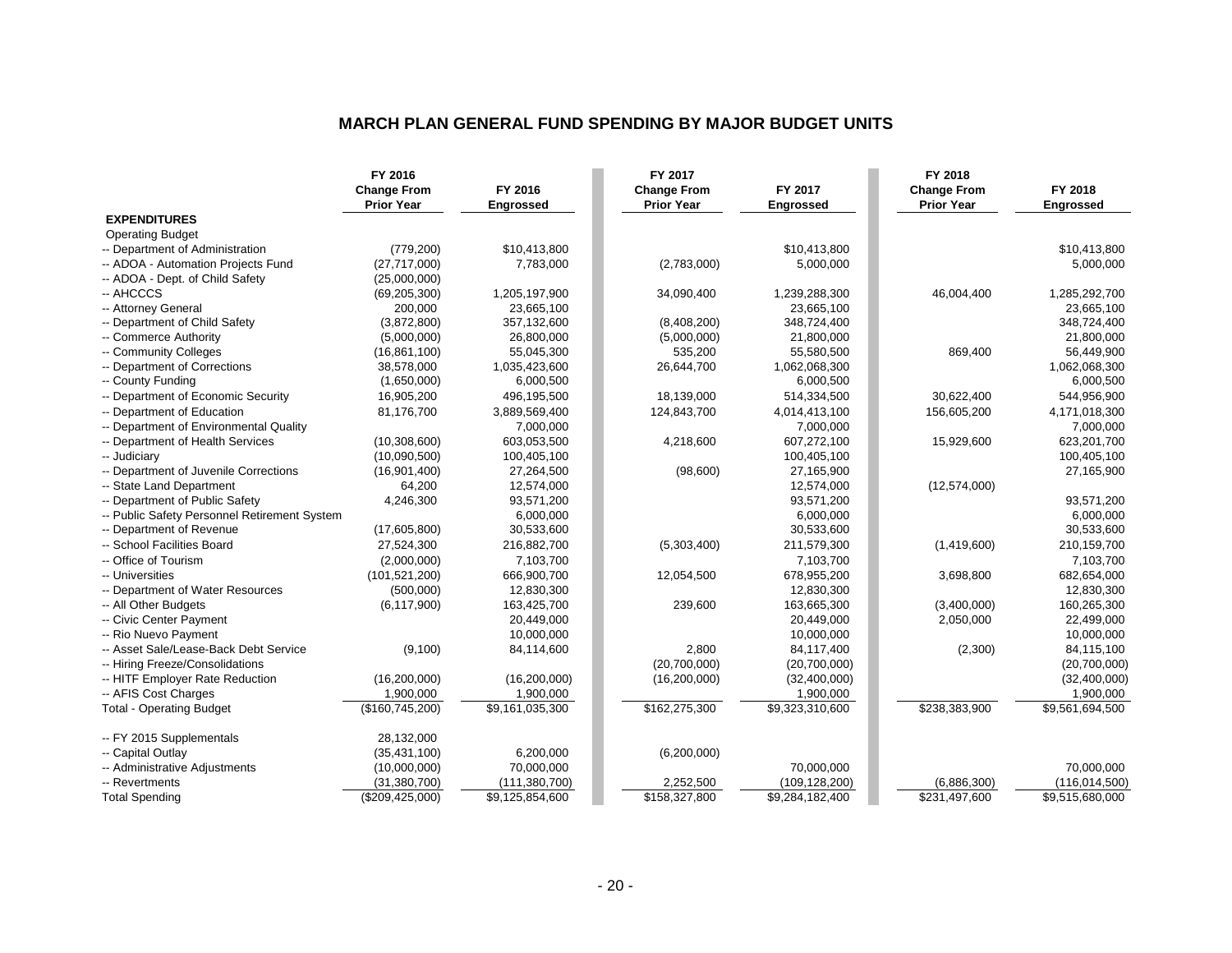### **DETAILED LIST OF GENERAL FUND CHANGES BY AGENCY**

|                                                  | FY 2015 GF    | FY 16 Baseline 1/ | FY 16 Change      | FY 2016 GF    |
|--------------------------------------------------|---------------|-------------------|-------------------|---------------|
|                                                  | Engrossed     | Above FY 15       | to FY 16 Baseline | Engrossed     |
| <b>OPERATING SPENDING CHANGES</b>                |               |                   |                   |               |
| DOA - Arizona Department of Administration       | 11,193,000    |                   |                   | 10,413,800    |
| DOA - Increased Accounting System Costs          |               |                   | $\theta$          |               |
| DOA - GAO Cost Shift                             |               |                   | (566,000)         |               |
| DOA - Eliminate Southwest Defense Contracts      |               |                   | $\Omega$          |               |
| DOA - Transformation Office                      |               |                   | 1,000,000         |               |
| DOA - Eliminate Employer Sanctions Funding       |               |                   | (1, 213, 200)     |               |
| <b>APF - Automation Projects Fund/ADOA</b>       | 35,500,000    |                   |                   | 7,783,000     |
| APF - Remove One-Time ADE Automation             |               | (5,000,000)       | 0                 |               |
| APF - Remove One-Time DCS Automation             |               | (5,000,000)       |                   |               |
| APF - Reduce One-Time ADOA Automation/Cost Shift |               | (9, 198, 000)     | (6,819,000)       |               |
| APF - DES IT Security                            |               |                   | Other Fund        |               |
| APF - Remove DOR Automation Funding              |               |                   | (1,700,000)       |               |
| DOA/DCS - Department of Child Safety/ADOA        | 19,500,000    |                   |                   | $\mathbf 0$   |
| DOA/DCS - Remove One-Time Funding in FY 16       |               | (25,000,000)      |                   |               |
| OAH - Office of Administrative Hearings          | 862,500       |                   |                   | 862,500       |
|                                                  |               |                   |                   |               |
| AAM - Commission of African-American Affairs     | 125,000       |                   |                   | 125,000       |
| <b>AGR</b> - Department of Agriculture           | 8,323,000     |                   |                   | 8,124,600     |
| <b>AGR - NEMF Change</b>                         |               | (198, 400)        |                   |               |
| <b>AXS - AHCCCS</b>                              | 1,259,115,600 |                   |                   | 1,205,197,900 |
| <b>AXS</b> - Formula Adjustments                 |               | (1,976,000)       | (31, 464, 100)    |               |
| <b>AXS</b> - Statutory Adjustment                |               | (98, 500)         |                   |               |
| <b>AXS</b> - Provider Rate Reduction             |               |                   | (25,700,000)      |               |
| AXS - Shift Dispro Share Pool 1 Match            |               |                   | (2,610,700)       |               |
| <b>AXS</b> - Ambulance Rate Reduction            |               |                   | (6,033,300)       |               |
| AXS - Inspector General - Fraud Prevention       |               |                   | (1, 322, 700)     |               |
|                                                  |               |                   |                   |               |
| <b>ATT - Attorney General</b>                    | 23,465,100    |                   |                   | 23,665,100    |
| ATT - Child Safety Realignment                   |               | (1,000,000)       | $\mathbf{0}$      |               |
| ATT - Southern AZ Drug Enforcement Unit          |               | $\mathbf{0}$      | 1,200,000         |               |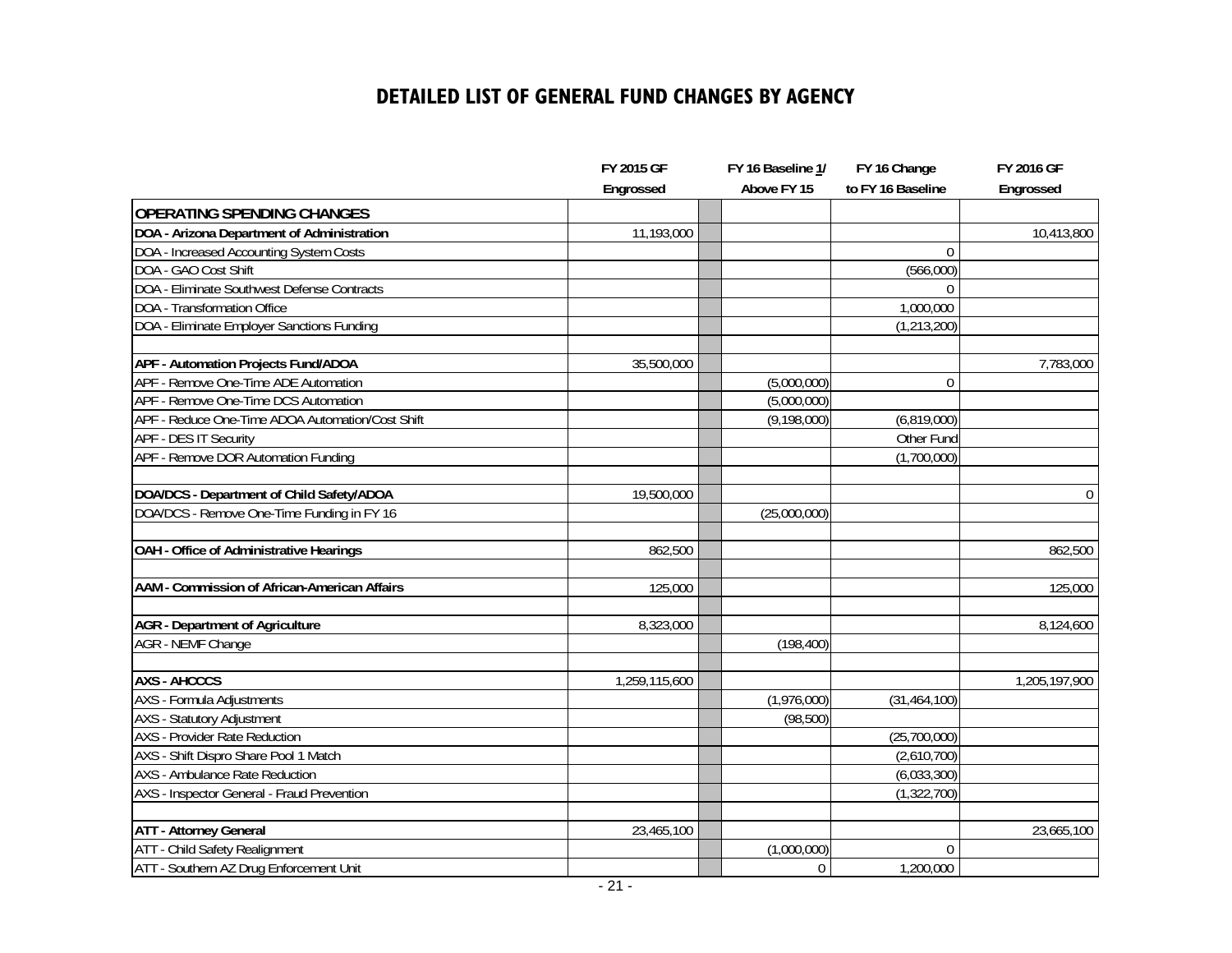|                                                        | FY 2015 GF  | FY 16 Baseline 1/ | FY 16 Change      | FY 2016 GF    |
|--------------------------------------------------------|-------------|-------------------|-------------------|---------------|
|                                                        | Engrossed   | Above FY 15       | to FY 16 Baseline | Engrossed     |
| <b>ATT</b> - Federalism Unit                           |             |                   | Other Fund        |               |
|                                                        |             |                   |                   |               |
| CHA - State Board for Charter Schools                  | 994,700     |                   |                   | 1,209,200     |
| CHA - Remove One-time Equipment Funding                |             |                   | (4,500)           |               |
| CHA - Charter Renewal Funding                          |             |                   | 219,000           |               |
| <b>DCS</b> - Department of Child Safety                | 361,005,400 |                   |                   | 357,132,600   |
| DCS - Remove One-Time Funding                          |             | (12, 143, 600)    |                   |               |
| <b>DCS</b> - Technical Payment Deferral                |             | (3,000,000)       |                   |               |
| DCS - Annualize FY 15 Staff Increase                   |             | 270,800           |                   |               |
| <b>DCS</b> - Additional Preventive Services            |             | 4,000,000         |                   |               |
| <b>DCS</b> - Attorney General Realignment              |             | 1,000,000         | $\Omega$          |               |
| DCS - Permanency Caseload Growth                       |             |                   | 8,000,000         |               |
| <b>DCS</b> - Increase Foster Care Rates                |             |                   | (2,000,000)       |               |
|                                                        |             |                   |                   |               |
| <b>ACA - Arizona Commerce Authority</b>                | 31,800,000  |                   |                   | 26,800,000    |
| ACA - Remove One-Time Mexico City Funding              |             | (300,000)         | 300,000           |               |
| <b>ACA - Reduce Competes Fund Deposit</b>              |             |                   | (5,000,000)       |               |
|                                                        |             |                   |                   |               |
| CCO - Arizona Community Colleges                       | 71,906,400  |                   |                   | 55,045,300    |
| CCO - Formula Changes                                  |             | (1, 271, 800)     |                   |               |
| CCO - State Aid Reduction (Maricopa/Pima/Pinal)        |             |                   | (15, 589, 300)    |               |
| <b>COR</b> - Corporation Commission                    | 610,500     |                   |                   | 609,900       |
| COR - Remove One-Time Funding                          |             | (600)             |                   |               |
| <b>ADC</b> - Department of Corrections                 | 996,845,600 |                   |                   | 1,035,423,600 |
| ADC - Annualize Maximum Security Beds                  |             | 343,900           |                   |               |
| ADC - Annualize Medium Security Beds                   |             | 7,197,300         |                   |               |
| ADC - Health Care Litigation                           |             |                   | 6,572,000         |               |
| <b>ADC</b> - Population Growth                         |             |                   | 5,300,000         |               |
| ADC - Health Care SLI Changes                          |             |                   | 5,000,000         |               |
| ADC - Retirement Adjustment                            |             |                   | 13,535,700        |               |
| ADC - Expand Transition Program 300 Inmates            |             |                   | (300,000)         |               |
| ADC - Leap Year                                        |             |                   | 929,100           |               |
|                                                        |             |                   |                   |               |
| CF - County Funding                                    | 7,650,500   |                   |                   | 6,000,500     |
| CF - Restore Graham Funding                            |             | (500,000)         | 500,000           |               |
| CF - Eliminate County Funding for Pinal/Yavapai/Mohave |             |                   | (1,650,000)       |               |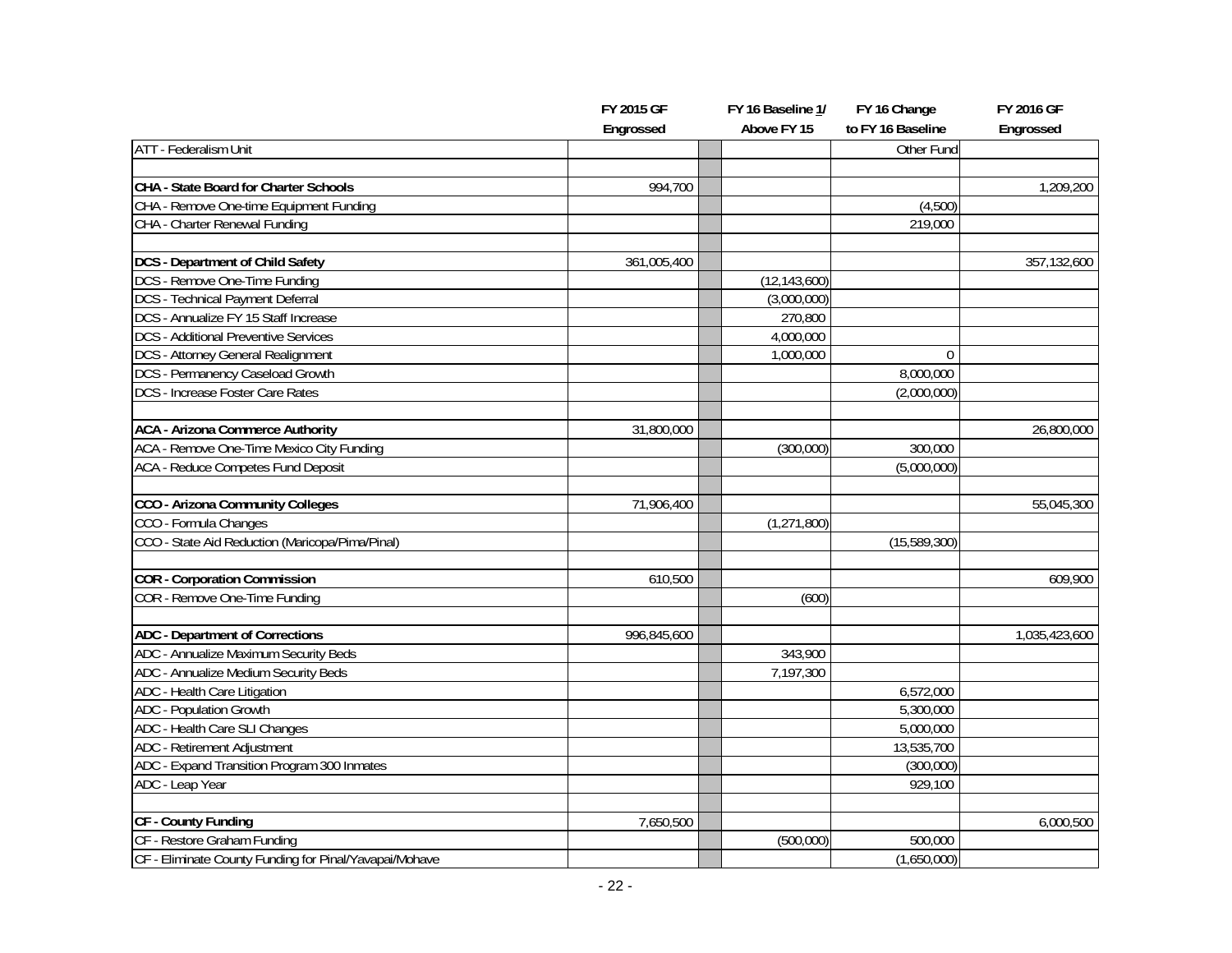|                                                                | FY 2015 GF    | FY 16 Baseline 1/ | FY 16 Change      | FY 2016 GF    |
|----------------------------------------------------------------|---------------|-------------------|-------------------|---------------|
|                                                                | Engrossed     | Above FY 15       | to FY 16 Baseline | Engrossed     |
|                                                                |               |                   |                   |               |
| SDB - Arizona State Schools for the Deaf and the Blind         | 22,497,900    |                   |                   | 21,802,100    |
| SDB - Remove One-Time Funding                                  |               | (695, 800)        |                   |               |
|                                                                |               |                   |                   |               |
| <b>DES</b> - Department of Economic Security                   | 482,542,300   |                   |                   | 496,195,500   |
| <b>DES</b> - Remove One-Time Funding                           |               | (500,000)         |                   |               |
| DES - DD Medicaid Formula Adjustments                          |               | 22,828,000        |                   |               |
| DES - Eliminate Rural Autism Parenting                         |               |                   | (300,000)         |               |
| <b>DES - Eliminate LTC Assisted Living</b>                     |               |                   | (300,000)         |               |
| DES - Shift Child Care to Federal Fund                         |               |                   | (4,000,000)       |               |
| DES - Adult Protective Services Staff (11 FTE)                 |               |                   | 1,177,200         |               |
| <b>DES - Lump Sum Reduction</b>                                |               |                   | (2,000,000)       |               |
|                                                                |               |                   |                   |               |
| <b>BOE - State Board of Education</b>                          | $\mathbf{0}$  |                   |                   | 1,325,200     |
| BOE - Shift Funding From ADE For New Budget Unit               |               |                   | 1,325,200         |               |
| ADE - Arizona Department of Education                          | 3,808,392,700 |                   |                   | 3,889,569,400 |
| ADE - Formula Changes                                          |               | 181,166,200       | (5,000,000)       |               |
| ADE - Extra Base Level Increase                                |               |                   | 74,394,000        |               |
| ADE - District Non-Classroom Reduction                         |               |                   | (113, 457, 200)   |               |
| ADE - Charter Additional Assistance Reduction                  |               |                   | (3,000,000)       |               |
| ADE - Reduce IT Certification Funding                          |               |                   | (1,000,000)       |               |
| ADE - JTED Soft Capital                                        |               |                   | 1,000,000         |               |
| ADE - Shift Funding to Separate State Board of Ed. Budget Unit |               |                   | (1, 325, 200)     |               |
| ADE - District Sponsored Charter Phase-Out                     |               |                   | (1, 181, 400)     |               |
| ADE - Repeal Student Success Funding                           |               |                   | (22, 400, 000)    |               |
| ADE - 1% Property Tax Cap Limitations                          |               |                   | (20, 219, 700)    |               |
| ADE - Teach for America                                        |               |                   | 500,000           |               |
| <b>ADE - Achievement Test Costs</b>                            |               |                   | (1,800,000)       |               |
| ADE - Small School Weight for Multi-Site Charters Phase Out    |               |                   | (6,500,000)       |               |
|                                                                |               |                   |                   |               |
| <b>EMA - Department of Emergency &amp; Military Affairs</b>    | 13,044,400    |                   |                   | 9,709,900     |
| <b>EMA - NEMF Decrease</b>                                     |               | (1, 375, 400)     |                   |               |
| <b>EMA - Remove One-Time Military Airport Funding</b>          |               | (2,500,000)       |                   |               |
| EMA - Emergency Management Federal Match                       |               |                   | 1,540,900         |               |
| EMA - Navajo Camp Fund Shift                                   |               |                   | (1,000,000)       |               |
|                                                                |               |                   |                   |               |
| DEQ - Department of Environmental Quality                      | 7,000,000     |                   |                   | 7,000,000     |
|                                                                |               |                   |                   |               |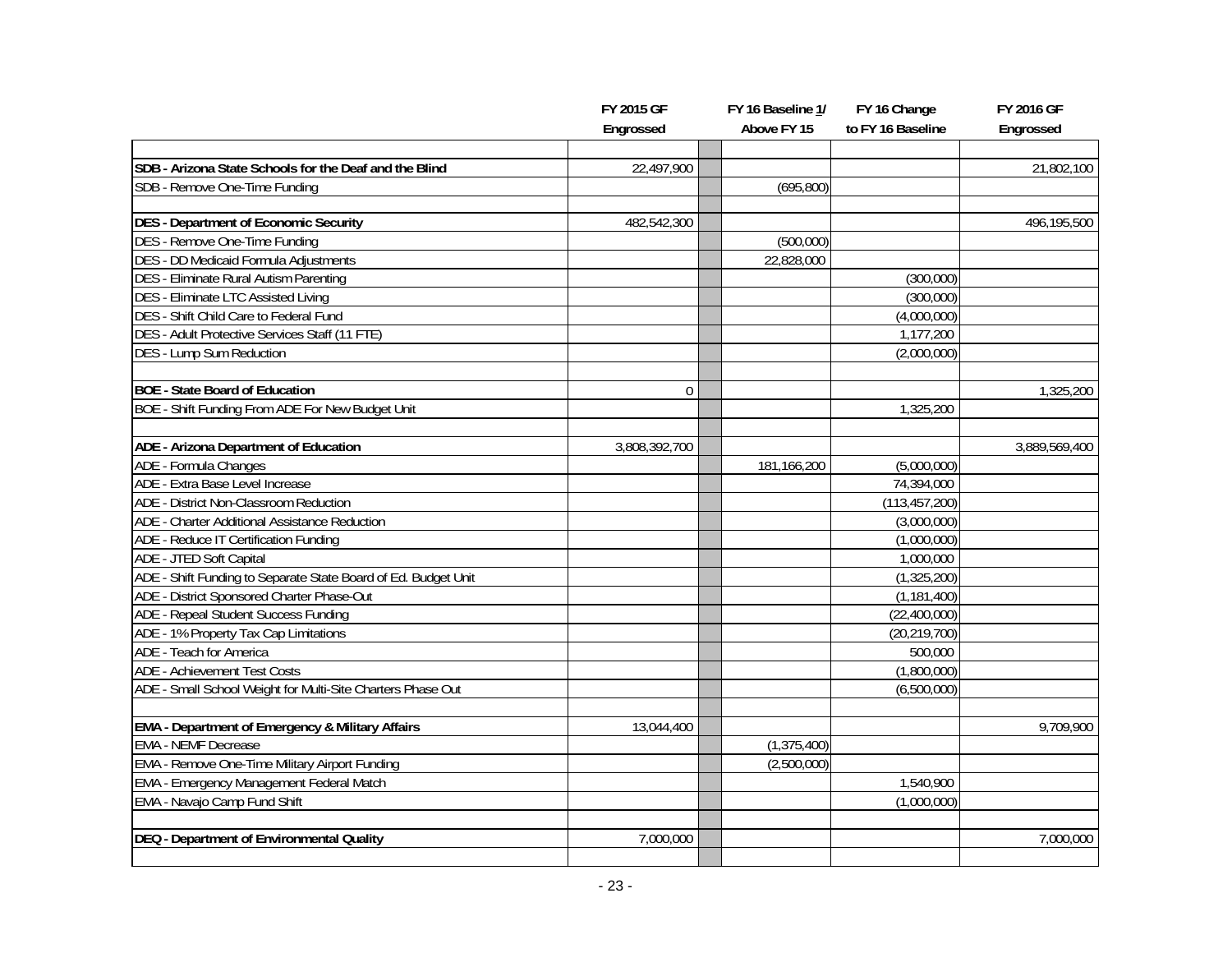|                                                   | FY 2015 GF  | FY 16 Baseline 1/ | FY 16 Change      | FY 2016 GF  |
|---------------------------------------------------|-------------|-------------------|-------------------|-------------|
|                                                   | Engrossed   | Above FY 15       | to FY 16 Baseline | Engrossed   |
| OEO - Governor's Office of Equal Opportunity      | 188,600     |                   |                   | 188,600     |
|                                                   |             |                   |                   |             |
| <b>EQU</b> - State Board of Equalization          | 641,800     |                   |                   | 641,800     |
|                                                   |             |                   |                   |             |
| <b>EXE - Board of Executive Clemency</b>          | 958,600     |                   |                   | 958,600     |
| <b>DFI - Dept of Financial Institutions</b>       |             |                   |                   |             |
|                                                   | 3,020,200   |                   |                   | 3,020,200   |
| BFS - Department of Fire, Building & Life Safety  | 2,205,300   |                   |                   | 2,205,300   |
|                                                   |             |                   |                   |             |
| <b>FOR - State Forester</b>                       | 9,103,800   |                   |                   | 9,021,800   |
| FOR - Remove One-Time Funding                     |             | (157,000)         |                   |             |
| FOR - Environmental County Grants                 |             |                   | 75,000            |             |
|                                                   |             |                   |                   |             |
| GEO - Arizona Geological Survey                   | 941,700     |                   |                   | 941,700     |
|                                                   |             |                   |                   |             |
| <b>GOV</b> - Office of the Governor               | 6,920,100   |                   |                   | 6,920,100   |
| OSP - Gov's Ofc of Strategic Planning & Budgeting | 1,994,000   |                   |                   | 1,994,000   |
|                                                   |             |                   |                   |             |
| <b>DHS</b> - Department of Health Services        | 610,762,500 |                   |                   | 603,053,500 |
| <b>DHS</b> - Formula Adjustments                  |             | 10,161,400        | (8,470,000)       |             |
| DHS - Remove One-Time Alzheimer's Funding         |             | (1,250,000)       | $\Omega$          |             |
| <b>DHS</b> - Provider Rate Reduction              |             |                   | (11,400,000)      |             |
| DHS - ASH Increase                                |             |                   | 1,200,000         |             |
| DHS - Eliminate School Based Prevention Education |             |                   | (300,000)         |             |
| DHS - Eliminate Mental Health First Aid           |             |                   | (250,000)         |             |
|                                                   |             |                   |                   |             |
| <b>AZH - Arizona Historical Society</b>           | 3,156,000   |                   |                   | 3,156,000   |
|                                                   |             |                   |                   |             |
| PAZ - Prescott Historical Society                 | 826,300     |                   |                   | 826,300     |
| IND - Independent Redistricting Commission        | 1,115,300   |                   |                   | 1,115,300   |
|                                                   |             |                   |                   |             |
| CIA - Arizona Commission of Indian Affairs        | 56,900      |                   |                   | 56,900      |
|                                                   |             |                   |                   |             |
| <b>INS</b> - Department of Insurance              | 5,366,700   |                   |                   | 5,883,300   |
| <b>INS</b> - Insurance Fraud Investigations       |             |                   | 516,600           |             |
|                                                   |             |                   |                   |             |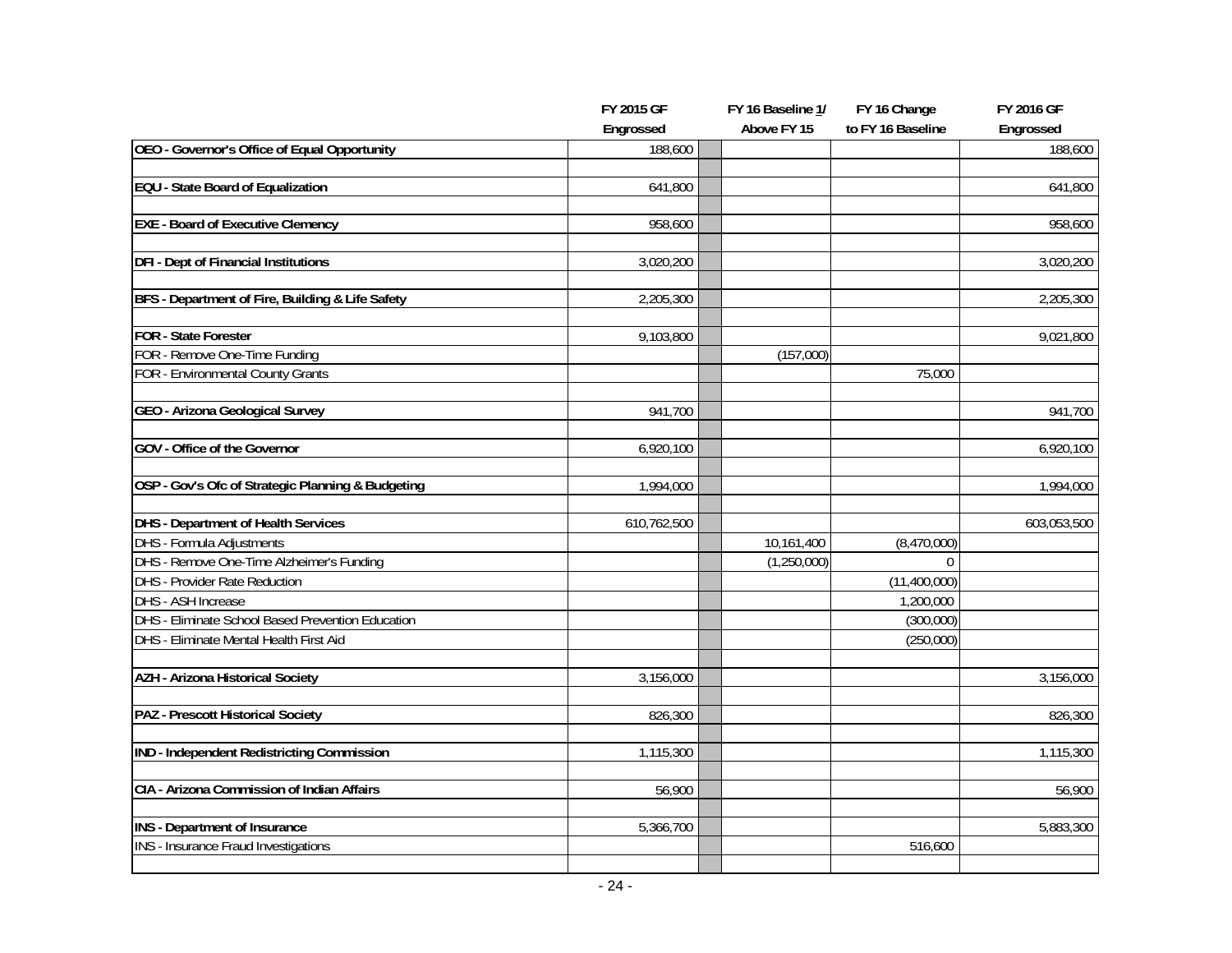|                                                                             | FY 2015 GF | FY 16 Baseline 1/ | FY 16 Change      | FY 2016 GF       |
|-----------------------------------------------------------------------------|------------|-------------------|-------------------|------------------|
|                                                                             | Engrossed  | Above FY 15       | to FY 16 Baseline | Engrossed        |
| SPA - Judiciary - Supreme Court                                             | 16,012,900 |                   |                   | 15,303,000       |
| SPA - Automation Centralization from Superior Court                         |            | 2,880,600         |                   |                  |
| SPA - Eliminate General Fund Automation Funding                             |            |                   | (3,590,500)       |                  |
|                                                                             |            |                   |                   |                  |
| COA - Judiciary - Court of Appeals                                          | 14,380,200 |                   |                   | 14,380,200       |
|                                                                             |            |                   |                   |                  |
| SUP - Judiciary - Superior Court<br>SUP - Shift Automation to Supreme Court | 80,102,500 |                   |                   | 76,721,900       |
|                                                                             |            | (2,880,600)       |                   |                  |
| SUP - Eliminate One-Time Funding                                            |            | (500,000)         |                   |                  |
| DJC - Department of Juvenile Corrections                                    | 44,165,900 |                   |                   | 27,264,500       |
| DJC - Local Cost Sharing                                                    |            |                   | (12,000,000)      |                  |
| DJC - One-Time Shift from State Charitable Fund                             |            |                   | (901, 400)        |                  |
| DJC - Admission Changes                                                     |            |                   | (4,000,000)       |                  |
|                                                                             |            |                   |                   |                  |
| <b>LAN</b> - State Land Department                                          | 12,509,800 |                   |                   | 12,574,000       |
| LAN - CAP Rate Adjustment                                                   |            | 64,200            |                   |                  |
|                                                                             |            |                   |                   |                  |
| Legislature                                                                 |            |                   |                   |                  |
| <b>AUD - Auditor General</b>                                                | 18,246,400 |                   |                   | 17,996,400       |
| AUD - Remove One-Time Funding                                               |            | (250,000)         | $\mathbf{0}$      |                  |
| <b>HOU - House of Representatives</b>                                       | 13,372,200 |                   |                   | 13,372,200       |
|                                                                             |            |                   |                   |                  |
| JLBC - Joint Legislative Budget Committee                                   | 2,493,000  |                   |                   | 2,493,000        |
|                                                                             |            |                   |                   |                  |
| LEG - Legislative Council                                                   | 8,248,900  |                   |                   | 8,248,900        |
|                                                                             |            |                   |                   |                  |
| <b>SEN</b> - Senate                                                         | 8,283,800  |                   |                   | 8,283,800        |
| MIN - State Mine Inspector                                                  | 1,215,600  |                   |                   | 1,215,600        |
|                                                                             |            |                   |                   |                  |
| NAV - Arizona Navigable Steam Adjudication Comm.                            | 129,200    |                   |                   | 129,200          |
|                                                                             |            |                   |                   |                  |
| <b>NUR - State Board of Nursing</b>                                         | 150,000    |                   |                   | $\mathbf{0}$     |
| <b>NUR - Fund Shift</b>                                                     |            | (150,000)         |                   |                  |
|                                                                             |            |                   |                   |                  |
| SPB - Arizona State Parks Board                                             | 500,000    |                   |                   | $\boldsymbol{0}$ |
| SPB - Remove One-Time Funding                                               |            | (500,000)         |                   |                  |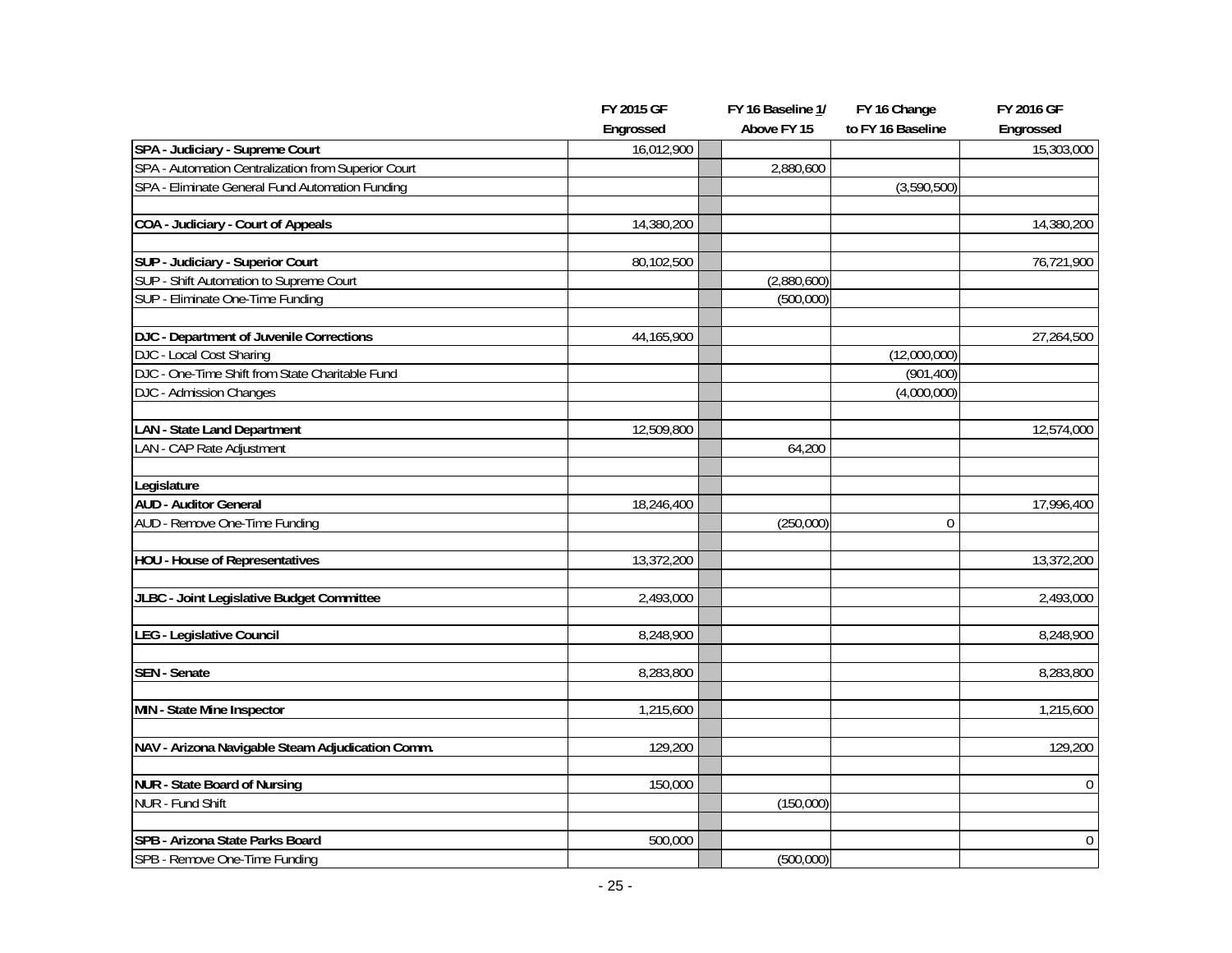|                                                          | FY 2015 GF  | FY 16 Baseline 1/ | FY 16 Change      | FY 2016 GF  |
|----------------------------------------------------------|-------------|-------------------|-------------------|-------------|
|                                                          | Engrossed   | Above FY 15       | to FY 16 Baseline | Engrossed   |
|                                                          |             |                   |                   |             |
| PIO - Arizona Pioneers' Home                             | 1,603,400   |                   |                   | $\mathbf 0$ |
| PIO - Fund Shift to State Charitable Fund                |             |                   | (1,603,400)       |             |
| POS - Commission for Postsecondary Education             | 1,396,800   |                   |                   | 1,396,800   |
|                                                          |             |                   |                   |             |
| DPS - Department of Public Safety                        | 89,324,900  |                   |                   | 93,571,200  |
| DPS - Maintain ACTIC Funding                             |             | (750,000)         | 750,000           |             |
| DPS - Retirement Contribution Rate Increase              |             |                   | 4,246,300         |             |
|                                                          |             |                   |                   |             |
| PSP - Public Safety Personnel Retirement System          | 6,000,000   |                   |                   | 6,000,000   |
|                                                          |             |                   |                   |             |
| RAC - Arizona Department of Racing                       | 2,029,500   |                   |                   | 1,779,500   |
| RAC - Eliminate Breeder's Award                          |             |                   | (250,000)         |             |
|                                                          | 1,468,900   |                   |                   | 773,600     |
| RAD - Radiation Regulatory Agency<br>RAD - NEMF Decrease |             | (695, 300)        |                   |             |
|                                                          |             |                   |                   |             |
| REA - State Real Estate Department                       | 2,989,700   |                   |                   | 2,989,700   |
|                                                          |             |                   |                   |             |
| <b>REV - Department of Revenue</b>                       | 48,139,400  |                   |                   | 30,533,600  |
| <b>REV - Fraud Prevention Contract</b>                   |             |                   | 3,150,000         |             |
| REV - Local Cost Sharing                                 |             |                   | (20, 755, 800)    |             |
|                                                          |             |                   |                   |             |
| <b>SFB - School Facilities Board</b>                     | 189,358,400 |                   |                   | 216,882,700 |
| <b>SFB - New School Construction</b>                     |             | (91,600)          | 1,483,000         |             |
| SFB - Lease-Purchase Changes                             |             | 2,232,900         |                   |             |
| SFB - Access Our Best Public Schools Fund                |             |                   | 23,900,000        |             |
| SOS - Secretary of State                                 | 15,027,800  |                   |                   | 15,027,800  |
|                                                          |             |                   |                   |             |
| TAX - State Board of Tax Appeals                         | 265,600     |                   |                   | 265,600     |
|                                                          |             |                   |                   |             |
| TOU - Office of Tourism                                  | 9,103,700   |                   |                   | 7,103,700   |
| TOU - Remove One-Time Funding                            |             | (2,000,000)       |                   |             |
|                                                          |             |                   |                   |             |
| <b>DOT</b> - Department of Transportation                | 50,400      |                   |                   | 50,400      |
|                                                          |             |                   |                   |             |
| TRE - State Treasurer                                    | 1,205,100   |                   |                   | 1,205,100   |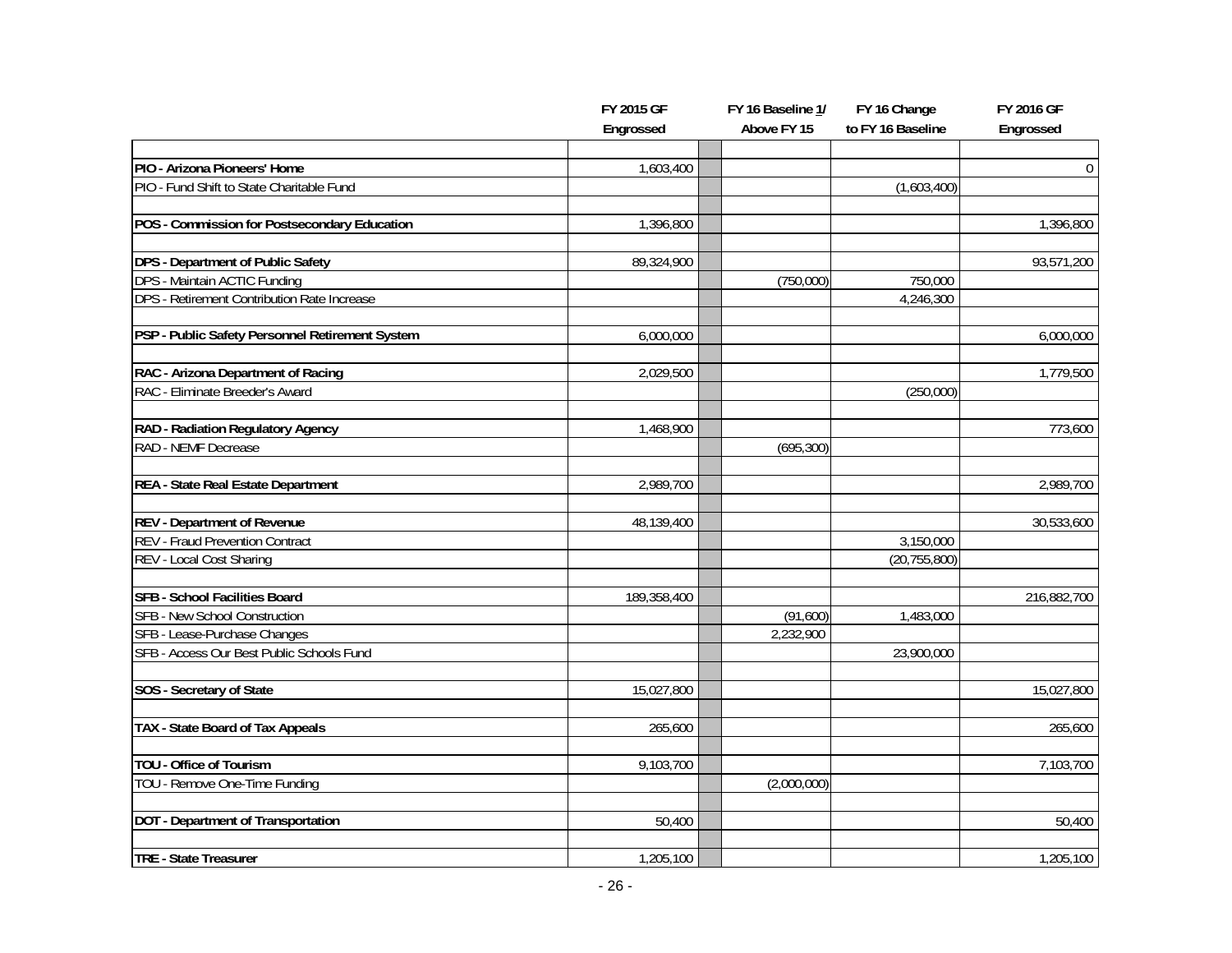|                                               | FY 2015 GF       | FY 16 Baseline 1/ | FY 16 Change      | FY 2016 GF       |
|-----------------------------------------------|------------------|-------------------|-------------------|------------------|
|                                               | Engrossed        | Above FY 15       | to FY 16 Baseline | Engrossed        |
|                                               |                  |                   |                   |                  |
| <b>UNI - Universities</b>                     |                  |                   |                   |                  |
| <b>UNI - Arizona Board of Regents</b>         | 21,928,400       |                   |                   | 21,928,400       |
| UNI - ASU - Tempe/DPC                         | 290,104,300      |                   |                   | 242,361,600      |
| <b>UNI - Refinance Savings</b>                |                  | (2,523,300)       |                   |                  |
| <b>UNI - Funding Reduction</b>                |                  |                   | (45, 219, 400)    |                  |
|                                               |                  |                   |                   |                  |
| UNI - ASU - East Campus                       | 25,853,400       |                   |                   | 22,256,100       |
| UNI - Funding Reduction                       |                  |                   | (3,597,300)       |                  |
| <b>UNI - ASU - West Campus</b>                | 33,328,100       |                   |                   | 28,890,700       |
| UNI - Funding Reduction                       |                  |                   | (4, 437, 400)     |                  |
|                                               |                  |                   |                   |                  |
| <b>UNI - Northern Arizona University</b>      | 118,281,200      |                   |                   | 100,979,400      |
| UNI - Refinance Adjustment                    |                  | 1,700             |                   |                  |
| UNI - Funding Reduction                       |                  |                   | (17, 303, 500)    |                  |
| UNI - UA - Main Campus                        | 209,341,200      |                   |                   | 181,400,500      |
| <b>UNI - Refinance Adjustment</b>             |                  | 400               |                   |                  |
| UNI - Funding Reduction                       |                  |                   | (27, 941, 100)    |                  |
|                                               |                  |                   |                   |                  |
| UNI - UA - Health Sciences Center             | 69,585,300       |                   |                   | 69,084,000       |
| UNI - Funding Reduction                       |                  |                   | (501, 300)        |                  |
| VSC - Department of Veterans' Services        | 5,438,300        |                   |                   | 6,092,100        |
| VSC - New Cemetery Operating Cost             |                  | 207,100           | 446,700           |                  |
|                                               |                  |                   |                   |                  |
| WIFA - Water Infrastructure Finance Authority | $\boldsymbol{0}$ |                   |                   | $\mathbf 0$      |
| WIFA - Remove One-Time Deposit                |                  | (1,000,000)       |                   |                  |
| WAT - Department of Water Resources           | 13,330,300       |                   |                   | 12,830,300       |
| WAT - Water Banking Fund Shift                |                  |                   | (500,000)         |                  |
| <b>WEI</b> - Department of Weights & Measures | 1,475,700        |                   |                   | 1,407,700        |
|                                               |                  |                   |                   |                  |
| WEI - Remove One-Time Funding                 |                  | (68,000)          |                   |                  |
| OTH - Other                                   |                  |                   |                   |                  |
| OTH - FY 15 Supplemental/Ex-Appropriation     | (6,996,800)      | 6,996,800         |                   | $\boldsymbol{0}$ |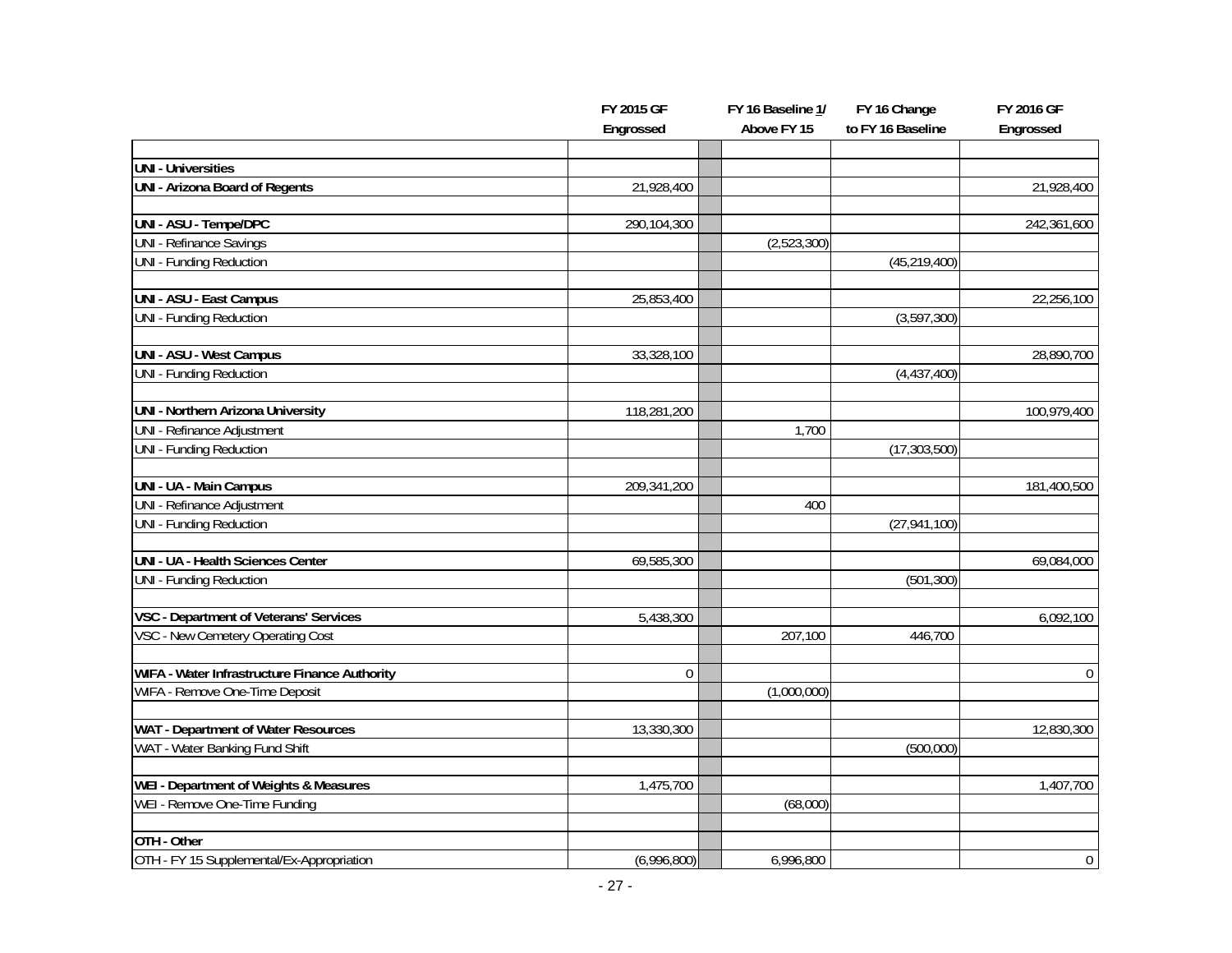|                                                             | FY 2015 GF       | FY 16 Baseline 1/ | FY 16 Change       | FY 2016 GF      |
|-------------------------------------------------------------|------------------|-------------------|--------------------|-----------------|
|                                                             | Engrossed        | Above FY 15       | to FY 16 Baseline  | Engrossed       |
| OTH - Debt Service Payments                                 | 84,123,700       | (9,100)           |                    | 84,114,600      |
| OTH - Civic Center Debt Service                             | 20,449,000       | $\Omega$          |                    | 20,449,000      |
| OTH - HITF Employer Rate Reduction                          | $\theta$         | $\Omega$          | (16, 200, 000)     | (16, 200, 000)  |
| OTH - AFIS Cost Charges                                     | $\Omega$         | $\mathbf{0}$      | 1,900,000          | 1,900,000       |
| OTH - Rio Nuevo Distribution                                | 10,000,000       | $\mathbf{0}$      |                    | 10,000,000      |
| OTH - Administrative Adjustments                            | 80,000,000       | (20,000,000)      | 10,000,000         | 70,000,000      |
| OTH - Revertments                                           | (80,000,000)     | (5,000,000)       | (26, 380, 700)     | (111, 380, 700) |
| TOTAL - OPERATING SPENDING CHANGES                          | 9,293,648,500    | 131,768,300       | (320, 897, 400)    | 9,125,654,600   |
| <b>CAPITAL SPENDING</b>                                     |                  |                   |                    |                 |
| ADOA - 500 Maximum Security ADC Beds (Enacted)              | 17,431,100       | (17, 431, 100)    |                    | $\Omega$        |
| <b>ADOA Building Renewal</b>                                | 9,000,000        | (9,000,000)       | 5,000,000          | 5,000,000       |
| <b>ABOR Building Renewal</b>                                | 3,000,000        | (3,000,000)       |                    | $\Omega$        |
| <b>ADC Building Renewal</b>                                 | 3,000,000        | (3,000,000)       |                    | $\mathbf 0$     |
| Navajo Nation Highway Construction                          | $\Omega$         | $\Omega$          | 1,200,000          | 1,200,000       |
| Veterans' Services - Yuma Facility                          | 9,200,000        | (9,200,000)       |                    | $\Omega$        |
| <b>TOTAL - CAPITAL SPENDING</b>                             | 41,631,100       | (41,631,100)      | 6,200,000          | 6,200,000       |
| <b>TOTAL - ALL SPENDING</b>                                 | 9,335,279,600    | 90,137,200        | (314,697,400)      | 9,131,854,600   |
| <b>REVENUE CHANGES</b>                                      |                  |                   |                    |                 |
| REV - Ongoing Revenue                                       | 8,576,683,800    | 197,593,600       | 52,000,000         | 8,826,277,400   |
| REV - One-Time Revenue                                      | 53,900,000       | (60,000,000)      |                    | (6, 100, 000)   |
| REV - Beginning Balance                                     | 577,399,200      | (577, 399, 200)   | 12,000,000         | 12,000,000      |
| REV - Budget Stabilization Fund Transfer                    | 113,296,600      |                   |                    | $\Omega$        |
| REV - Increase DSH Cap                                      | 11,000,000       |                   | 16,500,000         | 16,500,000      |
| REV - Fraud Detection                                       | $\mathbf 0$      |                   | 41,916,600         | 41,916,600      |
| REV - Tax Amnesty                                           | $\Omega$         |                   | 15,000,000         | 15,000,000      |
| REV - Insurance Fraud Assessment                            | $\Omega$         |                   | 516,600            | 516,600         |
| REV - ADOA - Health Insurance Trust Fund Transfer           | $\mathbf{0}$     |                   | $\overline{FY}$ 17 | $\Omega$        |
| REV - AHCCCS - Healthcare Group Fund Transfer               | $\Omega$         |                   | 7,252,800          | 7,252,800       |
| REV - Attorney General - Consumer Restitution Fund Transfer | $\mathbf{0}$     |                   | 5,400,000          | 5,400,000       |
| REV - Attorney General - Mortgage Settlement                | 15,000,000       |                   |                    | $\Omega$        |
| REV - Attorney General - S&P Settlement                     | 0                |                   | 16,000,000         | 16,000,000      |
| REV - Commerce Authority - Competes Fund Transfer           | $\boldsymbol{0}$ |                   | 75,000,000         | 75,000,000      |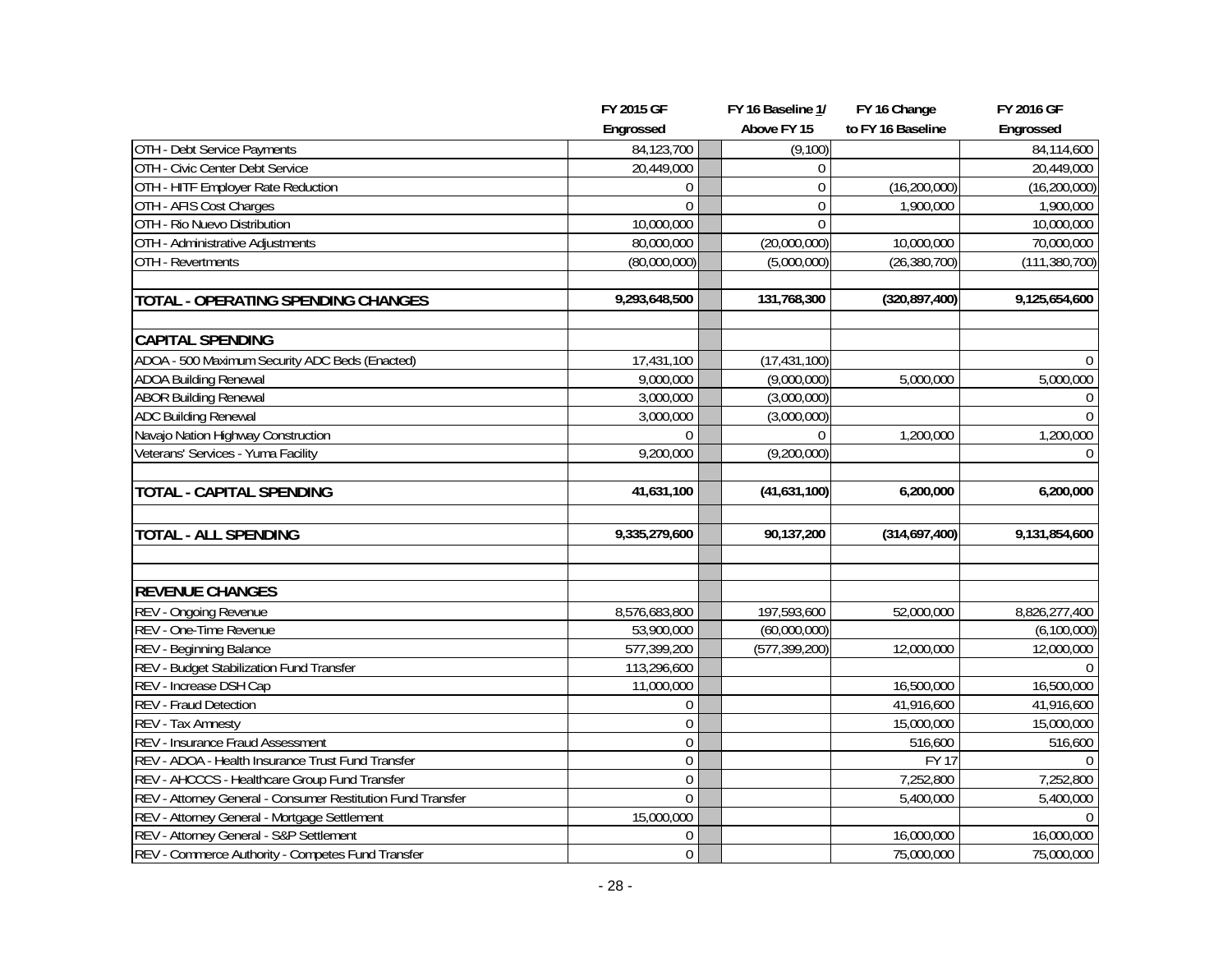|                                                                            | FY 2015 GF     | FY 16 Baseline 1/ | FY 16 Change      | FY 2016 GF    |
|----------------------------------------------------------------------------|----------------|-------------------|-------------------|---------------|
|                                                                            | Engrossed      | Above FY 15       | to FY 16 Baseline | Engrossed     |
| REV - Commerce Authority - Job Training Fund Transfer                      | 0              |                   | 25,000,000        | 25,000,000    |
| REV - Corp Comm. - Utility Regulation Fund Transfer                        | $\overline{0}$ |                   | 2,000,000         | 2,000,000     |
| <b>REV</b> - Corrections - Special Services Fund Transfer                  | $\Omega$       |                   | 2,000,000         | 2,000,000     |
| REV - Corrections - Inmate Store Proceeds Fund Transfer                    | $\overline{0}$ |                   | 2,500,000         | 2,500,000     |
| <b>REV</b> - Corrections - Corrections Fund Transfer                       | 0              |                   | 1,250,000         | 1,250,000     |
| REV - Corrections - Alcohol Abuse Treatment Fund Transfer                  | 0              |                   | 250,000           | 250,000       |
| REV - Corrections - Building Renewal Fund Transfer                         | 0              |                   | 1,500,000         | 1,500,000     |
| REV - Corrections - Correctional Industries Revolving Fund Transfer        | 0              |                   | 500,000           | 500,000       |
| REV - Corrections - Corrections Revolving Fund Transfer                    | 0              |                   | 1,072,000         | 1,072,000     |
| REV - DES - Special Admin Fund Transfer                                    | 0              |                   | 4,000,000         | 4,000,000     |
| REV - ADE - State Facilities Fund Transfer                                 | $\mathbf{0}$   |                   | 4,000,000         | 4,000,000     |
| REV - ADE - Student Success Fund Transfer                                  | $\mathbf{0}$   |                   | 2,400,000         | 2,400,000     |
| REV - DEQ - Voluntary Vehicle Repair Fund Transfer                         | $\mathbf{0}$   |                   | 2,000,000         | 2,000,000     |
| REV - DEQ - Air Quality Fund Transfer                                      | $\overline{0}$ |                   | 5,500,000         | 5,500,000     |
| REV - DEQ - Recycling Fund Transfer                                        | 0              |                   | 2,493,700         | 2,493,700     |
| REV - Housing - Housing Program Fund Transfer                              | 0              |                   | 5,000,000         | 5,000,000     |
| REV - Judiciary - Supreme - Alternative Dispute Resolution Fund Transfer   | $\mathbf 0$    |                   | 250,000           | 250,000       |
| REV - Judiciary - Supreme - Arizona Lengthy Trial Fund Transfer            | 0              |                   | 750,000           | 750,000       |
| REV - Judiciary - Supreme - Court Appointed Special Advocate Fund Transfer | $\overline{0}$ |                   | 500,000           | 500,000       |
| REV - Judiciary - Supreme - State Aud to Courts Fund Transfer              | $\mathbf 0$    |                   | 100,000           | 100,000       |
| REV - Judiciary - Superior - Criminal Justice Enhancement Fund Transfer    | 0              |                   | 650,000           | 650,000       |
| REV - Judiciary - Superior - Drug Treatment and Education Fund Transfer    | $\overline{0}$ |                   | 250,000           | 250,000       |
| REV - Judiciary - Superior - Judicial Collection Enhancement Fund Transfer | 0              |                   | 500,000           | 500,000       |
| REV - Judiciary - Superior - Juvenile Probation Services Fund Transfer     | $\overline{0}$ |                   | 3,000,000         | 3,000,000     |
| REV - Parks - Off-Highway Vehicle Fund Transfer                            | $\Omega$       |                   | 4,000,000         | 4,000,000     |
| REV - DPS - Highway Patrol Fund Transfer                                   | 0              |                   | 5,168,200         | 5,168,200     |
| REV - DPS - Fingerprint Clearance Fund Transfer                            | 0              |                   | 4,347,800         | 4,347,800     |
| REV - ADOT - Economic Strength Fund Transfer                               | 0              |                   | 4,560,000         | 4,560,000     |
| REV - ADOT - HELP Fund Transfer                                            | $\Omega$       |                   | 20,000,000        | 20,000,000    |
| REV - ADOT - State Aviation Fund Transfer                                  | $\overline{0}$ |                   | 15,000,000        | 15,000,000    |
| REV - ADOT - Motor Vehicle Liability Fund Transfer                         | $\overline{0}$ |                   | 2,000,000         | 2,000,000     |
|                                                                            |                |                   |                   |               |
| TOTAL - REVENUE CHANGES (INCL. FUND TRANSFERS) 2/                          | 9,347,279,600  | (439, 805, 600)   | 364, 127, 700     | 9,132,305,100 |
|                                                                            |                |                   |                   |               |
| <b>ENDING BALANCE</b>                                                      | 12,000,000     | (529, 942, 800)   | 678,825,100       | 450,500       |

**\_\_\_\_\_\_\_\_\_\_\_\_** 1/ Represents FY 2016 Baseline cost above FY 2015 Baseline estimate.

<sup>2/</sup> Represents all revenue changes, including fund transfers.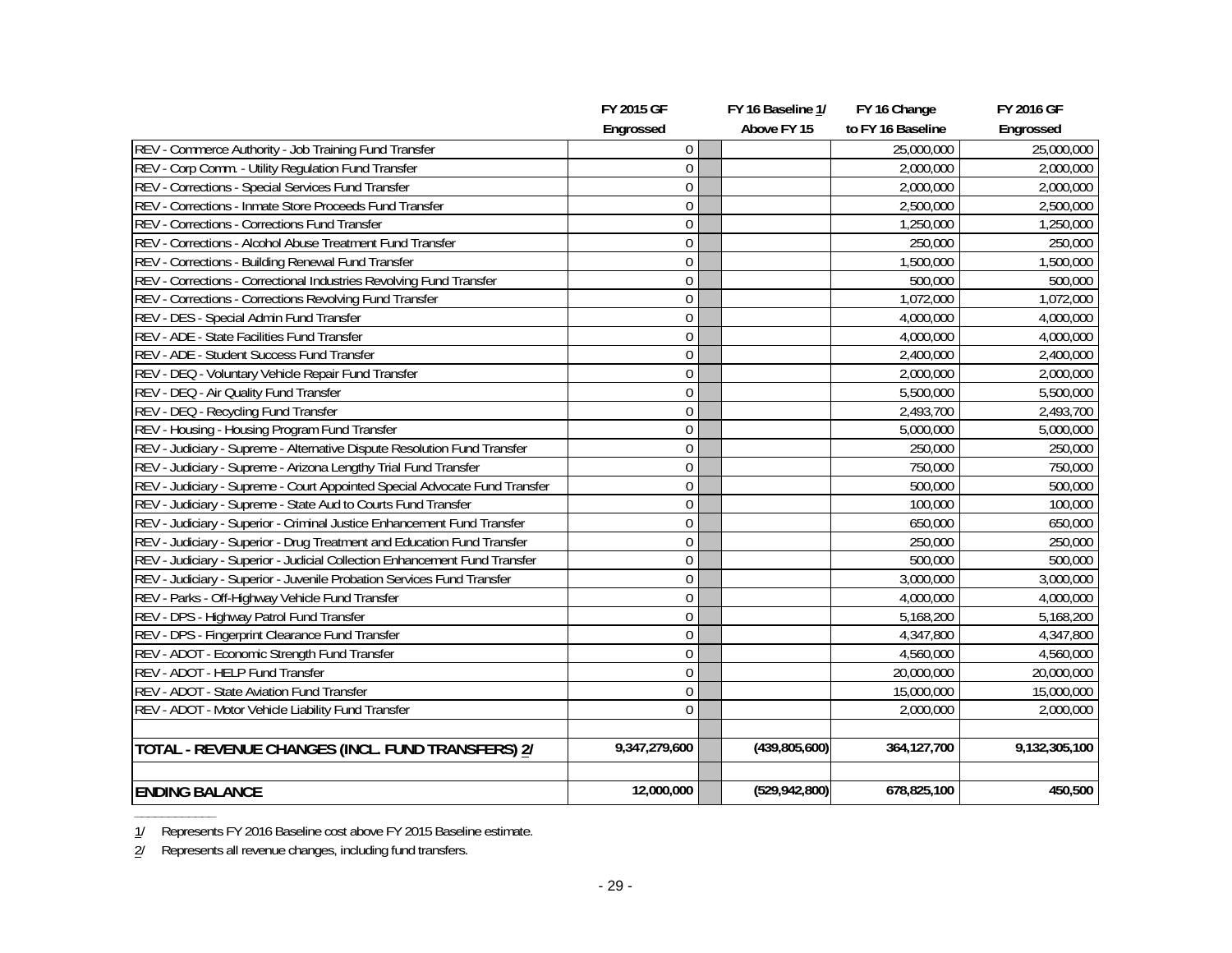## **DETAILED LIST OF OTHER FUND CHANGES BY AGENCY**

|                                                                                 | FY 2015 OF 1/ | FY 16 Baseline 2/ | FY 16 Change      | FY 2016 OF     |
|---------------------------------------------------------------------------------|---------------|-------------------|-------------------|----------------|
|                                                                                 | Engrossed     | Above FY 15       | to FY 16 Baseline | Engrossed      |
| <b>OPERATING SPENDING CHANGES</b>                                               |               |                   |                   |                |
| SBA - State Board of Accountancy                                                | 1,936,800     |                   |                   | 1,936,800      |
|                                                                                 |               |                   |                   |                |
| <b>ACU - Acupuncture Board of Examiners</b>                                     | 154,700       |                   |                   | 157,700        |
| <b>ACU - Rulemaking</b>                                                         |               |                   | 3,000             |                |
|                                                                                 |               |                   |                   |                |
| DOA - Arizona Department of Administration                                      | 192,907,100   |                   |                   | 183,717,100    |
| DOA - Increase Appropriation Authority for Data Center Mainframe (Exec 16 Only) |               |                   | 2,007,100         |                |
| DOA - Shift 3 FTE from IT Fund to Web Portal Fund for FFP Reasons               |               |                   | yes               |                |
| DOA - Shift ASET Projects from APF (\$473k Increase)                            |               |                   | in APF            |                |
| DOA - New Accounting System Fund                                                |               |                   | 7,567,800         |                |
|                                                                                 |               |                   |                   |                |
| APF - Automation Projects Fund/ADOA                                             | 70,034,700    |                   |                   | 24,794,400     |
| APF - Remove One-Time ADE Automation                                            |               | (5,000,000)       | 0                 |                |
| APF - Remove One-Time DCS Automation                                            |               | (5,000,000)       | $\Omega$          |                |
| APF - Reduce ADOA Accounting Automation                                         |               | (17, 331, 000)    | (6,819,000)       |                |
| APF - Remove One-Time ADOA ASET Funding (Exec: ADOA)                            |               | (9,001,700)       | 7,325,000         |                |
| APF - Retain ASET Program Staff                                                 |               | 2,150,000         | $\Omega$          |                |
| APF - Remove One-Time DEQ Automation                                            |               | (6,800,000)       | 5,000,000         |                |
| APF - Remove One-Time DOR Tobacco Tax Automation                                |               | (1,000,000)       | 0                 |                |
| APF - Remove One-Time ADC Automation                                            |               | (8,000,000)       | $\Omega$          |                |
| APF - Remove One-Time DOR Tax Data Automation                                   |               |                   | (1,700,000)       |                |
| APF - DES IT Security Project                                                   |               |                   | 936,400           |                |
|                                                                                 |               |                   |                   |                |
| OAH - Office of Administrative Hearings                                         | 12,300        |                   |                   | 12,300         |
|                                                                                 |               |                   |                   |                |
| <b>AXS - AHCCCS</b>                                                             | 141,450,400   |                   |                   | 143,413,600    |
| AXS - Formula Adjustments                                                       |               | 3,102,700         | (1, 139, 500)     |                |
| AXS - Nursing Assessment (\$56.4M EA)                                           |               |                   | yes               |                |
|                                                                                 |               |                   |                   |                |
| APP - State Board of Appraisal                                                  | 861,800       |                   |                   | 821,800        |
| APP - Remove One-Time Funding                                                   |               | (40,000)          | 0                 |                |
|                                                                                 |               |                   |                   |                |
| <b>ART - Arizona Commission on the Arts</b>                                     | 1,000,000     |                   |                   | $\overline{0}$ |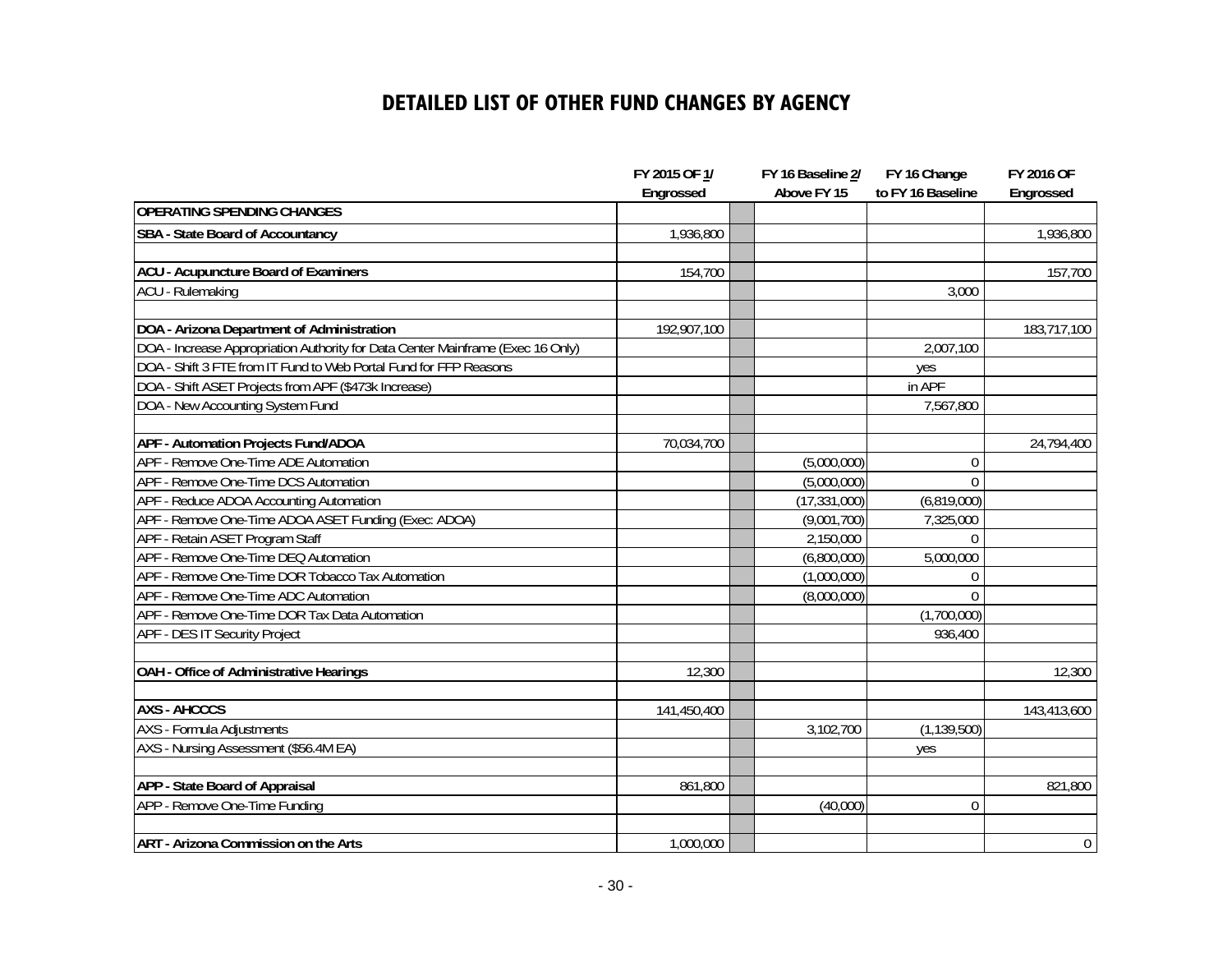|                                                    | FY 2015 OF 1/ | FY 16 Baseline 2/ | FY 16 Change      | FY 2016 OF   |
|----------------------------------------------------|---------------|-------------------|-------------------|--------------|
|                                                    | Engrossed     | Above FY 15       | to FY 16 Baseline | Engrossed    |
| ART - Remove One-Time Funding (BSF)                |               | (1,000,000)       | $\overline{0}$    |              |
| <b>BAT - Board of Athletic Training</b>            | 118,200       |                   |                   | 118,200      |
|                                                    |               |                   |                   |              |
| <b>ATT - Attorney General</b>                      | 43,358,900    |                   |                   | 43,158,900   |
| <b>ATT</b> - Federalism Unit                       |               |                   | 1,000,000         |              |
| ATT - Southern Arizona Drug Enforcement to GF      |               |                   | (1,200,000)       |              |
| <b>ATA - Automobile Theft Authority</b>            | 5,297,800     |                   |                   | 5,297,800    |
| <b>BAR</b> - Board of Barbers                      | 333,900       |                   |                   | 333,900      |
| BHE - Board of Behavioral Health Examiners         | 1,758,600     |                   |                   | 1,758,600    |
| CHA - State Board for Charter Schools              | $\mathbf 0$   |                   |                   | $\mathbf{0}$ |
| <b>DCS</b> - Department of Child Safety            | 160,667,200   |                   |                   | 160,667,200  |
| <b>BCE - State Board of Chiropractic Examiners</b> | 450,600       |                   |                   | 450,600      |
| <b>ROC</b> - Registrar of Contractors              | 12,196,700    |                   |                   | 12,196,700   |
| <b>COR</b> - Corporation Commission                | 27,179,000    |                   |                   | 26,474,000   |
| COR - Remove One-Time Funding (PAF/SREF)           |               | (705,000)         | $\mathbf 0$       |              |
| <b>ADC</b> - Department of Corrections             | 44,911,900    |                   |                   | 46,872,500   |
| ADC - Realign Education \$ due to Caseload         |               | 153,800           | $\Omega$          |              |
| ADC - CORP Adjustment                              |               |                   | 6,800             |              |
| ADC - Health Care Litigation                       |               |                   | 1,500,000         |              |
| ADC - Transition Program Adjustment                |               |                   | 300,000           |              |
| COS - Board of Cosmetology                         | 1,785,000     |                   |                   | 1,806,900    |
| COS - Full-time Investigator                       |               |                   | 21,900            |              |
| JUS - Arizona Criminal Justice Commission          | 5,955,100     |                   |                   | 5,955,100    |
| SDB - AZ State Schools for the Deaf and the Blind  | 12,590,200    |                   |                   | 11,590,200   |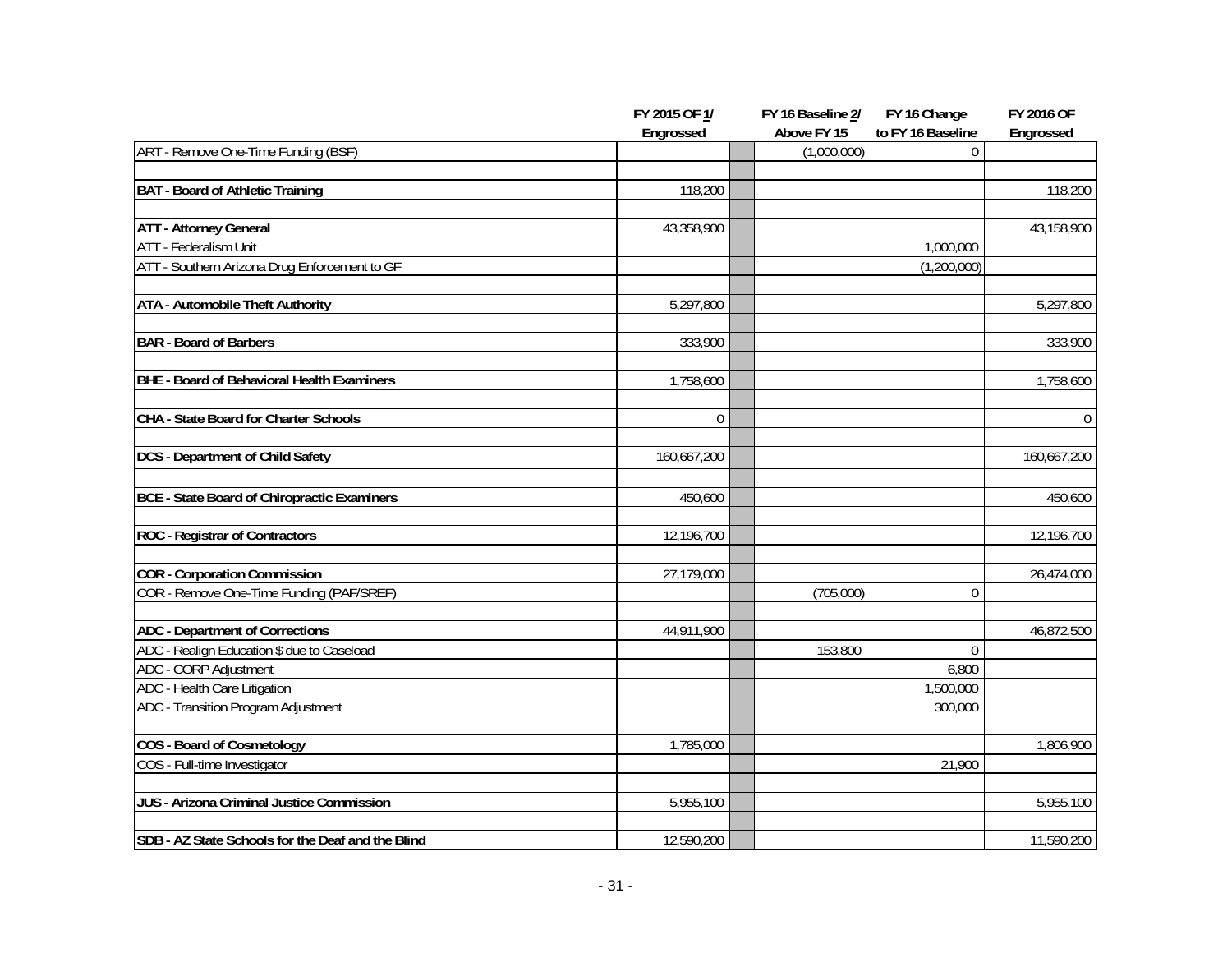|                                                                        | FY 2015 OF 1/ | FY 16 Baseline 2/ | FY 16 Change      | <b>FY 2016 OF</b> |
|------------------------------------------------------------------------|---------------|-------------------|-------------------|-------------------|
|                                                                        | Engrossed     | Above FY 15       | to FY 16 Baseline | Engrossed         |
| SDB - Realign ASDB Expenditures with Revenue (ASDB Fund)               |               | (1,000,000)       | $\overline{0}$    |                   |
| HEA - Comm for the Deaf & the Hard of Hearing                          | 4,276,700     |                   |                   | 4,312,200         |
| HEA - One-Time Modernization of Agency Business Systems                |               | (220,000)         | $\mathbf 0$       |                   |
| HEA - Arizona Relay Service Contract                                   |               |                   | 511,000           |                   |
|                                                                        |               |                   |                   |                   |
| <b>DEN - Board of Dental Examiners</b>                                 | 1,215,100     |                   |                   | 1,215,100         |
| <b>DES - Department of Economic Security</b>                           | 306,942,400   |                   |                   | 306,942,400       |
| DES - Shift Child Care to Federal Fund                                 |               |                   | 4,000,000         |                   |
| <b>BOE - State Board of Education</b>                                  | $\Omega$      |                   |                   | 379,800           |
| BOE - Shift Funding from ADE for New Budget Unit                       |               |                   | 379,800           |                   |
|                                                                        |               |                   |                   |                   |
| ADE - Arizona Department of Education                                  | 77,836,100    |                   |                   | 56,987,100        |
| ADE - Base Adjustment (Tech Based Lang Dev Literacy Intervention Fund) |               | (53,200)          | $\theta$          |                   |
| ADE - Endowment Earnings (Perm State School Fund)                      |               | 884,000           | $\overline{0}$    |                   |
| ADE - Student Success Fund Repeal                                      |               |                   | (21,500,000)      |                   |
| ADE - Shift Funding to Separate State Board of Ed. Budget Unit         |               |                   | (379, 800)        |                   |
| ADE - ESA Administration                                               |               |                   | 200,000           |                   |
| <b>EMA - Department of Emergency &amp; Military Affairs</b>            | 132,700       |                   |                   | 132,700           |
| DEQ - Department of Environmental Quality                              | 69,241,800    |                   |                   | 69,241,800        |
| DEQ - Exec \$1.8M VEI Safe Drinking Water (double count)               |               | (1,800,000)       | 1,800,000         |                   |
|                                                                        |               |                   |                   |                   |
| COL - Arizona Exposition and State Fair Board                          | 11,620,800    |                   |                   | 11,620,800        |
| <b>DFI - Dept of Financial Institutions</b>                            | 1,247,400     |                   |                   | 1,460,700         |
| DFI - Remove One-Time Funding                                          |               | (10,000)          | 0                 |                   |
| DFI - New Licensing System - Ongoing Annual Costs                      |               |                   | 223,300           |                   |
| <b>EMB - Board of Funeral Directors and Embalmers</b>                  | 353,700       |                   |                   | 353,700           |
| FIS - Arizona Game and Fish Department                                 | 40,474,200    |                   |                   | 41,910,400        |
| FIS - Equipment (Vehicles, Boats, Body Armor)                          |               |                   | 936,200           |                   |
| FIS - Sport Fish Habitat                                               |               |                   | 500,000           |                   |
|                                                                        |               |                   |                   |                   |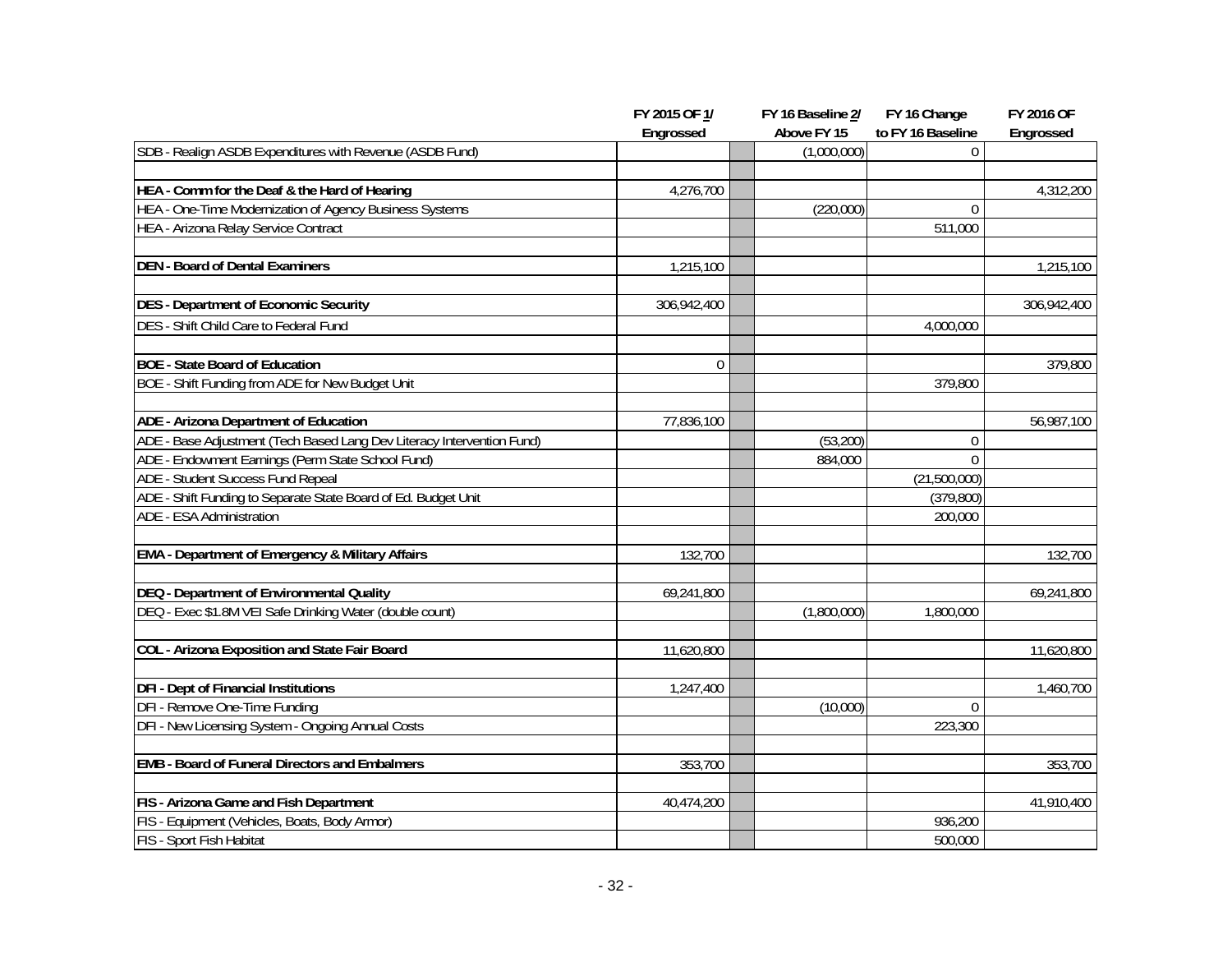|                                                                       | FY 2015 OF 1/ | FY 16 Baseline 2/ | FY 16 Change      | <b>FY 2016 OF</b> |
|-----------------------------------------------------------------------|---------------|-------------------|-------------------|-------------------|
|                                                                       | Engrossed     | Above FY 15       | to FY 16 Baseline | Engrossed         |
|                                                                       |               |                   |                   |                   |
| <b>GAM</b> - Department of Gaming                                     | 13,516,200    |                   |                   | 13,516,200        |
| <b>DHS</b> - Department of Health Services                            | 87,851,000    |                   |                   | 88,151,000        |
| DHS - Exec \$100K Nursing Care Special Projects                       |               | (50,000)          | 100,000           |                   |
| DHS - Emergency Medical Local Grants                                  |               |                   | 250,000           |                   |
| HOM - Board of Homeopathic & Integrated Medicine Examiners            | 102,100       |                   |                   | 102,100           |
| <b>DOH</b> - Department of Housing                                    | 314,600       |                   |                   | 314,600           |
| <b>IND - Industrial Commission</b>                                    | 19,994,800    |                   |                   | 19,994,800        |
| SPA - Judiciary - Supreme Court                                       | 27,575,800    |                   |                   | 28,929,200        |
| SPA - Automation Centralization from Superior Court                   |               | 1,353,400         | $\theta$          |                   |
| SUP - Judiciary - Superior Court                                      | 13,531,600    |                   |                   | 12,178,200        |
| SUP - Shift Automation to Supreme Court (CJEF/JCEF)                   |               | (1, 353, 400)     | 0                 |                   |
| DJC - Department of Juvenile Corrections                              | 3,942,900     |                   |                   | 16,143,200        |
| DJC - Realign Education \$ due to Caseload                            |               | (701, 100)        | $\theta$          |                   |
| <b>DJC - Local Cost Sharing</b>                                       |               |                   | 12,000,000        |                   |
| DJC - One-Time Shift of Expenditures from GF to State Charitable Fund |               |                   | 901,400           |                   |
| <b>LAN</b> - State Land Department                                    | 5,622,500     |                   |                   | 4,522,500         |
| LAN - Remove One-Time Automation Funding                              |               | (1,200,000)       | 100,000           |                   |
| LIQ - Department of Liquor Licenses & Control                         | 3,589,200     |                   |                   | 3,362,500         |
| LIQ - Remove One-Time Automation Funding - Exec. Retain \$400k        |               | (626, 700)        | 400,000           |                   |
| LOT - Arizona State Lottery Commission                                | 103,731,300   |                   |                   | 108,886,800       |
| LOT - Sales Adjustment                                                |               | 5,155,500         | $\overline{0}$    |                   |
| MAS - Board of Massage Therapy                                        | 438,700       |                   |                   | 453,700           |
| MAS - On-Line Licensing                                               |               |                   | 15,000            |                   |
| MED - Arizona Medical Board                                           | 5,740,300     |                   |                   | 6,424,700         |
| MED - Backlog & Verification Staffing                                 |               |                   | 684,400           |                   |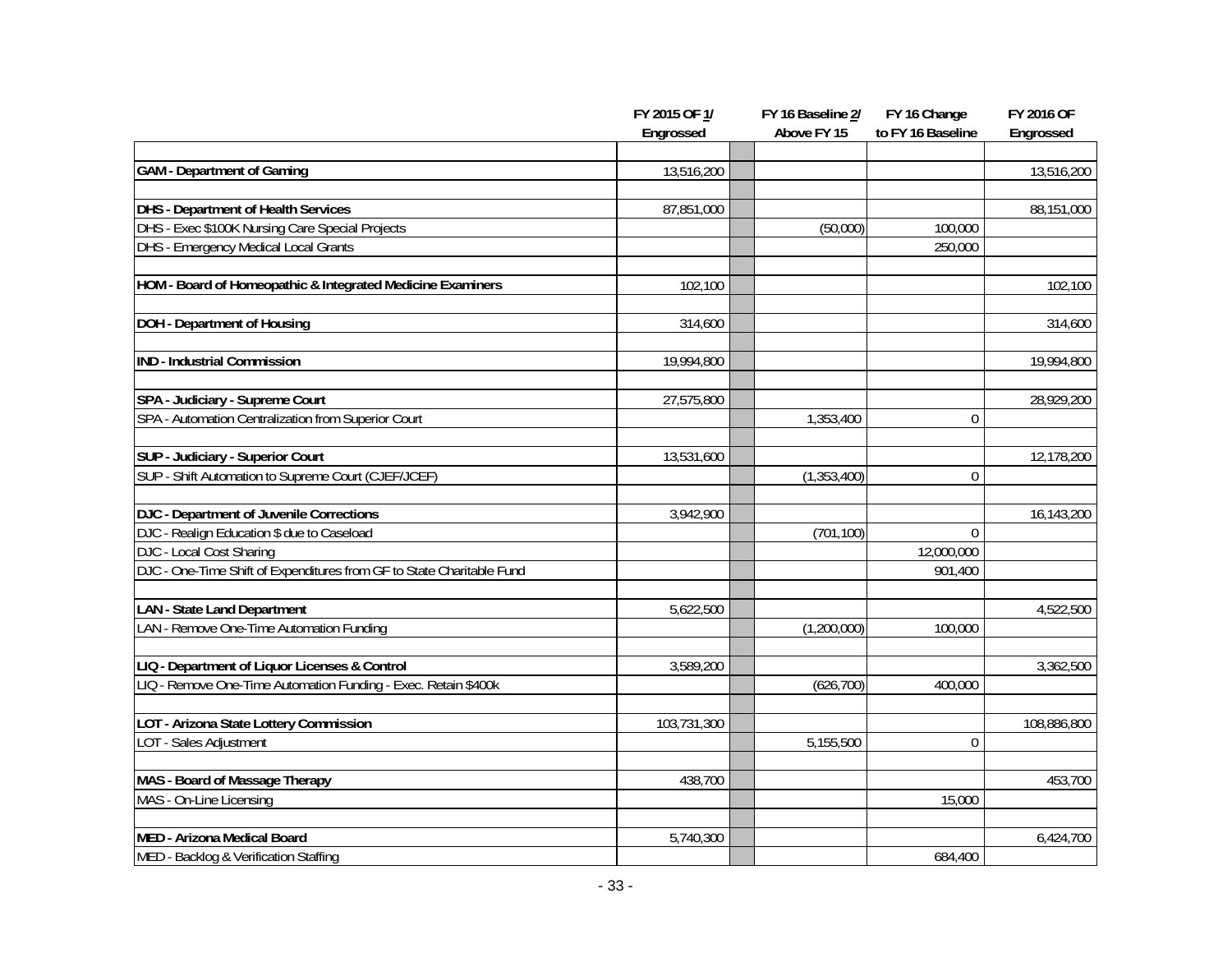|                                                                  | FY 2015 OF 1/<br>Engrossed | FY 16 Baseline 2/<br>Above FY 15 | FY 16 Change<br>to FY 16 Baseline | <b>FY 2016 OF</b><br>Engrossed |
|------------------------------------------------------------------|----------------------------|----------------------------------|-----------------------------------|--------------------------------|
|                                                                  |                            |                                  |                                   |                                |
| MIN - State Mine Inspector                                       | 112,500                    |                                  |                                   | 112,500                        |
| NAT - Naturopathic Physicians Medical Board                      | 177,600                    |                                  |                                   | 177,600                        |
| NAV - Navigable Stream Adjudication Commission                   | 359,300                    |                                  |                                   | 200,000                        |
| NAV - Court-Related Hearings (Fund Source)                       |                            |                                  | 200,000                           |                                |
| <b>NUR - State Board of Nursing</b>                              | 4,272,100                  |                                  |                                   | 4,808,800                      |
| NUR - Fund Shift                                                 |                            | 150,000                          | $\mathbf{0}$                      |                                |
| NUR - Certified Nursing Assistant Program Backfill               |                            |                                  | 386,700                           |                                |
| NCI - Nursing Care Inst. Administrators Board                    | 420,300                    |                                  |                                   | 420,300                        |
| OCC - Board of Occupational Therapy Examiners                    | 184,200                    |                                  |                                   | 172,600                        |
| OCC - Remove One-Time Funding                                    |                            | (11,600)                         | $\Omega$                          |                                |
| <b>DIS - State Board of Dispensing Opticians</b>                 | 135,800                    |                                  |                                   | 135,800                        |
| OPT - State Board of Optometry                                   | 206,100                    |                                  |                                   | 229,900                        |
| OPT - Database and Payment Portal System Upgrade                 |                            |                                  | 23,800                            |                                |
| OST - Arizona Board of Osteopathic Examiners                     | 801,700                    |                                  |                                   | 801,700                        |
| SPB - Arizona State Parks Board                                  | 12,842,100                 |                                  |                                   | 12,842,100                     |
| SPB - DEQ Consent Order/Fire Alarms/Electric Campsites (Capital) |                            |                                  | See Capital                       |                                |
| PER - Personnel Board                                            | 375,000                    |                                  |                                   | 375,000                        |
| PES - Office of Pest Management                                  | 1,700,500                  |                                  |                                   | 1,700,500                      |
| PHA - Arizona State Board of Pharmacy                            | 2,053,900                  |                                  |                                   | 2,017,600                      |
| PHA - Remove One-time Leave Payout                               |                            | (36, 300)                        | 0                                 |                                |
| PHY - Board of Physical Therapy Examiners                        | 408,000                    |                                  |                                   | 481,600                        |
| PHY - Attorney General Services                                  |                            |                                  | 35,000                            |                                |
| PHY - Upgrade Database Interface                                 |                            |                                  | 23,600                            |                                |
| PHY - Replace Multifunction Printer                              |                            |                                  | 15,000                            |                                |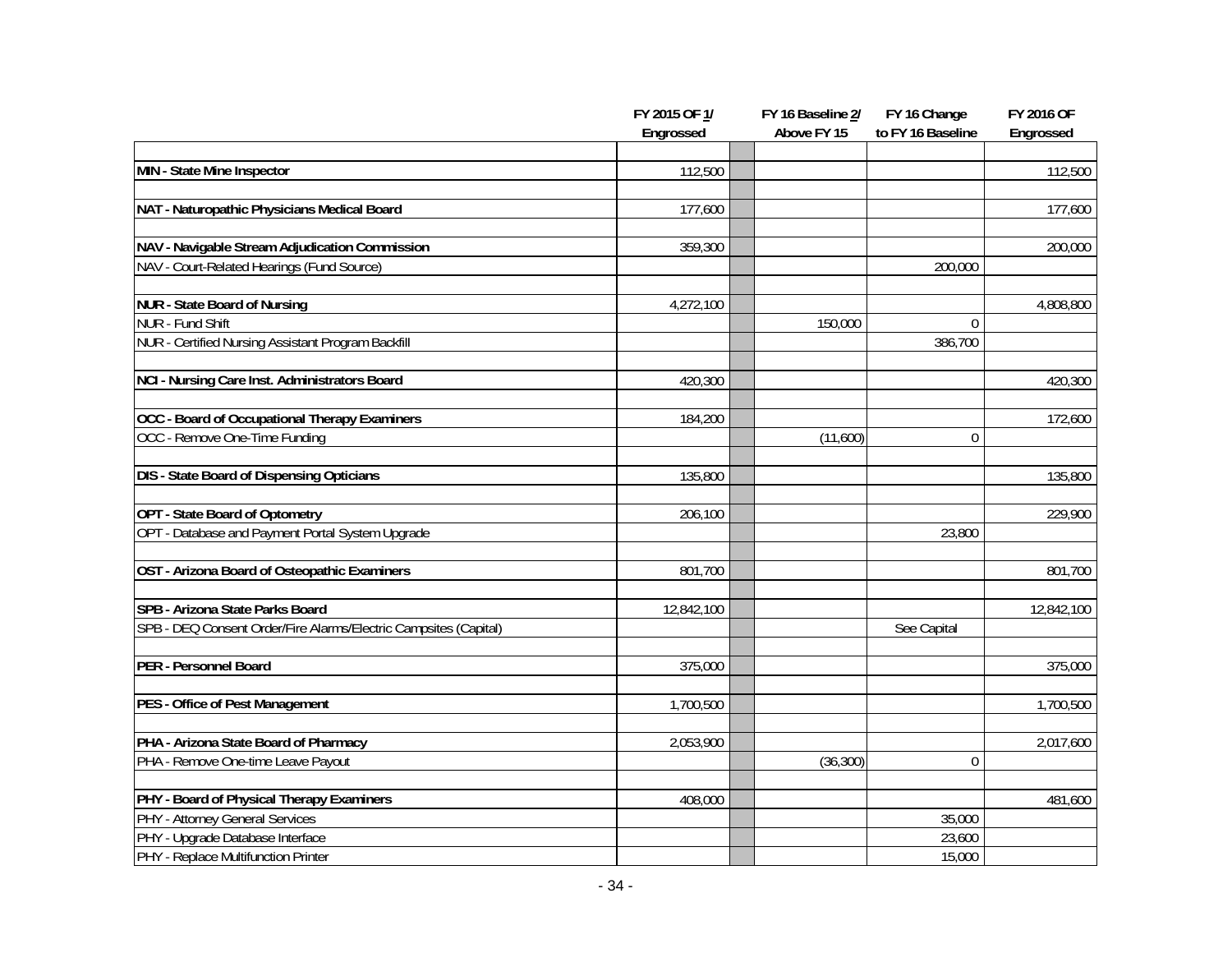|                                                                        | FY 2015 OF 1/<br>Engrossed | FY 16 Baseline 2/<br>Above FY 15 | FY 16 Change<br>to FY 16 Baseline | <b>FY 2016 OF</b><br>Engrossed |
|------------------------------------------------------------------------|----------------------------|----------------------------------|-----------------------------------|--------------------------------|
|                                                                        |                            |                                  |                                   |                                |
| PIO - Arizona Pioneers' Home                                           | 4,658,100                  |                                  |                                   | 6,232,000                      |
| PIO - Remove One-Time Funding (Miners' Hospital Fund)                  |                            | (29,500)                         | $\theta$                          |                                |
| PIO - Temporary Shift of Expenditures from GF to State Charitable Fund |                            |                                  | 1,603,400                         |                                |
|                                                                        |                            |                                  |                                   |                                |
| POD - State Board of Podiatry Examiners                                | 147,300                    |                                  |                                   | 147,300                        |
|                                                                        |                            |                                  |                                   |                                |
| POS - Commission for Postsecondary Education                           | 1,535,400                  |                                  |                                   | 1,535,400                      |
| PRI - Board for Private Postsecondary Education                        | 395,700                    |                                  |                                   | 995,700                        |
| PRI - Transfer to Student Tuition Recovery Fund                        |                            |                                  | 600,000                           |                                |
|                                                                        |                            |                                  |                                   |                                |
| PSY - State Board of Psychologist Examiners                            | 413,600                    |                                  |                                   | 448,200                        |
| PSY - Remove One-Time Funding                                          |                            | (23,800)                         | 10,300                            |                                |
| PSY - Restore Board Member Compensation                                |                            |                                  | 15,000                            |                                |
| PSY - Rulemaking                                                       |                            |                                  | 12,000                            |                                |
| PSY - Full-Time Administrative Assistant                               |                            |                                  | 21,100                            |                                |
| DPS - Department of Public Safety                                      | 155,232,300                |                                  |                                   | 164,807,800                    |
| <b>DPS - PSPRS Retirement Cost Increase</b>                            |                            |                                  | 9,575,500                         |                                |
| DPS - Shift \$296.2K IT Funding Source (Highway Patrol)                |                            |                                  | yes                               |                                |
| RAC - Arizona Department of Racing                                     | 2,900,700                  |                                  |                                   | 2,900,700                      |
| RAD - Radiation Regulatory Agency                                      | 853,200                    |                                  |                                   | 853,200                        |
|                                                                        |                            |                                  |                                   |                                |
| REA - State Real Estate Department                                     |                            |                                  |                                   |                                |
| RUC - Residential Utility Consumer Office                              | 1,337,800                  |                                  |                                   | 1,337,800                      |
| RES - Board of Respiratory Care Examiners                              | 297,200                    |                                  |                                   | 297,200                        |
|                                                                        |                            |                                  |                                   |                                |
| RET - Arizona State Retirement System                                  | 29,294,700                 |                                  |                                   | 28,040,400                     |
| RET - Remove One-Time Funding (ASRS Admin Account)                     |                            | (2, 214, 500)                    | $\mathbf 0$                       |                                |
| RET - Internal Audit                                                   |                            |                                  | 89,400                            |                                |
| RET - IT Security                                                      |                            |                                  | 870,800                           |                                |
| <b>REV</b> - Department of Revenue                                     | 25,513,600                 |                                  |                                   | 47,500,100                     |
|                                                                        |                            |                                  |                                   |                                |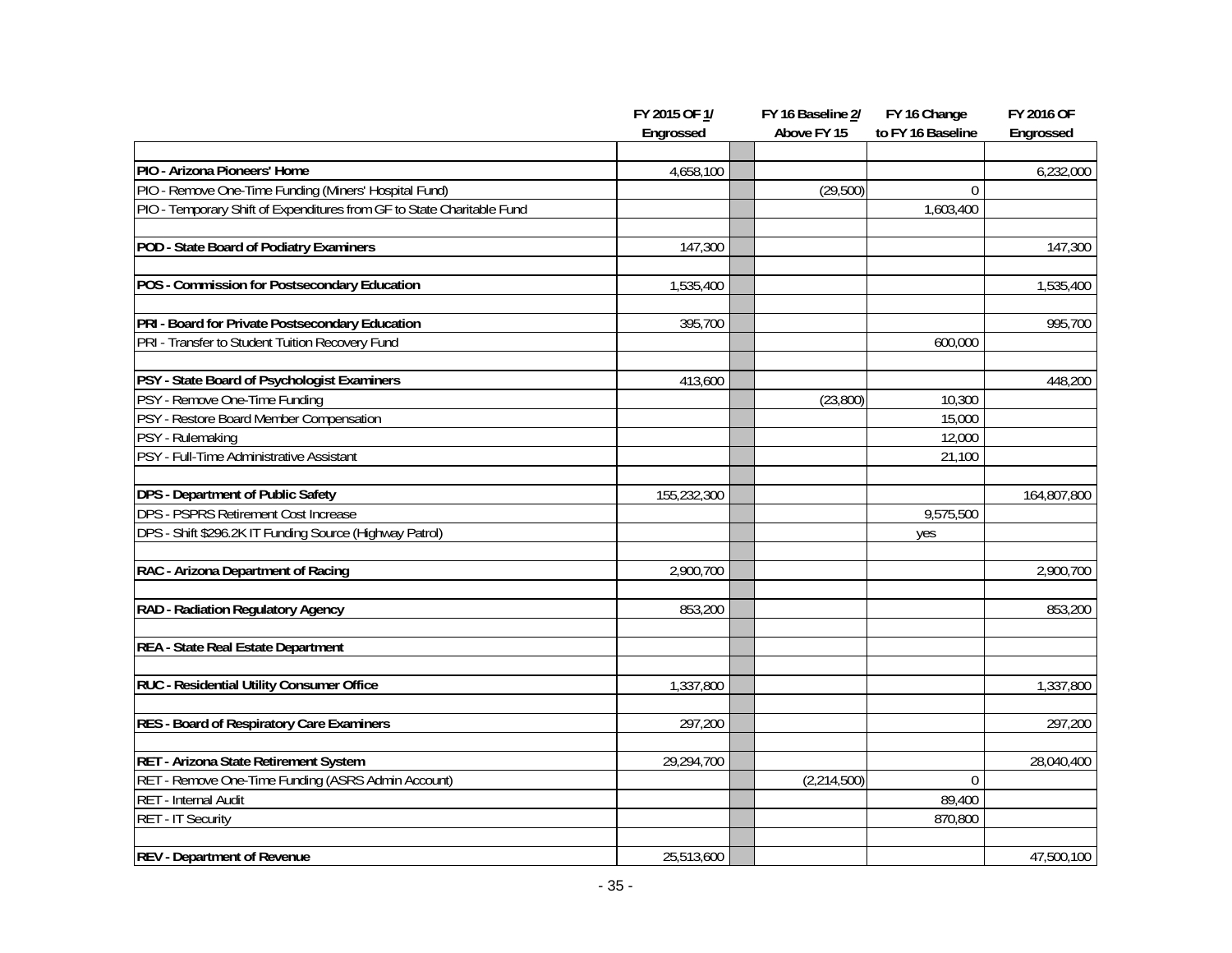|                                                          | FY 2015 OF 1/ | FY 16 Baseline 2/ | FY 16 Change      | <b>FY 2016 OF</b> |
|----------------------------------------------------------|---------------|-------------------|-------------------|-------------------|
|                                                          | Engrossed     | Above FY 15       | to FY 16 Baseline | Engrossed         |
| REV - TPT IT Changes (One-Time)                          |               |                   | 1,230,700         |                   |
| REV - Non-Program IT Charge (\$2.9M)                     |               |                   | Yes               |                   |
| REV - Local Government Funding for Department Operations |               |                   | 20,755,800        |                   |
|                                                          |               |                   |                   |                   |
| <b>SFB - School Facilities Board</b>                     | $\theta$      |                   |                   | 23,900,000        |
| SFB - Access Our Best Public Schools Fund                |               |                   | 23,900,000        |                   |
|                                                          |               |                   |                   |                   |
| SOS - Secretary of State                                 | 3,682,400     |                   |                   | 3,682,400         |
|                                                          |               |                   |                   |                   |
| SBO - State Boards' Office                               | 231,100       |                   |                   | 231,100           |
|                                                          |               |                   |                   |                   |
| TEC - State Board of Technical Registration              | 2,124,600     |                   |                   | 2,124,600         |
|                                                          |               |                   |                   |                   |
| DOT - Department of Transportation                       | 366,314,700   |                   |                   | 368,400,700       |
| DOT - Highway Maintenance Workload                       |               |                   | 2,086,000         |                   |
|                                                          |               |                   |                   |                   |
| TRE - State Treasurer                                    | 5,005,700     |                   |                   | 5,045,700         |
| TRE - Empowerment Scholarship Account Administration     |               |                   | 40,000            |                   |
|                                                          |               |                   |                   |                   |
| UNI - ASU - Tempe/DPC                                    | 516,830,500   |                   |                   | 516,830,500       |
|                                                          |               |                   |                   |                   |
| UNI - ASU - East Campus                                  | 31,509,500    |                   |                   | 31,509,500        |
|                                                          |               |                   |                   |                   |
| UNI - ASU - West Campus                                  | 42,575,500    |                   |                   | 42,575,500        |
| UNI - Northern Arizona University                        | 132,857,500   |                   |                   | 132,857,500       |
|                                                          |               |                   |                   |                   |
| <b>UNI - UA - Main Campus</b>                            | 301,560,300   |                   |                   | 301,560,300       |
|                                                          |               |                   |                   |                   |
| UNI - UA - Health Sciences Center                        | 43,434,900    |                   |                   | 43,434,900        |
|                                                          |               |                   |                   |                   |
| VSC - Department of Veterans' Services                   | 32,001,600    |                   |                   | 32,001,600        |
|                                                          |               |                   |                   |                   |
| <b>VME - Veterinary Medical Examining Board</b>          | 577,300       |                   |                   | 546,800           |
| VME - Remove One-Time Funding                            |               | (30, 500)         | 0                 |                   |
|                                                          |               |                   |                   |                   |
| WAT - Department of Water Resources                      | 906,900       |                   |                   | 2,116,600         |
| WAT - Add 4 Staff Plus Consultants (Water Banking Fund)  |               |                   | 488,300           |                   |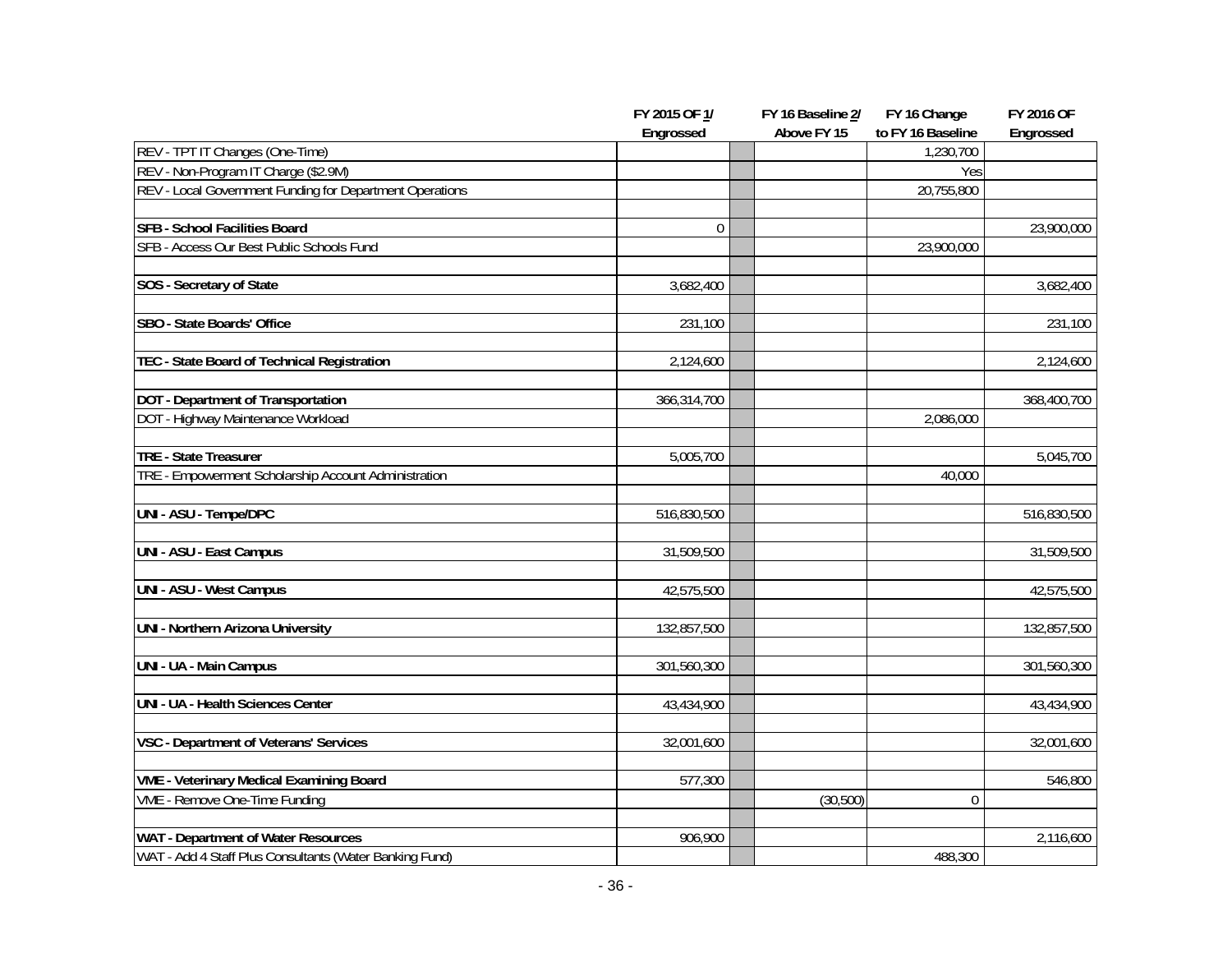|                                                          | FY 2015 OF 1/   | FY 16 Baseline 2/ | FY 16 Change      | <b>FY 2016 OF</b> |
|----------------------------------------------------------|-----------------|-------------------|-------------------|-------------------|
|                                                          | Engrossed       | Above FY 15       | to FY 16 Baseline | Engrossed         |
| WAT - Expand Litigation Line to Other Uses               |                 |                   | Current           |                   |
| WAT - Contractual Rent Increase                          |                 |                   | 221,400           |                   |
| WAT - Water Banking Fund Shift                           |                 |                   | 500,000           |                   |
|                                                          |                 |                   |                   |                   |
| <b>WEI - Department of Weights &amp; Measures</b>        | 1,773,300       |                   |                   | 1,773,300         |
|                                                          |                 |                   |                   |                   |
| OTH - Other                                              |                 |                   |                   |                   |
| OTH - Unallocated ASRS Retirement Adjustment             | 314,700         | (314, 700)        | $\mathbf{0}$      | $\Omega$          |
| OTH - AFIS Cost Charges                                  | $\mathbf{0}$    |                   | 5,667,800         | 5,667,800         |
| OTH - Health Insurance Contribution                      | $\mathbf 0$     |                   | (8,561,500)       | (8,561,500)       |
|                                                          |                 |                   |                   |                   |
| TOTAL - OPERATING SPENDING CHANGES                       | \$3,252,582,000 | (\$50,603,600)    | \$75,740,900      | \$3,254,339,600   |
| <b>CAPITAL SPENDING CHANGES</b>                          |                 |                   |                   |                   |
|                                                          |                 |                   |                   |                   |
| <b>Building Renewal</b>                                  |                 |                   |                   |                   |
| Arizona Department of Administration                     | 9,000,000       | $\mathbf 0$       | 0                 | 9,000,000         |
| ADC Building Renewal and Preventative Maintenance        | 5,464,300       | $\mathbf 0$       | $\Omega$          | 5,464,300         |
| Game & Fish Department                                   | $\Omega$        | $\Omega$          | 530,000           | 530,000           |
| Arizona Lottery Commission                               | 97,400          | 6,200             | 0                 | 103,600           |
| Arizona Department of Transportation                     | 3,396,800       | $\mathbf{0}$      | $\overline{0}$    | 3,396,800         |
| <b>New Projects</b>                                      |                 |                   |                   |                   |
| ADOT '15/'16 Statewide Highway Construction              | 13,398,000      | 22,244,000        | (5, 190, 000)     | 30,452,000        |
| ADOT '15/'16 Controlled Access Highways                  | 84,426,000      | 4,237,000         | 0                 | 88,663,000        |
| ADOT '15/'16 Debt Service                                | 111,075,000     | 4,281,000         | $\overline{0}$    | 115,356,000       |
| ADOT '15/'16 Airport Planning & Development              | 20,012,300      | 1,779,500         | $\Omega$          | 21,791,800        |
| ADOT '15/'16 De-Icer Storage                             | 2,280,000       | (2,280,000)       | 2,280,000         | 2,280,000         |
| ADOT '15/'16 Vehicle Wash Systems                        | 3,000,000       | (3,000,000)       | 2,910,000         | 2,910,000         |
| Arizona Exposition and State Fair Board Capital Projects | 1,000,000       | (1,000,000)       | 1,000,000         | 1,000,000         |
| Parks - Capital Projects                                 | 1,500,000       | (1,500,000)       | 1,500,000         | 1,500,000         |
| DPS - Microwave Towers                                   | 2,000,000       | (2,000,000)       | $\mathbf{0}$      | $\Omega$          |
| <b>TOTAL - CAPITAL SPENDING CHANGES</b>                  | \$256,649,800   | \$22,767,700      | \$3,030,000       | \$282,447,500     |
| TOTAL - OPERATING & CAPITAL SPENDING                     | \$3,509,231,800 | (\$27,835,900)    | \$78,770,900      | \$3,536,787,100   |
|                                                          |                 |                   |                   |                   |
| <b>FUND TRANSFERS</b>                                    |                 |                   |                   |                   |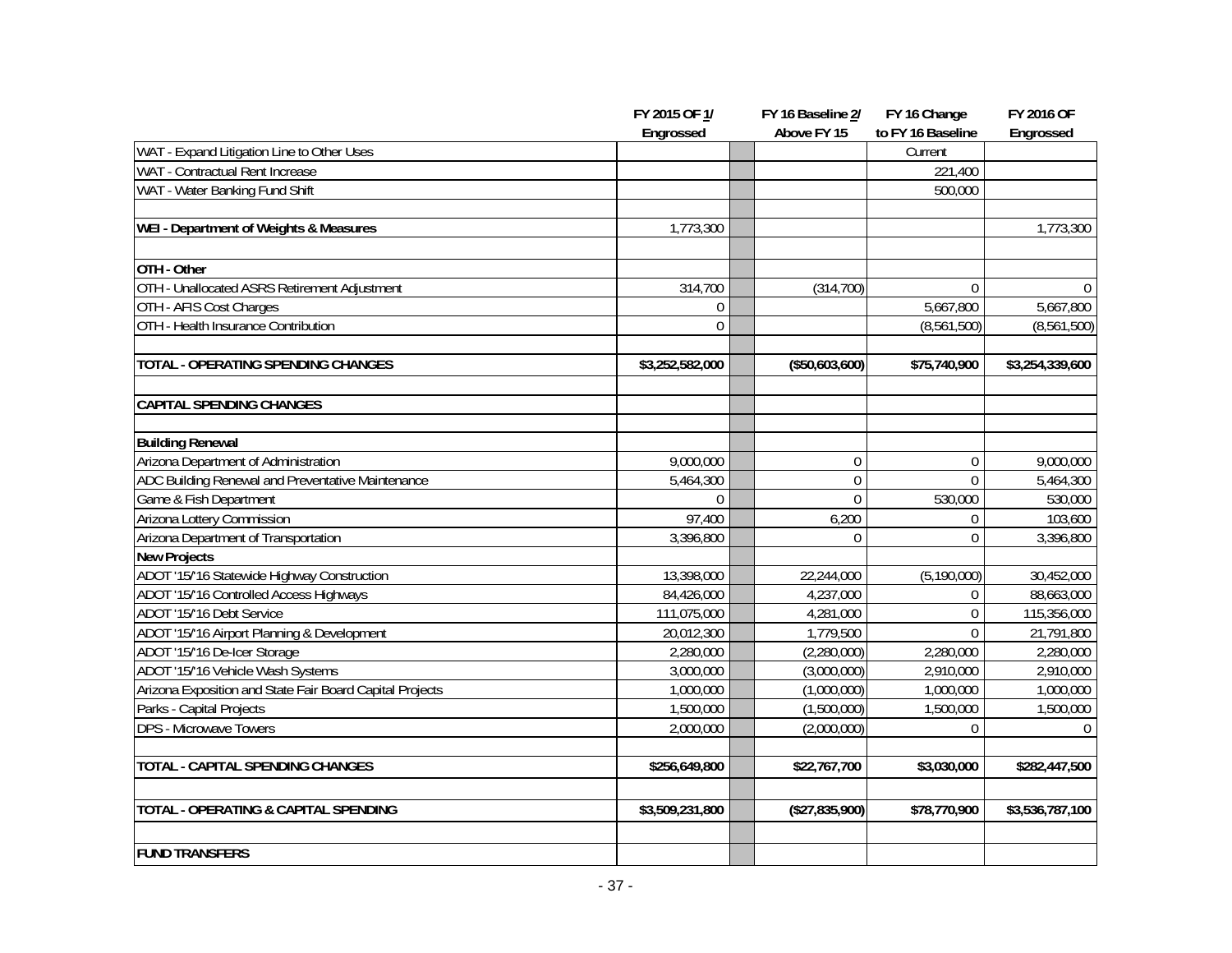|                                                         | FY 2015 OF 1/ | FY 16 Baseline 2/ | FY 16 Change      | <b>FY 2016 OF</b> |
|---------------------------------------------------------|---------------|-------------------|-------------------|-------------------|
|                                                         | Engrossed     | Above FY 15       | to FY 16 Baseline | Engrossed         |
| APF/DOA - Automation Projects Fund/                     |               |                   |                   |                   |
| Arizona Department of Administration                    |               |                   |                   |                   |
| APF/DOA - Automation Operations from DOA                | 9,057,300     | (9,057,300)       | 5,700,000         | 5,700,000         |
| APF/DOA - State Web Portal from DOA                     |               | 2,150,000         | 1,625,000         | 3,775,000         |
| APF/DOA - AHCCCS Traditional Medicaid Services          | 1,000,000     |                   |                   |                   |
| APF/DOA - Education Learning & Accountability Fund      | 1,600,000     |                   |                   | 1,600,000         |
| APF/DOA - Emission Fund from DEQ                        | 6,800,000     | (6,800,000)       | 5,000,000         | 5,000,000         |
| APF/DOA - Prison Construction & Operation Fund from ADC | 5,500,000     | (5,500,000)       |                   |                   |
| APF/DOA - Corrections Fund from ADC                     | 2,500,000     | (2,500,000)       |                   |                   |
| APF/DOA - Special Admin Fund from DES                   |               |                   | 936,400           | 936,400           |
| <b>Other Transfers</b>                                  |               |                   |                   |                   |
| <b>ADOT - Motor Vehicle to SETIF</b>                    | $\Omega$      |                   | 710,000           | 710,000           |
|                                                         |               |                   |                   |                   |
| TOTAL - FUND TRANSFERS                                  | \$26,457,300  | (\$21,707,300)    | \$13,971,400      | \$17,721,400      |
|                                                         |               |                   |                   |                   |

**\_\_\_\_\_\_\_\_\_\_\_\_** 1/ Represents original FY 2015 appropriations adjusted for technical revisions.

2/ Represents FY 2016 Baseline cost above FY 2015 Baseline estimate.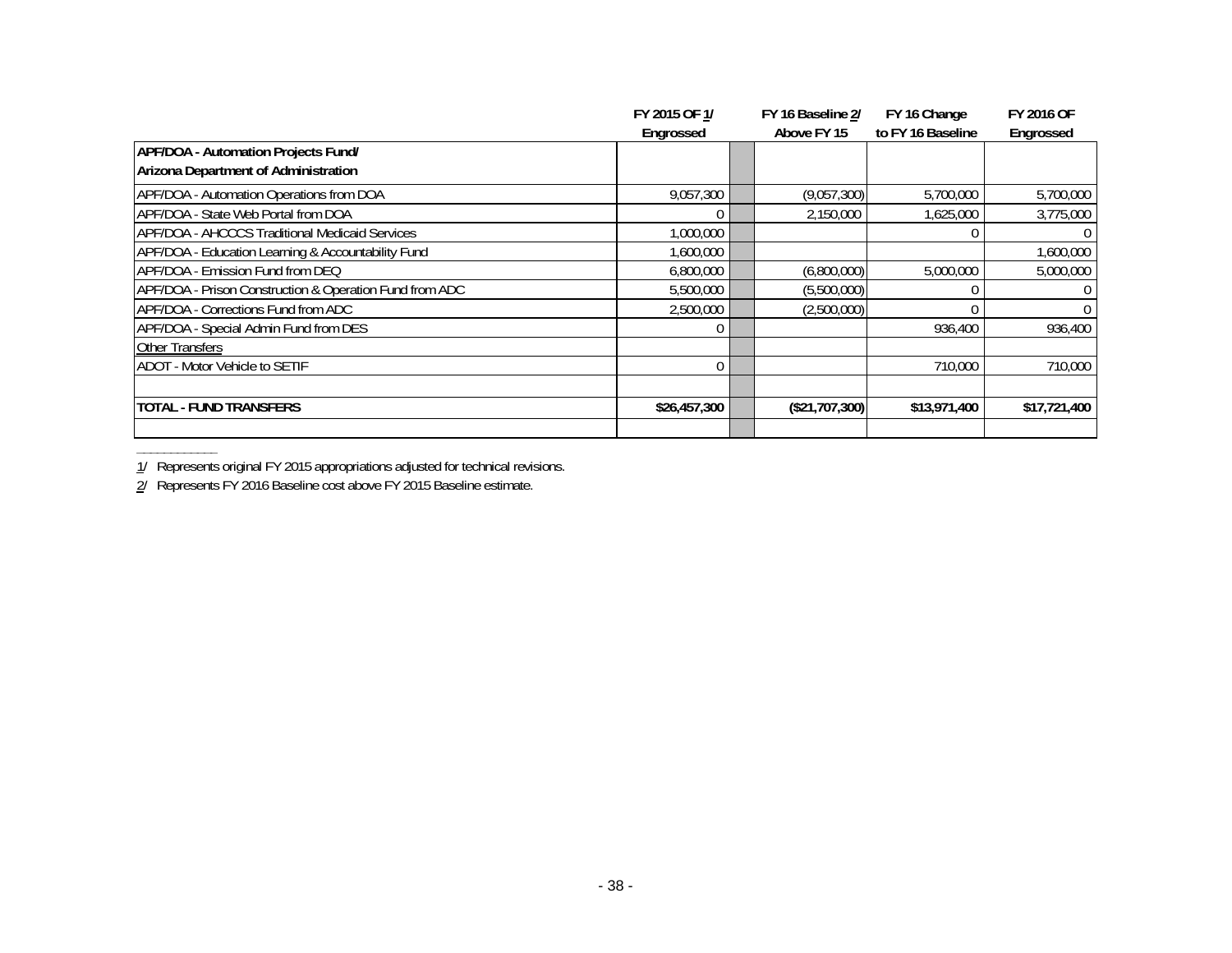### **FY 2015 SUPPLEMENTALS**

|                                                                                                                                                                                                                      | Engrossed      |       |
|----------------------------------------------------------------------------------------------------------------------------------------------------------------------------------------------------------------------|----------------|-------|
|                                                                                                                                                                                                                      | Change to '15  |       |
| <b>General Fund</b>                                                                                                                                                                                                  |                |       |
| <b>ADOA - Department of Child Safety</b>                                                                                                                                                                             | (\$5,500,000)  |       |
| <b>AHCCCS - Medicaid Surplus</b>                                                                                                                                                                                     | (48, 520, 500) |       |
| Department of Economic Security                                                                                                                                                                                      | 3,252,000      |       |
| Department of Education - Formula Shortfall                                                                                                                                                                          | 26,861,100     |       |
| Department of Health Services - Medicaid Shortfall                                                                                                                                                                   | 6,127,100      |       |
| State Land Department - CAP Fees                                                                                                                                                                                     | 64,200         |       |
| School Facilities Board - Refinancing                                                                                                                                                                                | (9,415,900)    |       |
| Water Infrastructure Financing Authority                                                                                                                                                                             | (1,000,000)    |       |
| <b>General Fund - Total</b>                                                                                                                                                                                          | (\$28,132,000) |       |
|                                                                                                                                                                                                                      |                |       |
| <b>Other Funds</b>                                                                                                                                                                                                   |                |       |
| Arizona Department of Administration - Federal Claims (FY 14 - 17.7 M/FY 15 - 17.7 M)                                                                                                                                | \$18,764,900   |       |
| Commission for the Deaf and the Hard of Hearing - Relay Service Contract                                                                                                                                             | 255,500        | $***$ |
| Department of Economic Security                                                                                                                                                                                      | 4,000,000      |       |
| Navigable Stream Adjudication Commission - Court Related Hearings                                                                                                                                                    | 359,300        |       |
| <b>Other Funds - Total</b>                                                                                                                                                                                           | \$23,379,700   |       |
|                                                                                                                                                                                                                      |                |       |
| <b>Expenditure Authority</b>                                                                                                                                                                                         |                |       |
| <b>AHCCCS</b>                                                                                                                                                                                                        | \$268,809,500  |       |
| Department of Economic Security                                                                                                                                                                                      | 21,082,900     |       |
| <b>Expenditure Authority - Total</b>                                                                                                                                                                                 | \$289,892,400  |       |
|                                                                                                                                                                                                                      |                |       |
| March Plan proposes to allow AHCCCS to transfer up to \$10 million to the Department of Health Services in<br>FY 2015.<br>\$220,000 for database modernization project is made available through the end of FY 2016. |                |       |
|                                                                                                                                                                                                                      |                |       |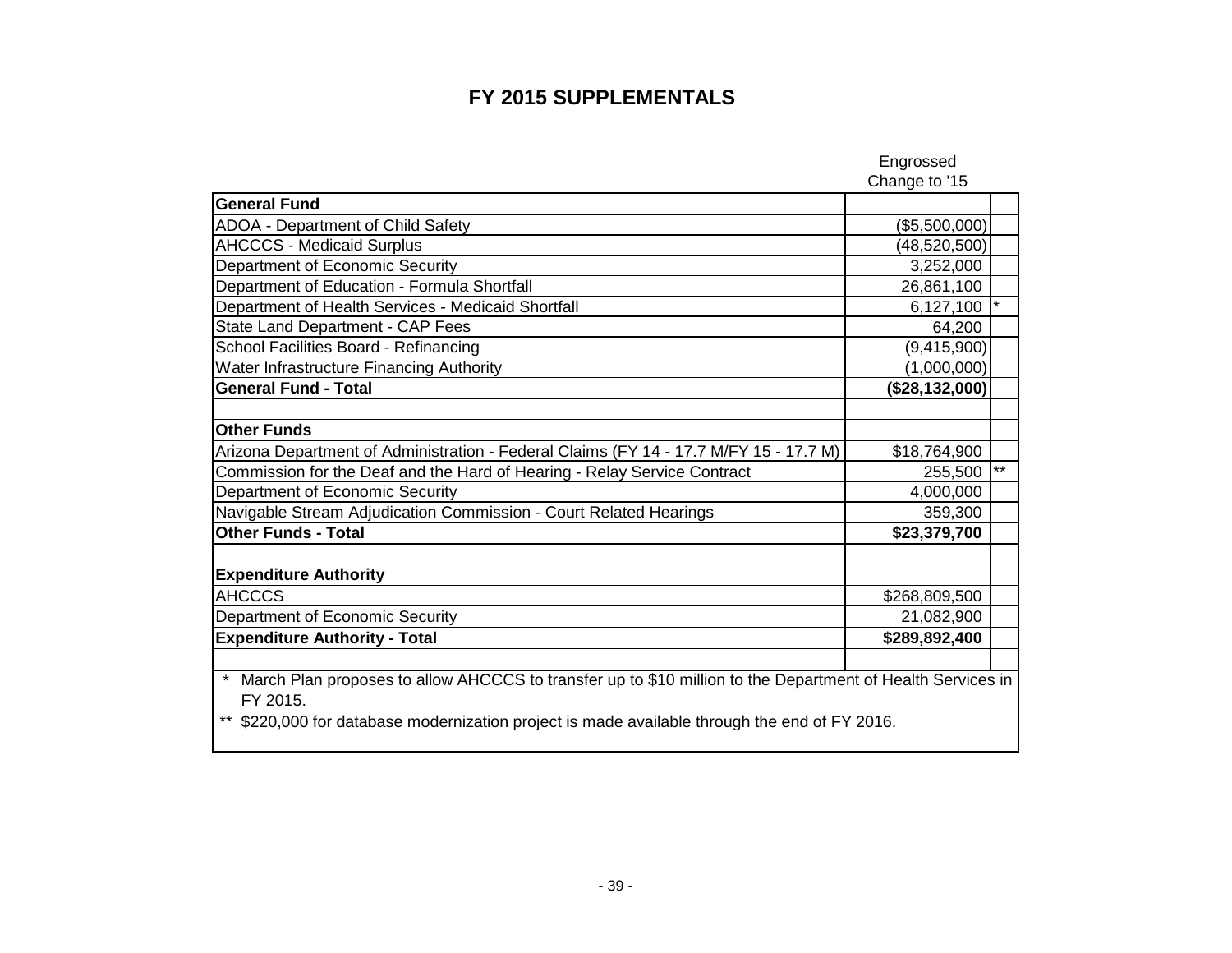### **FY 2016 BUDGET RECONCILIATION BILL PROVISIONS**

### **Budget Procedures - HB 2674/SB 1472**

|    |                                                                                                                                                                                                                                                                                                                                                                                       | <b>Section</b> |
|----|---------------------------------------------------------------------------------------------------------------------------------------------------------------------------------------------------------------------------------------------------------------------------------------------------------------------------------------------------------------------------------------|----------------|
|    | <b>Statewide</b>                                                                                                                                                                                                                                                                                                                                                                      |                |
|    | 1. As session law, notwithstand A.R.S. § 35-111 to permit the Governor to submit an annual budget for FY 2017.                                                                                                                                                                                                                                                                        | 8              |
| 2. | As session law, notwithstand A.R.S. § 35-113 to permit the head of each department to submit an annual budget for FY 2017.                                                                                                                                                                                                                                                            | 8              |
| 3. | As session law, notwithstand A.R.S. § 35-121 to permit annual appropriations for all agencies for FY 2016 through FY 2018.                                                                                                                                                                                                                                                            | 8              |
|    | 4. As session law, continue to set the FY 2016 Capital Outlay Stabilization Fund (COSF) rental rate charged by the Arizona Department of                                                                                                                                                                                                                                              |                |
|    | Administration (ADOA) at \$13.08/square foot for rentable office space and \$4.74/square foot for rentable storage space.                                                                                                                                                                                                                                                             |                |
|    | 5. As session law, continue to require unrestricted Federal Funds to be deposited in the General Fund for the payment of essential<br>government services.                                                                                                                                                                                                                            | 6              |
|    | 6. As permanent law, require annual budget requests for all departments to specify the amount of FTE Positions and Personal Services by<br>retirement system and fund source.                                                                                                                                                                                                         |                |
|    | 7. As permanent law, require JLBC Staff to report on an annual retirement expenses budget, delineating the state's spending for the employer<br>contribution. Departments would be required to submit the necessary information to the Joint Legislative Budget Committee.                                                                                                            | 5              |
|    | <b>Arizona Department of Administration</b>                                                                                                                                                                                                                                                                                                                                           |                |
|    | 8. As permanent law, eliminate the annual electronic transaction reporting requirement pursuant to A.R.S. § 35-142.                                                                                                                                                                                                                                                                   | 2              |
|    | 9. As permanent law, repeal the Working Capital Surplus Limitation associated with 2010 state buildings sale and lease-back. Require<br>ADOA, in response to the Investment Yield Restriction, to report to JLBC and OSPB on the investment yield amount and whether the<br>department reduced the yield of investments or modified investments to meet the terms of the restriction. | 3              |
|    | 10. As permanent law, allow the department to collect a usage fee to recover the costs of operating AFIS, the state's accounting system; create<br>an appropriated AFIS Cost Allocation Fund to receive those fees, which are based on a per transaction charge for which any change must<br>be reviewed by JLBC prior to implementation.                                             |                |
|    | <b>Revenues</b>                                                                                                                                                                                                                                                                                                                                                                       |                |
|    | 11. As session law, notwithstand the requirements for any deposit to or any withdrawals from the Budget Stabilization Fund for FY 2016<br>through FY 2018.                                                                                                                                                                                                                            | 9              |

### **Consolidation - HB 2682/SB 1480**

#### **AHCCCS/Department of Health Services**

12. As session law, transfer responsibility for behavioral health services, excluding the Arizona State Hospital, from the Department of Health Services to AHCCCS, effective July 1, 2016. As session law, direct Legislative Council to draft legislation conforming A.R.S. to these provisions. 9, 12

#### **Department of Gaming/Department of Racing**

| 13. As permanent law, merge the Department of Gaming with the Department of Racing, effective July 1, 2015 or the effective date of the act, | $1-4$ , 10, |
|----------------------------------------------------------------------------------------------------------------------------------------------|-------------|
| whichever is later. As session law, direct Legislative Council to draft legislation conforming A.R.S. to these provisions.                   | 12-13       |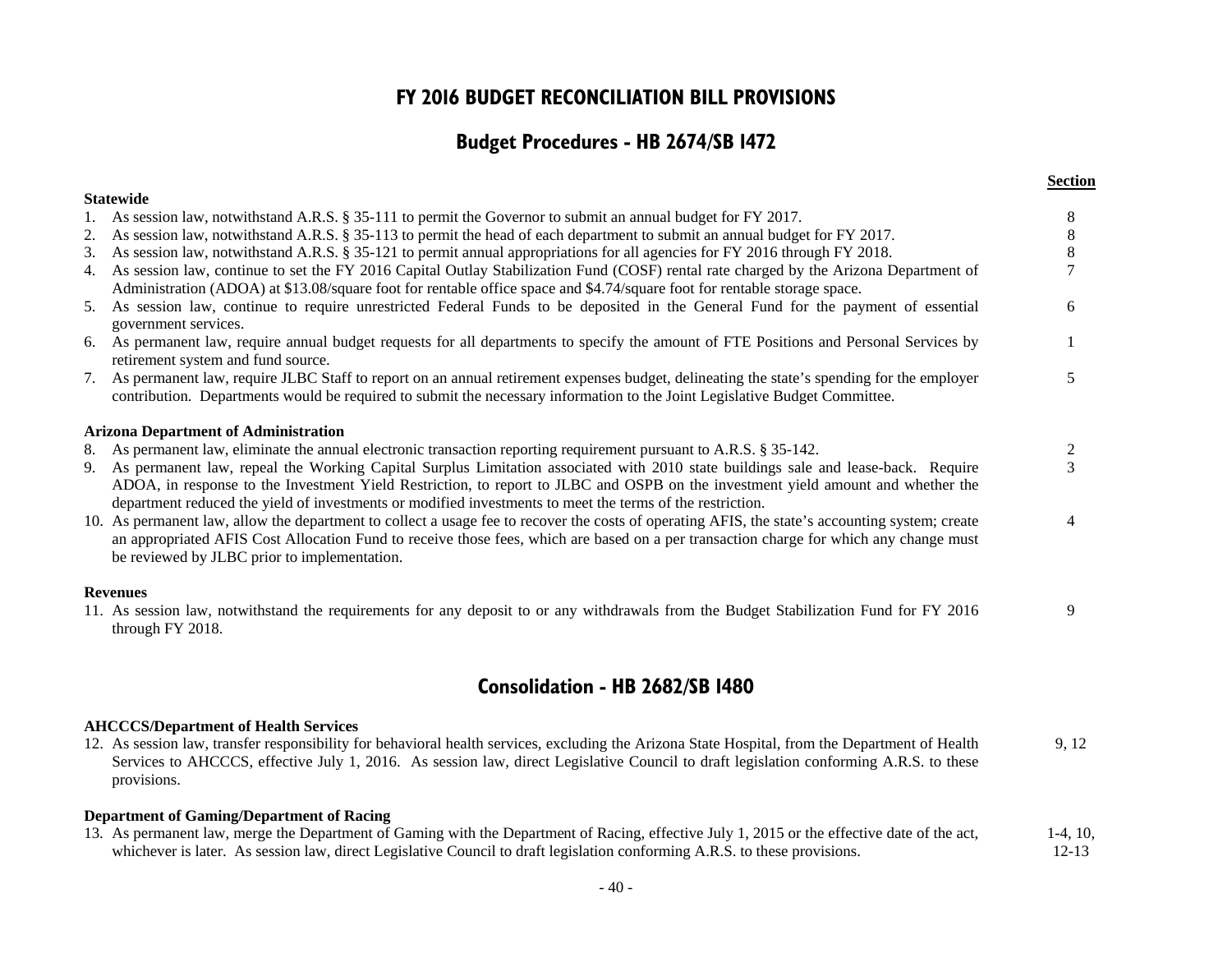### **Department of Financial Institutions/Board of Appraisal**

| 14. As permanent law, merge the Board of Appraisal with the Department of Financial Institutions, effective July 1, 2015 or the effective date | 5-8, 11-13 |
|------------------------------------------------------------------------------------------------------------------------------------------------|------------|
| of the act, whichever is later. As session law, direct Legislative Council to draft legislation conforming A.R.S. to these provisions.         |            |

## **Criminal Justice - HB 2680/SB 1478**

### **Attorney General - Department of Law**

| 15. As session law, continue to permit the Attorney General to use State Aid to Indigent Defense Fund for capital postconviction prosecution<br>activities in FY 2016.                                                                                                                                                                                                            | 10           |
|-----------------------------------------------------------------------------------------------------------------------------------------------------------------------------------------------------------------------------------------------------------------------------------------------------------------------------------------------------------------------------------|--------------|
| <b>State Department of Corrections</b>                                                                                                                                                                                                                                                                                                                                            |              |
| 16. As session law, repeal earlier authorization of 1,000 beds from 2,000-bed Request for Proposals issued by the department on February 2,<br>2012, require new Requests for Proposals for up to a total of 2,000 male medium security contracted beds, require award of 1,000 beds no<br>earlier than July 1, 2016, with other 1,000 beds subject to legislative authorization. | 5, 11, 12    |
| 17. As session law, continue to require the department to report actual FY 2015, estimated FY 2016, and requested FY 2017 expenditures as<br>delineated in the prior year when the department submits its FY 2017 budget request pursuant to A.R.S. § 35-113.                                                                                                                     | 6            |
| 18. As permanent law, allow the department to offset invoices of its health care provider for claims paid on behalf of eligible inmates without<br>regard to dates of service.                                                                                                                                                                                                    | 2            |
| <b>Judiciary</b>                                                                                                                                                                                                                                                                                                                                                                  |              |
| 19. As session law, continue to suspend county non-supplanting requirements associated with funding for probation services, criminal case<br>processing, and alternative dispute resolution programs and require the counties to report on reductions in county funding as a result of the<br>elimination of the non-supplanting provisions.                                      | 9            |
| <b>Department of Juvenile Corrections</b>                                                                                                                                                                                                                                                                                                                                         |              |
| 20. As permanent law, establish a Department of Juvenile Corrections Local Cost Sharing Fund and require each Arizona county to annually<br>pay an assessed amount to the fund. As session law, it is the intent of the Legislature that each county pay an assessed amount determined<br>by the county's proportional share by population of \$12,000,000.                       | 3, 4, 13, 14 |
| 21. As permanent law, prohibit youth under the age of 14 and youth who have not committed a felony from being sentenced to secure care at<br>the department. Individuals with a seriously mentally ill diagnosis may still be admitted to DJC.                                                                                                                                    | 1, 14        |
| <b>Department of Public Safety</b>                                                                                                                                                                                                                                                                                                                                                |              |
| 22. As session law, continue to require DPS to receive JLBC review of the expenditure plan for the GIITEM Subaccount FY 2016<br>appropriation prior to its expenditure.                                                                                                                                                                                                           | 8            |
| 23. As session law, continue to suspend the schedule established by A.R.S. § 28-6537 governing the level of Highway User Revenue Fund<br>(HURF) revenues available to fund DPS' Highway Patrol costs.                                                                                                                                                                             |              |
| 24. As session law, continue to allow use of the State Aid to Indigent Defense Fund for Department of Public Safety operating expenses.                                                                                                                                                                                                                                           | 10           |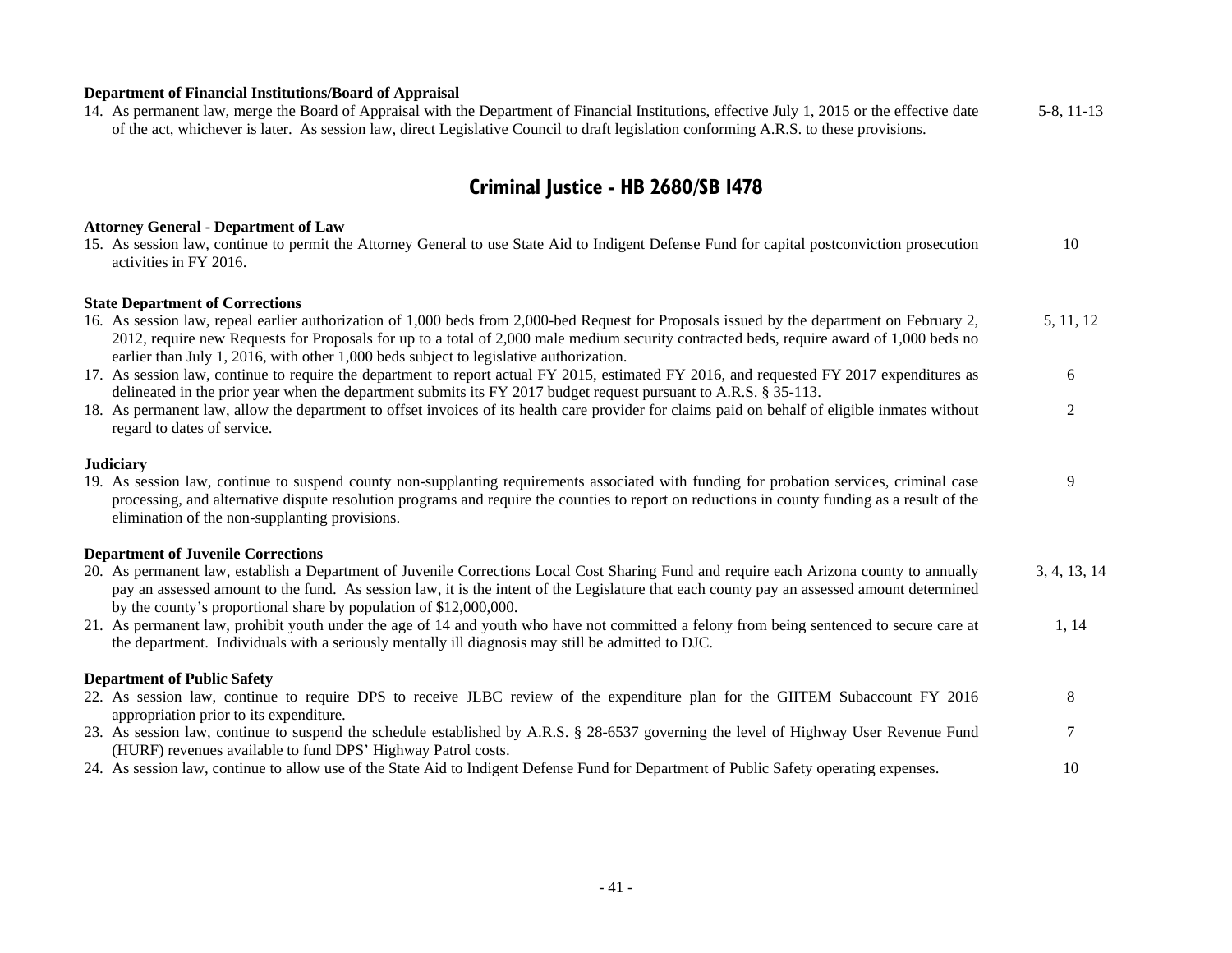### **Environment - HB 2676/SB 1474**

| <b>Department of Environmental Quality</b>                                                                                                                                                                                             |          |
|----------------------------------------------------------------------------------------------------------------------------------------------------------------------------------------------------------------------------------------|----------|
| 25. As session law, continue to allow the department to utilize up to \$6,531,000 from a combination of the Underground Storage Tank (UST)<br>Fund and the Regulated Substance Fund in FY 2016 for department administrative expenses. | 6        |
| 26. As session law, continue to decrease the General Fund appropriation to the Water Quality Assurance Revolving Fund from \$15,000,000 to<br>\$7,000,000.                                                                             | 8        |
| 27. As session law, allow \$1.8 million of the department's Emission Inspection Fund monies to be spent on the Safe Drinking Water Program.                                                                                            | 9        |
| <b>Land Department</b><br>28. As permanent law, allow permanent land trust earnings to be used to fund the department's administrative expenses, contingent upon voter<br>approval of related 2016 ballot measure.                     | 1, 2, 11 |
| <b>Arizona Navigable Stream Adjudication Commission</b><br>29. As session law, allow use of Water Banking Fund for the commission's unpaid legal obligations, retroactive to July 1, 2014.                                             |          |
| Arizona State Parks Board                                                                                                                                                                                                              |          |
| 30. As session law, continue to allow the use of \$692,100 from the Off-Highway Vehicle Recreation Fund for agency operating costs.                                                                                                    | 5        |
| 31. As permanent law, clarify that the Yarnell Hill Memorial Site Board Fund can be used to purchase, design, and construct the Yarnell Hill<br>Memorial.                                                                              | 3        |
| <b>Department of Water Resources</b>                                                                                                                                                                                                   |          |
| 32. As session law, continue to allow the department's Water Protection Fund Commission to spend up to \$336,000 on administrative<br>functions out of their unobligated balances in FY 2016.                                          | 4        |
| 33. As session law, continue to allow the department non-municipality special fee authority, including an intent clause that limits additional<br>revenue up to \$100,200, and exempt department from rulemaking for this purpose.     | 10       |

### **Land Trust Ballot Referral - HCR 2038/SCR 1018**

#### **Land Department**

| 34. As session law, refer to the 2016 General Election ballot a proposition to amend the Arizona Constitution to allow the Land Department to |  |
|-----------------------------------------------------------------------------------------------------------------------------------------------|--|
| use a portion of Trust Land receipts for management and operation of the Trust.                                                               |  |

### **Government - HB 2675/SB 1473**

#### **Arizona Commission of African-American Affairs/Treasurer**

| 35. As permanent law, transfer the administration of the African-American Commission Fund from the Treasurer to the Arizona Commission |  |
|----------------------------------------------------------------------------------------------------------------------------------------|--|
| of African-American Affairs.                                                                                                           |  |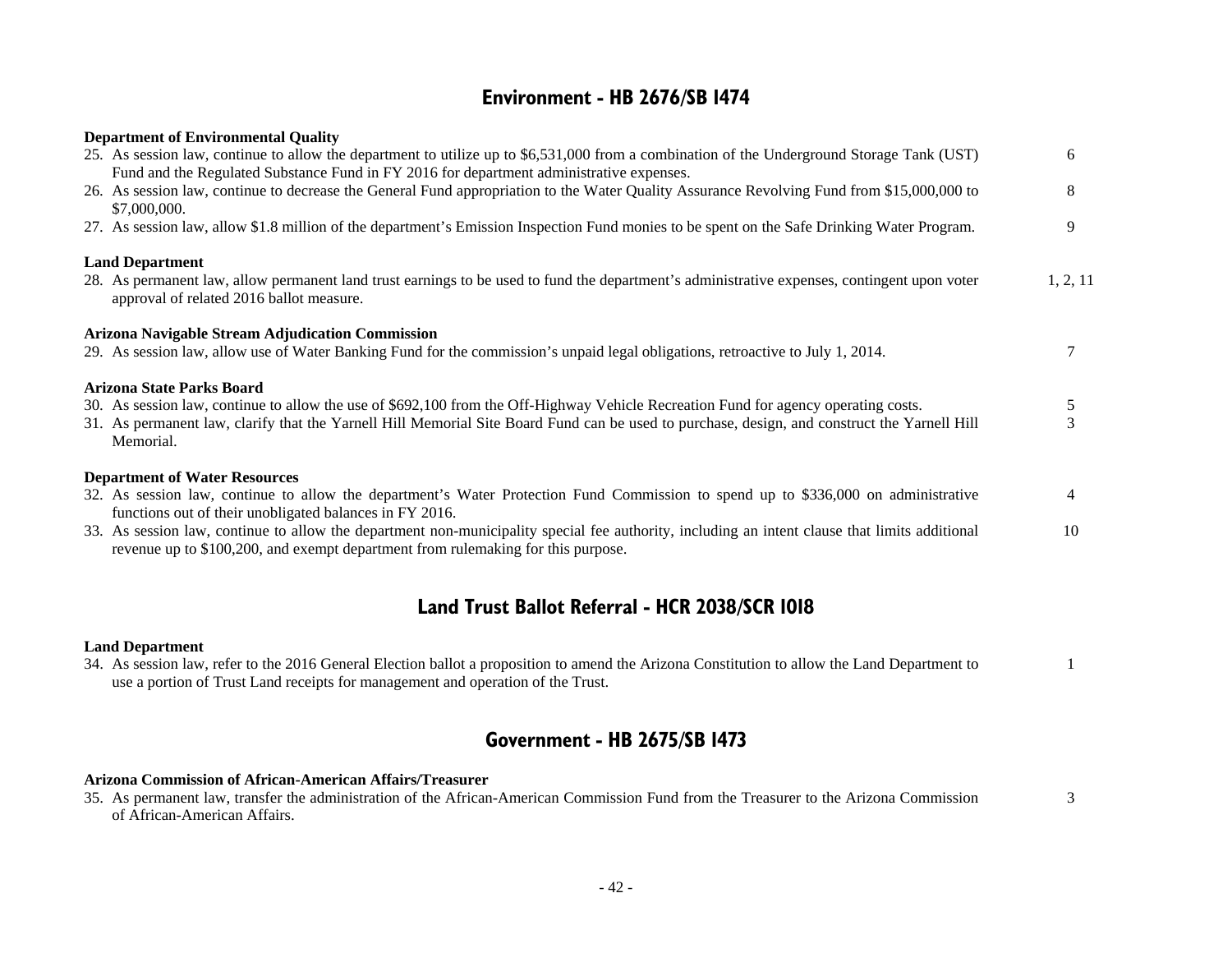| <b>Arizona Commerce Authority</b><br>36. As permanent law, reduce annual Competes Fund deposit from \$21.5 million to \$16.5 million in FY 2016 and \$11.5 million in FY 2017<br>and future years.                                                                                                 | 6             |
|----------------------------------------------------------------------------------------------------------------------------------------------------------------------------------------------------------------------------------------------------------------------------------------------------|---------------|
| <b>Department of Emergency and Military Affairs</b><br>37. As permanent law, expand the use of the Navajo Camp Fund to allow remaining monies in the fund after all expenses for Camp Navajo<br>are paid to be used for other Army National Guard training sites.                                  | $\mathcal{L}$ |
| <b>Arizona Historical Society</b><br>38. As permanent law, eliminate the Journal of Arizona History Magazine Fund.                                                                                                                                                                                 |               |
| <b>Secretary of State</b><br>39. As permanent law, repeal the portion of Laws 2012, Chapter 361 which increased the reimbursement rate to counties for Presidential<br>Preference Elections from \$1.25/voter to 100% of incurred costs.                                                           |               |
| <b>Department of Veterans' Services</b><br>40. As permanent law, change the name of the Southern Arizona Veterans' Cemetery Trust Fund to the Arizona State Veterans' Cemetery<br>Trust Fund. Monies deposited into this fund would be used to operate and maintain all 3 cemeteries in the state. | 4             |

## **Health - HB 2677/SB 1475**

#### **AHCCCS**

*Rates and Services*

| 41. As session law, continue the FY 2010 risk contingency rate reduction for all managed care organizations. Continue to impose a reduction                                                                                                                                     | 15 |
|---------------------------------------------------------------------------------------------------------------------------------------------------------------------------------------------------------------------------------------------------------------------------------|----|
| on funding for all managed care organizations administrative funding levels.                                                                                                                                                                                                    |    |
| 42. As session law, place "hard cap" limiting capitation rate increase to 1.5% in FY 2017 and FY 2018.                                                                                                                                                                          | 26 |
| 43. As permanent law, change the reimbursement to providers for ground ambulance services from 80% of the rates established by the                                                                                                                                              |    |
| Department of Health Services, as scheduled to go into effect Oct. 1, 2015, to 68.59%.                                                                                                                                                                                          |    |
| 44. As session law, authorize agency to reduce provider rates by a cumulative total of up to (5)%; would exclude nursing facility,<br>developmental disability, and home and community based services rates. Permit agency to reduce provider rate reduction if capitation rate | 16 |
| increase in FY 2016 is less than 3.0%.                                                                                                                                                                                                                                          |    |
| 45. As session law, require AHCCCS to apply for waivers from the federal government to impose the following statutory changes: 1) require                                                                                                                                       | 19 |
| adult Medicaid enrollees up to 133% of the Federal Poverty Limit (FPL) to pay a premium of 2% of their income, 2) allow providers to                                                                                                                                            |    |
| charge co-pays of up to \$25 for non-emergency use of the emergency room, and 3) eliminate payment for non-emergency medical                                                                                                                                                    |    |
| transportation from October 1, 2015 through Sept. 30, 2016 for adults at 100% - 133% FPL.                                                                                                                                                                                       |    |
| Counties                                                                                                                                                                                                                                                                        |    |
| 46. As session law, set FY 2016 county Arizona Long Term Care System (ALTCS) contributions at \$249,234,600.                                                                                                                                                                    |    |
| 47. As session law, set the County Acute Care contribution at \$47,233,500. This amount includes an inflation indexing of the Maricopa                                                                                                                                          | 12 |
| County contribution as required by Laws 2005, Chapter 328.                                                                                                                                                                                                                      |    |
| 48. As session law, continue to require the collection of \$2,646,200 in the Disproportionate Uncompensated Care pool contributions from                                                                                                                                        | 13 |
| counties other than Maricopa. Exclude these contributions from county expenditure limitations.                                                                                                                                                                                  |    |
| 49. As session law, continue to exclude Proposition 204 administration costs from county expenditure limitations.                                                                                                                                                               | 14 |
|                                                                                                                                                                                                                                                                                 |    |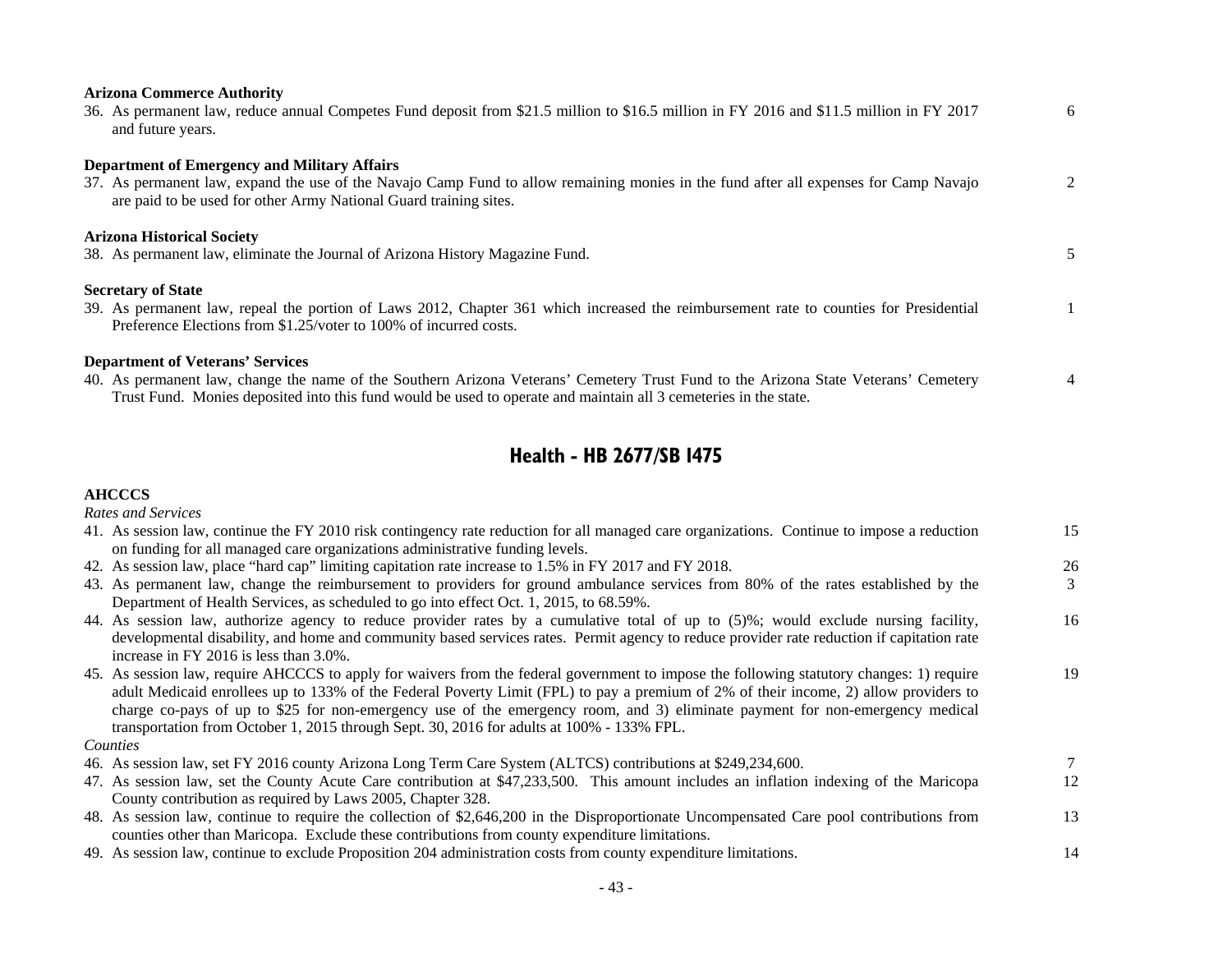| 50. As session law, require AHCCCS to transfer any excess monies back to the counties by December 31, 2016 if the counties' proportion of<br>state match exceeds the proportion allowed in order to comply with the Federal ACA.                                                                                                                                                                                                                                                                                                                                                                                                                                                                                                                                   |             |
|--------------------------------------------------------------------------------------------------------------------------------------------------------------------------------------------------------------------------------------------------------------------------------------------------------------------------------------------------------------------------------------------------------------------------------------------------------------------------------------------------------------------------------------------------------------------------------------------------------------------------------------------------------------------------------------------------------------------------------------------------------------------|-------------|
| Hospitals                                                                                                                                                                                                                                                                                                                                                                                                                                                                                                                                                                                                                                                                                                                                                          |             |
| 51. As session law, establish FY 2016 disproportionate share (DSH) distributions to the Maricopa Special Healthcare District (MIHS), the<br>Arizona State Hospital, private qualifying disproportionate share hospitals, and Yuma Regional Medical Center. Increase DSH<br>distribution to \$105.9 million for FY 2015 and \$113.2 million for FY 2016. Require AHCCCS to give priority to rural hospitals in Pool 5<br>distribution, and allow MIHS to be eligible for Pool 5 allocations. Reduce specific Pool 1 and 2 distributions to private qualifying<br>disproportionate share hospitals and Yuma Regional Medical Center to \$5,000 each. As session law, permit local jurisdictions to provide<br>additional local match for Pool 1 and 2 distributions. | 12          |
| 52. As session law, require agency to report to JLBC and OSPB on any supplemental hospital payments paid to Critical Access Hospitals<br>(CAH) in FY 2016. As permanent law, allow political subdivisions, tribal governments or universities to provide the state match<br>contribution for federal CAH funding.                                                                                                                                                                                                                                                                                                                                                                                                                                                  | 18          |
| <b>Erroneous Payments</b>                                                                                                                                                                                                                                                                                                                                                                                                                                                                                                                                                                                                                                                                                                                                          |             |
| 53. As session law, continue to permit AHCCCS to recover erroneous Medicare payments made due to errors by the federal Social Security<br>Administration. Subject to legislative appropriation, any credits received may be used to pay for the AHCCCS program in the year they<br>are received.                                                                                                                                                                                                                                                                                                                                                                                                                                                                   | 20          |
| Available Funding                                                                                                                                                                                                                                                                                                                                                                                                                                                                                                                                                                                                                                                                                                                                                  |             |
| 54. As session law, continue to state that it is the intent of the Legislature that AHCCCS implement a program within its available<br>appropriation.                                                                                                                                                                                                                                                                                                                                                                                                                                                                                                                                                                                                              | 25          |
| Reports                                                                                                                                                                                                                                                                                                                                                                                                                                                                                                                                                                                                                                                                                                                                                            |             |
| 55. As session law, continue to require AHCCCS to submit a report by December 1, 2015 on utilization of emergency departments for non-<br>emergency use by AHCCCS enrollees.                                                                                                                                                                                                                                                                                                                                                                                                                                                                                                                                                                                       | $22\,$      |
| 56. As session law, continue to require AHCCCS and DHS to submit a joint report by January 1, 2016 on hospital costs and charges.                                                                                                                                                                                                                                                                                                                                                                                                                                                                                                                                                                                                                                  | 23          |
| <b>Department of Health Services</b>                                                                                                                                                                                                                                                                                                                                                                                                                                                                                                                                                                                                                                                                                                                               |             |
| 57. As session law, revise language regarding counties' cost of care of Sexually Violent Persons (SVP) at the Arizona State Hospital to clarify<br>that all counties are required to pay 31% of their total SVP costs in FY 2016, which is comparable to the FY 2015 cost-sharing. Require<br>counties to pay SVP costs throughout the entire commitment process, including pre-adjudication proceedings.                                                                                                                                                                                                                                                                                                                                                          | 8           |
| 58. As session law, continue to require all cities and counties to pay 100% of cost of Restoration to Competency treatment in FY 2016. Allow<br>counties to use any source of county revenue to make the transfers.                                                                                                                                                                                                                                                                                                                                                                                                                                                                                                                                                | 9           |
| 59. As session law, continue to notwithstand A.R.S. § 36-773 to permit DHS to use Tobacco Tax and Health Care Fund - Health Research<br>Account for Alzheimer's disease research.                                                                                                                                                                                                                                                                                                                                                                                                                                                                                                                                                                                  | 21          |
| 60. As permanent law, establish 4 separate funds that DHS must use for intergovernmental/interagency service agreements.                                                                                                                                                                                                                                                                                                                                                                                                                                                                                                                                                                                                                                           |             |
| 61. As permanent law, delete a DHS homeland security allocation and reporting requirement pursuant to A.R.S. § 41-4255.                                                                                                                                                                                                                                                                                                                                                                                                                                                                                                                                                                                                                                            | $rac{2}{5}$ |
| 62. As session law, place "hard cap" limiting capitation rate increases to 1.5% and FY 2017 in FY 2018.                                                                                                                                                                                                                                                                                                                                                                                                                                                                                                                                                                                                                                                            | 27          |
| 63. As session law, authorize agency to reduce provider rates by a cumulative total of up to (5)%; would exclude nursing facility,<br>developmental disability, and home and community based services rates. Permit agency to reduce provider rate reduction if capitation rate<br>increase in FY 2016 is less than 3.0%.                                                                                                                                                                                                                                                                                                                                                                                                                                          | 17          |
| 64. As session law, require the department to report to JLBC and OSPB Directors on efforts to increase third-party liability payments for<br>behavioral health services.                                                                                                                                                                                                                                                                                                                                                                                                                                                                                                                                                                                           | 24          |

**NOTE:** See Consolidation BRB for Behavioral Health transfer to AHCCCS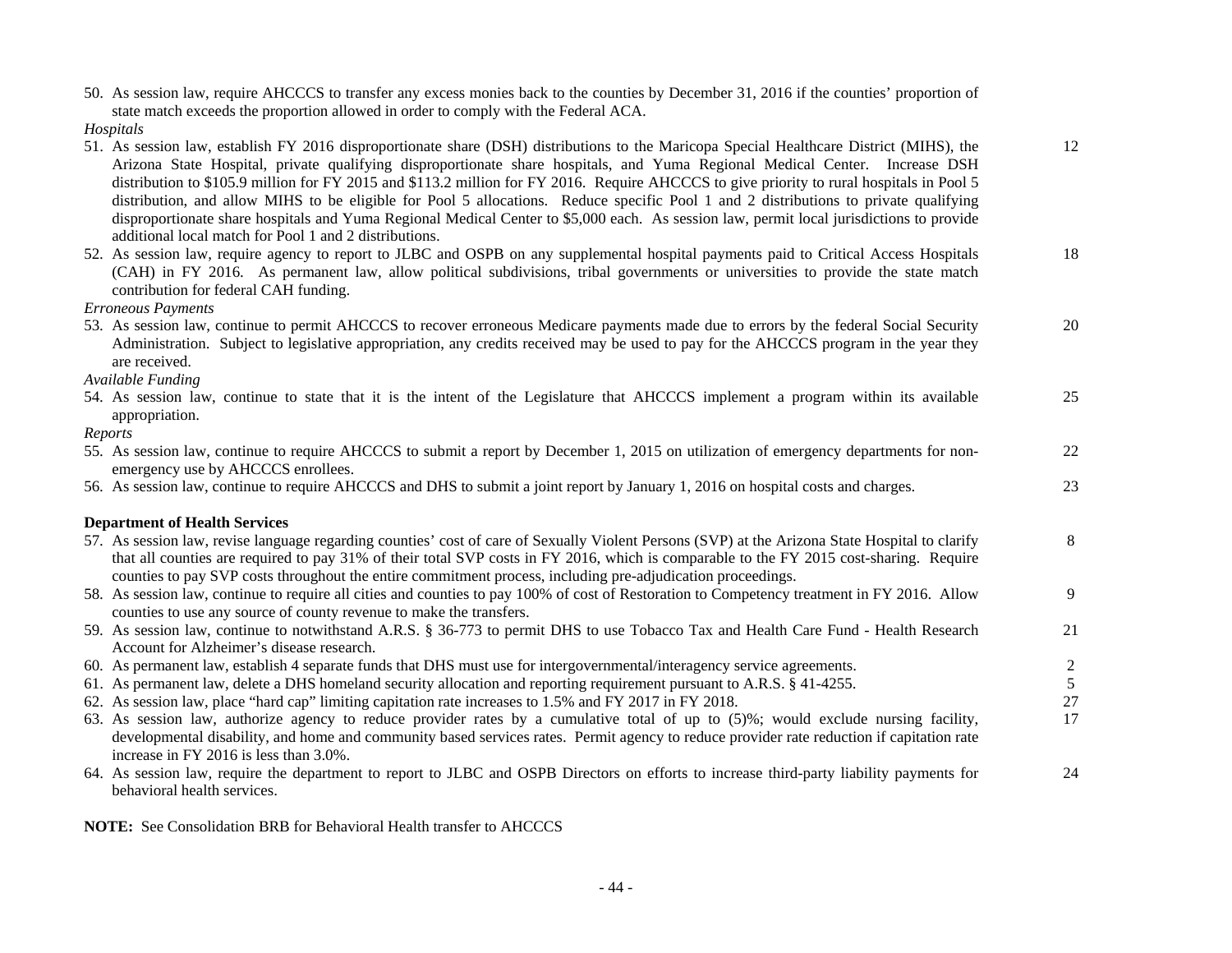## **Higher Education - HB 2679/SB 1477**

| <b>Arizona Community Colleges</b>                                                                                                                                                                                                                                                                     |                 |
|-------------------------------------------------------------------------------------------------------------------------------------------------------------------------------------------------------------------------------------------------------------------------------------------------------|-----------------|
| 65. As permanent law, eliminate Maricopa and Pima districts' operating and Science, Technology, Engineering and Mathematics (STEM) and                                                                                                                                                                | 3, 4            |
| Workforce Programs funding.<br>66. As session law, continue to suspend STEM and Workforce Programs funding formula for FY 2016 and specify the funding in the General<br>Appropriations Act.                                                                                                          | 9               |
| 67. As permanent law, permit a qualifying Indian tribe to enter into a compact with the state by September 1, 2017 to receive a share of TPT<br>revenues for tribal community and technical colleges.                                                                                                 | $7\overline{ }$ |
| <b>Department of Education</b>                                                                                                                                                                                                                                                                        |                 |
| 68. As permanent law, establish the tribal college dual enrollment program fund, which is subject to legislative appropriation.                                                                                                                                                                       | 2               |
| <b>Commission for Postsecondary Education</b>                                                                                                                                                                                                                                                         |                 |
| 69. As permanent law, permit use of private contractors to collect outstanding PEG debt.                                                                                                                                                                                                              | 6               |
| 70. As session law, permit use of Postsecondary Education Voucher Fund monies in the administration of the PEG program.                                                                                                                                                                               | 5               |
| <b>State Lottery</b>                                                                                                                                                                                                                                                                                  |                 |
| 71. As permanent law, transmit 15%, but not to exceed \$160,000, annually of unclaimed Lottery prize money to the tribal college dual<br>enrollment program fund.                                                                                                                                     | $\mathbf{1}$    |
| <b>Universities</b>                                                                                                                                                                                                                                                                                   |                 |
| 72. As session law, continue to suspend the statutory requirement that the state provide a 2:1 ratio of state funding to student fees deposited<br>into Arizona Financial Aid Trust (AFAT).                                                                                                           | 8               |
| Human Services - HB 2681/SB 1479                                                                                                                                                                                                                                                                      |                 |
| <b>Department of Child Safety</b>                                                                                                                                                                                                                                                                     |                 |
| 73. As session law, continue to require the department to report with the Early Childhood Development and Health Board on collaborative<br>efforts on child welfare issues.                                                                                                                           | $7\overline{ }$ |
| 74. As session law, require the Auditor General to evaluate the department's removal processes, the department's permanency practices, and<br>the effectiveness of a differential response system.                                                                                                    | 6               |
| <b>Department of Economic Security</b>                                                                                                                                                                                                                                                                |                 |
| 75. As session law, continue to require recipients of Temporary Assistance for Needy Families (TANF) Cash Benefits to pass a drug test in<br>order to be eligible for benefits if the Department of Economic Security (DES) has reasonable cause to believe that the recipient uses<br>illegal drugs. | 5               |
| 76. As session law, continue to permit DES to reduce income eligibility levels for all child care programs. Require DES to report to the JLBC<br>within 15 days of any change in levels.                                                                                                              | 4               |
| 77. As permanent law, require DES to transfer any FY 2015 equity balance from capitated payments in the Long Term Care System Fund to<br>the General Fund by June 30, 2016. Require DES to report the transfer amount to JLBC.                                                                        | 2               |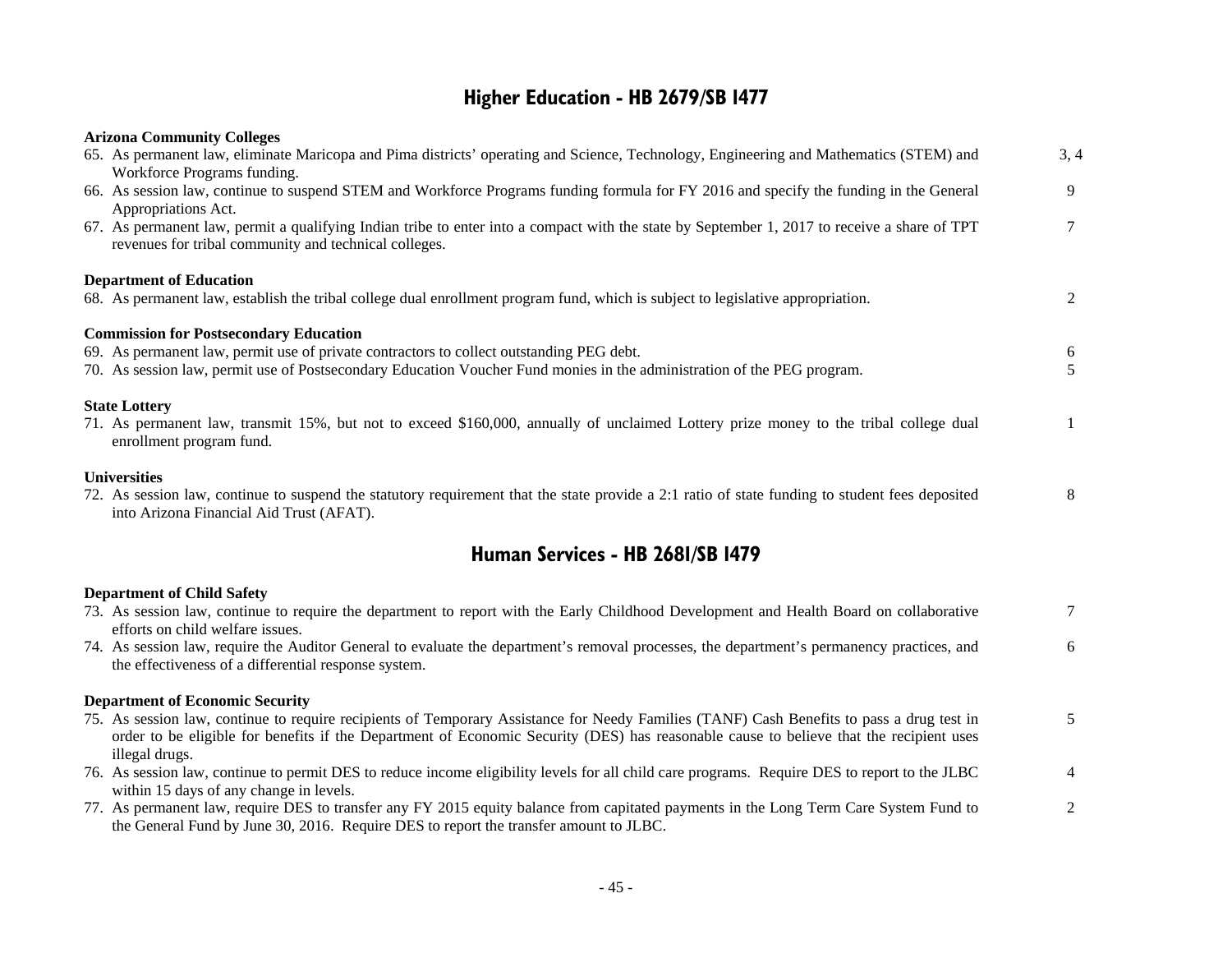| 78. As permanent law, reduce cumulative TANF participation eligibility from 24 to 12 months, effective July 1, 2016.                        |  |
|---------------------------------------------------------------------------------------------------------------------------------------------|--|
| 79. As permanent law, allow DES to contract with new private intermediate care facilities to serve the developmentally disabled population. |  |

## **K-12 Education - HB 2683/SB 1476**

#### **Department of Education**

*JTEDs*

| 80. As session law, continue to fund state aid for Joint Technical Education Districts (JTEDs) with more than 2,000 students at 95.5% of the<br>formula requirement and reduce budget limits accordingly. These JTEDs would receive 95.5% of 92.5% of Base Support Level funding | 15      |
|----------------------------------------------------------------------------------------------------------------------------------------------------------------------------------------------------------------------------------------------------------------------------------|---------|
| starting in FY 2017 (see next provision).                                                                                                                                                                                                                                        |         |
| 81. As permanent law, require districts and JTEDs to fund the Base Support Level for students who attend JTEDs at 92.5%, effective July 1,                                                                                                                                       | 3       |
| 2016, except that districts sending students to a JTED centralized campus will still receive full BSL funding for them.                                                                                                                                                          |         |
| 82. As permanent law, do not allow a school district to prohibit or discourage students from attending a JTED.                                                                                                                                                                   | 3<br>3  |
| 83. As permanent law, allow a school district or charter school that experiences a funding loss due to the 92.5% BSL funding factor for JTED<br>students to use a portion of their JTED satellite funding to offset the loss, up to the amount of the loss.                      |         |
| Formula Requirements                                                                                                                                                                                                                                                             |         |
| 84. As permanent law, increase the base level (A.R.S. § 15-901B2), the transportation funding levels (A.R.S. § 15-945A5) and the charter                                                                                                                                         | 1, 4, 6 |
| school "Additional Assistance" amounts (A.R.S. § 15-185B4) by 1.59% for standard inflation.                                                                                                                                                                                      |         |
| <b>Funding Formula Changes</b>                                                                                                                                                                                                                                                   |         |
| 85. As session law, reduce school districts' Additional Assistance funding by \$352,442,700 (\$238,985,500 continuing and \$113,457,200 new)                                                                                                                                     | 11      |
| and reduce budget limits accordingly. As session law, continue to reduce District Additional Assistance funding to school districts that do                                                                                                                                      |         |
| not receive state aid in FY 2016 by the amount that would be reduced if they did qualify for state aid for FY 2016 and reduce budget limits                                                                                                                                      |         |
| accordingly.                                                                                                                                                                                                                                                                     |         |
| 86. As session law, require all school districts to hold a public meeting to discuss or present their plans for proposed reductions pertaining to                                                                                                                                | 11      |
| District Additional Assistance funding. Require a "C", "D" or "F" school to allow the community to submit comments or                                                                                                                                                            |         |
| recommendations on the proposed reductions within 30 days of the meeting and require the governing board to consider the comments or                                                                                                                                             |         |
| recommendations at a subsequent public meeting. Require the governing board of all school districts to include the percentage of                                                                                                                                                 |         |
| classroom spending in the school district's adopted budget on the page of the budget that governing board members sign.                                                                                                                                                          |         |
| 87. As session law, state that it is the intent of the Legislature and Governor that school districts increase the total percentage of classroom                                                                                                                                 | 11      |
| spending in the combined categories of instruction, student support and instructional support as defined by the Auditor General.                                                                                                                                                 |         |
| 88. As session law, reduce Charter Additional Assistance by \$18,656,000 (\$15,656,000 continuing and \$3,000,000 new).                                                                                                                                                          | 13      |
| 89. As session law, continue to reduce Charter Additional Assistance funding to school districts with charter schools that do not receive state                                                                                                                                  | 13      |
| aid by the amount that would be reduced under the \$18,656,000 statewide Charter Additional Assistance suspension if they did qualify for                                                                                                                                        |         |
| state aid for FY 2016 and reduce budget limits accordingly.                                                                                                                                                                                                                      |         |
| 90. As permanent law, make multi-site charters ineligible for charter small school weight funding, phased-out over 3 years.                                                                                                                                                      | $\perp$ |
| 91. As session law, continue to cap total District Additional Assistance reductions for school districts with fewer than 1,100 students at                                                                                                                                       | 12      |
| \$5,000,000.                                                                                                                                                                                                                                                                     |         |
| 92. As permanent law, phase out pre-2014 district-sponsored charter schools over 2 years. Funding for district-sponsored charter schools                                                                                                                                         | 17      |
| started after FY 2013 continues to be eliminated in FY 2016, as specified under current law.                                                                                                                                                                                     |         |
| 93. As permanent law, cap the state's share of the 1% cap, or the amount of homeowners' primary property taxes from all taxing jurisdictions                                                                                                                                     | 7       |
| exceeding 1% of the full cash value of their home, at \$1 million per county. Require Property Tax Oversight Commission to compute                                                                                                                                               |         |
| amounts of foregone state funding to be provided by taxing jurisdictions to school districts.                                                                                                                                                                                    |         |
| 94. As permanent law, eliminate the "hold harmless" for school districts with declining enrollments starting in FY 2017.                                                                                                                                                         | 4       |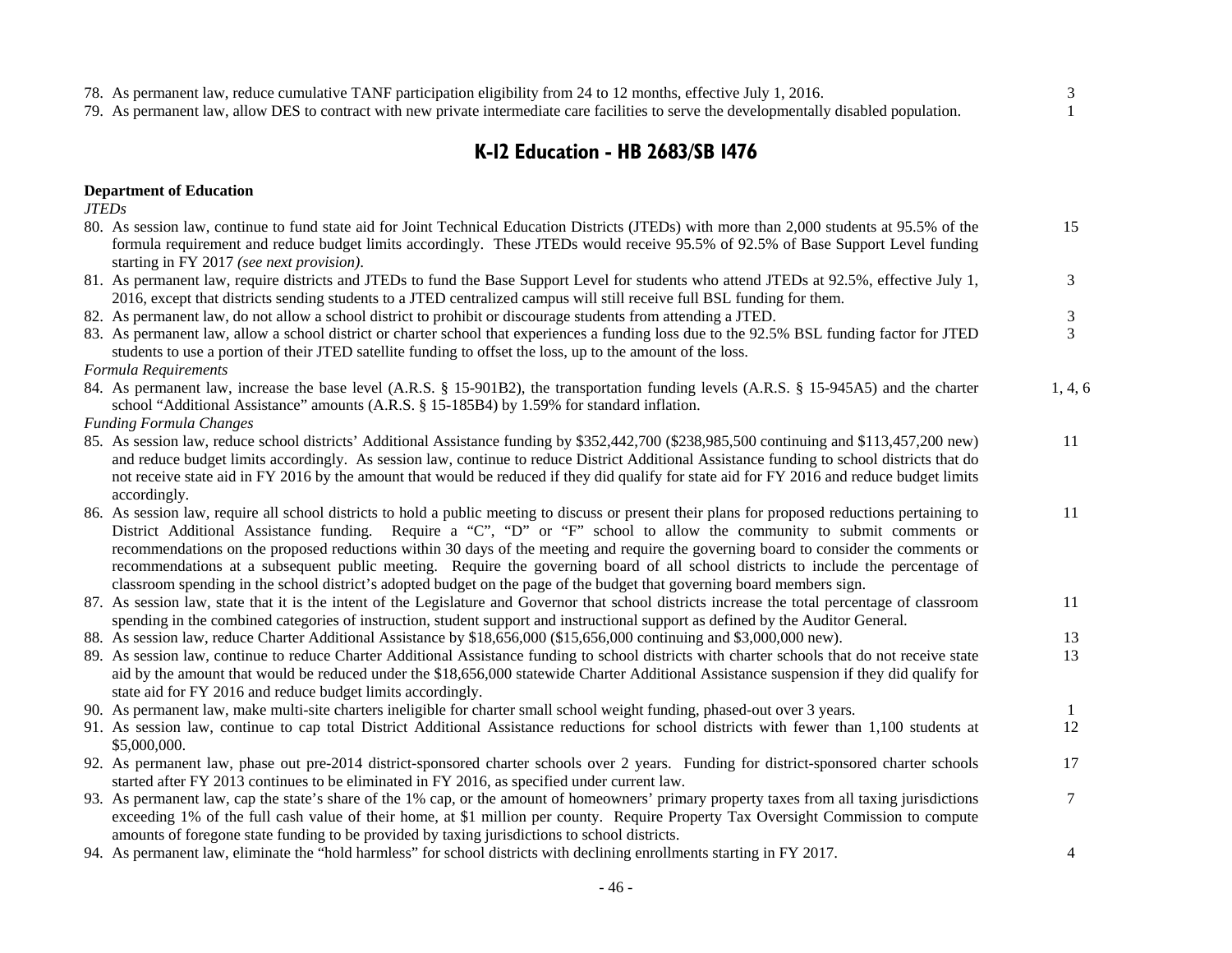| 95. As session law, require ADE to notify school districts by December 15, 2015 how it plans to implement current year Average Daily<br>Membership funding in FY 2017 and report the estimated fiscal impact by district.                                                                                                                                                                                                               | 11             |
|-----------------------------------------------------------------------------------------------------------------------------------------------------------------------------------------------------------------------------------------------------------------------------------------------------------------------------------------------------------------------------------------------------------------------------------------|----------------|
| Other                                                                                                                                                                                                                                                                                                                                                                                                                                   |                |
| 96. As session law, continue to require community colleges and universities to transfer \$6 per pupil to ADE by December 1, 2015 for deposit<br>into the Education Learning and Accountability Fund.                                                                                                                                                                                                                                    | 10             |
| 97. As session law, continue to stipulate that \$100,000 of the \$3,646,400 School Safety Program appropriation for FY 2016 is to be used for a<br>pilot program on school emergency readiness and establish requirements for the pilot program.                                                                                                                                                                                        | 14             |
| 98. As permanent law, repeal the Student Success Fund.                                                                                                                                                                                                                                                                                                                                                                                  | 5              |
| <b>School Facilities Board</b>                                                                                                                                                                                                                                                                                                                                                                                                          |                |
| 99. As permanent law, require the board to report annually to the JLBC by December 31 on all Class B bond approvals by school districts in<br>that year, and require school districts to report their information to SFB by December 1.                                                                                                                                                                                                 | 8              |
| 100. As session law, allow the School Facilities Board to refinance existing lease-purchase debt.                                                                                                                                                                                                                                                                                                                                       | 16             |
| 101.As permanent law, transfer from ADE to the School Facilities Board a requirement to annually publish a list of vacant and unused<br>buildings that may be suitable for operation of a charter school and require the list to be submitted to the Governor, President of the<br>Senate, Speaker of the House, and Secretary of State.                                                                                                | $\overline{2}$ |
| 102. As permanent law, establish the Access Our Best Public Schools Fund, which is subject to legislative appropriation, except that grants,<br>gifts and donations are continuously appropriated.                                                                                                                                                                                                                                      | 9              |
| <b>Revenue - HB 2673/SB 1471</b>                                                                                                                                                                                                                                                                                                                                                                                                        |                |
| <b>Department of Agriculture</b>                                                                                                                                                                                                                                                                                                                                                                                                        |                |
| 103. As session law, continue fee raising authority and an exemption relating to establishing fees for the Department of Agriculture in FY 2016.<br>The bill continues an intent clause that limits additional revenues to \$357,000.                                                                                                                                                                                                   | 14             |
| <b>Arizona Commerce Authority</b>                                                                                                                                                                                                                                                                                                                                                                                                       |                |
| 104. As permanent law, repeal the Job Training tax as of January 1, 2016.                                                                                                                                                                                                                                                                                                                                                               | 2-4, 10, 22    |
| <b>Counties and Cities &amp; Towns</b>                                                                                                                                                                                                                                                                                                                                                                                                  |                |
| 105. As session law, continue to allow counties with a population below 200,000 in the 2010 decennial census to use any source of county<br>revenue to meet a county fiscal obligation for FY 2016. Requires counties using this authority to report to the Director of the JLBC on the<br>intended amount and sources of funds by October 1, 2015.                                                                                     | 18             |
| 106. As permanent law, conform the Phoenix Convention Center debt service distribution in A.R.S. § 42-5030 to the distributions contained in<br>A.R.S. § 9-602, which were modified to conform to the actual debt service payments of the Phoenix Convention Center financing.                                                                                                                                                          | 6              |
| 107.As session law, modify the JLBC's reporting requirements relating to the fiscal impact of government property excise tax (GPLET) rates<br>by requiring counties to provide the JLBC Staff with the information necessary to complete the report, eliminating a report section<br>pertaining to the determination of the property tax levy per square foot, and permitting the JLBC Staff to sample leases to produce the<br>report. | 9              |
| 108. As permanent law, add the JLBC Staff to the list of recipients of GPLET payment information produced by counties and currently reported<br>to the Department of Revenue.                                                                                                                                                                                                                                                           | $\,8\,$        |
| <b>Department of Financial Institutions</b>                                                                                                                                                                                                                                                                                                                                                                                             |                |

109.As session law, continue to allow the Department of Financial Institutions to use the Financial Services Fund for general operating expenditures of the department. 17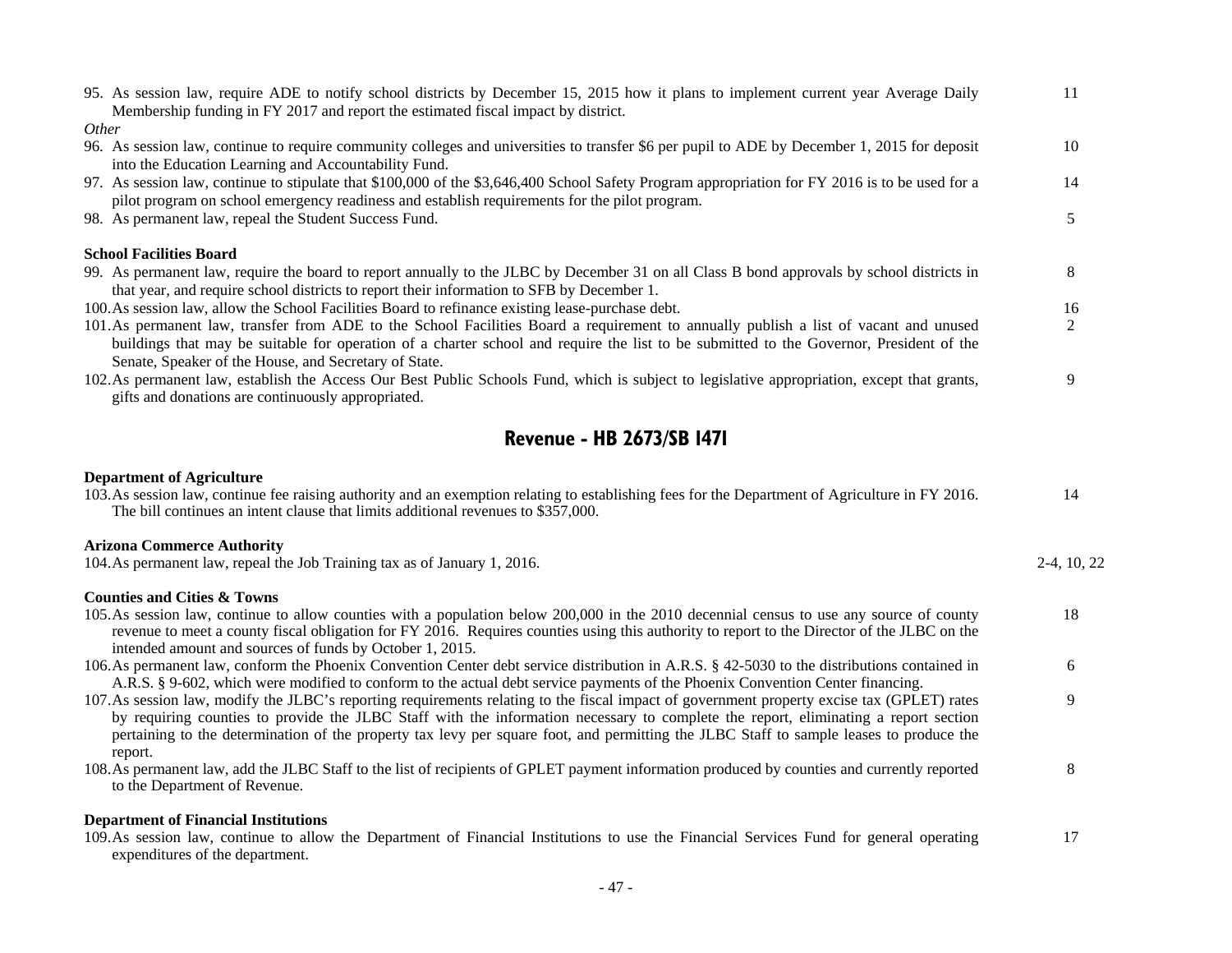| 110. As session law, extend the permission for the agency to spend up to \$850,000 from the Receivership Revolving Fund in FY 2015 for<br>information technology upgrades into FY 2016. This permission was originally extended from FY 2014 into FY 2015.                                                                                                                                                                                                                                                                                                                                                                                                           | 11           |
|----------------------------------------------------------------------------------------------------------------------------------------------------------------------------------------------------------------------------------------------------------------------------------------------------------------------------------------------------------------------------------------------------------------------------------------------------------------------------------------------------------------------------------------------------------------------------------------------------------------------------------------------------------------------|--------------|
| <b>Department of Insurance</b>                                                                                                                                                                                                                                                                                                                                                                                                                                                                                                                                                                                                                                       |              |
| 111. As session law, continue to suspend the requirement that fees collected by the department be between 95% and 110% of the department's<br>appropriation.                                                                                                                                                                                                                                                                                                                                                                                                                                                                                                         | 15           |
| 112. As permanent law, require the Department of Insurance to report Insurance Premium Tax credit information for a given fiscal year within<br>3 months of the end of a fiscal year.                                                                                                                                                                                                                                                                                                                                                                                                                                                                                | $\mathbf{1}$ |
| <b>Department of Liquor Licenses and Control</b>                                                                                                                                                                                                                                                                                                                                                                                                                                                                                                                                                                                                                     |              |
| 113. As session law, extend the permission for the agency to spend its FY 2015 appropriation of \$626,700 for its licensing and imaging system<br>upgrade through FY 2016.                                                                                                                                                                                                                                                                                                                                                                                                                                                                                           | 16           |
| <b>Department of Public Safety</b>                                                                                                                                                                                                                                                                                                                                                                                                                                                                                                                                                                                                                                   |              |
| 114. As session law, reduce the FY 2017 shift of Highway Patrol costs from HURF to the General Fund from \$60 million to \$30 million.                                                                                                                                                                                                                                                                                                                                                                                                                                                                                                                               | 12           |
| <b>Radiation Regulatory Agency</b>                                                                                                                                                                                                                                                                                                                                                                                                                                                                                                                                                                                                                                   |              |
| 115.As session law, continue fee raising authority and an exemption relating to establishing fees for the Radiation Regulatory Agency in FY<br>2016. The bill continues an intent clause that limits additional revenues to \$561,000.                                                                                                                                                                                                                                                                                                                                                                                                                               | 13           |
| <b>Department of Revenue</b>                                                                                                                                                                                                                                                                                                                                                                                                                                                                                                                                                                                                                                         |              |
| 116. As permanent law, require the department to charge a fee in FY 2016 to non-program cities to cover costs associated with capturing sales<br>tax data with sufficient specificity in order to program that capability into the Taxpayer Accounting System. The monies would be<br>deposited into the department's IGA and ISA Fund. Permits cities to meet their obligation from any source of city revenue and excludes<br>contributions from expenditure limits. States legislative intent that fees be equal to \$0.76 multiplied by the city's population.                                                                                                   | 5, 7, 21     |
| 117. As session law, permit the department to use up to \$2,000,000 of sales tax collected by private contracted collectors to pay for services of<br>the contracted collectors.                                                                                                                                                                                                                                                                                                                                                                                                                                                                                     | 20           |
| 118. As permanent law, require the department to charge a fee to local governments to recover a portion of costs incurred in providing<br>administrative and collection services to local governments. The monies would be deposited into the Department of Revenue<br>Administrative Fund. Permits local governments to meet their obligation from any source of revenue and excludes contributions from<br>expenditure limits. States legislative intent that fees not exceed \$20,755,835 and be allocated between cities and towns and counties based<br>on the prorated share of all revenues distributed to them (excluding Highway Urban Revenue Fund money). | 5, 7, 21     |
| 119.As session law, implement a tax amnesty window from September 1, 2015 through October 31, 2015 for unpaid individual income,<br>corporate income, and transaction privilege tax liabilities for tax years ending before January 1, 2014 for annual taxpayers and February 1,<br>2015 for all others.                                                                                                                                                                                                                                                                                                                                                             | 19           |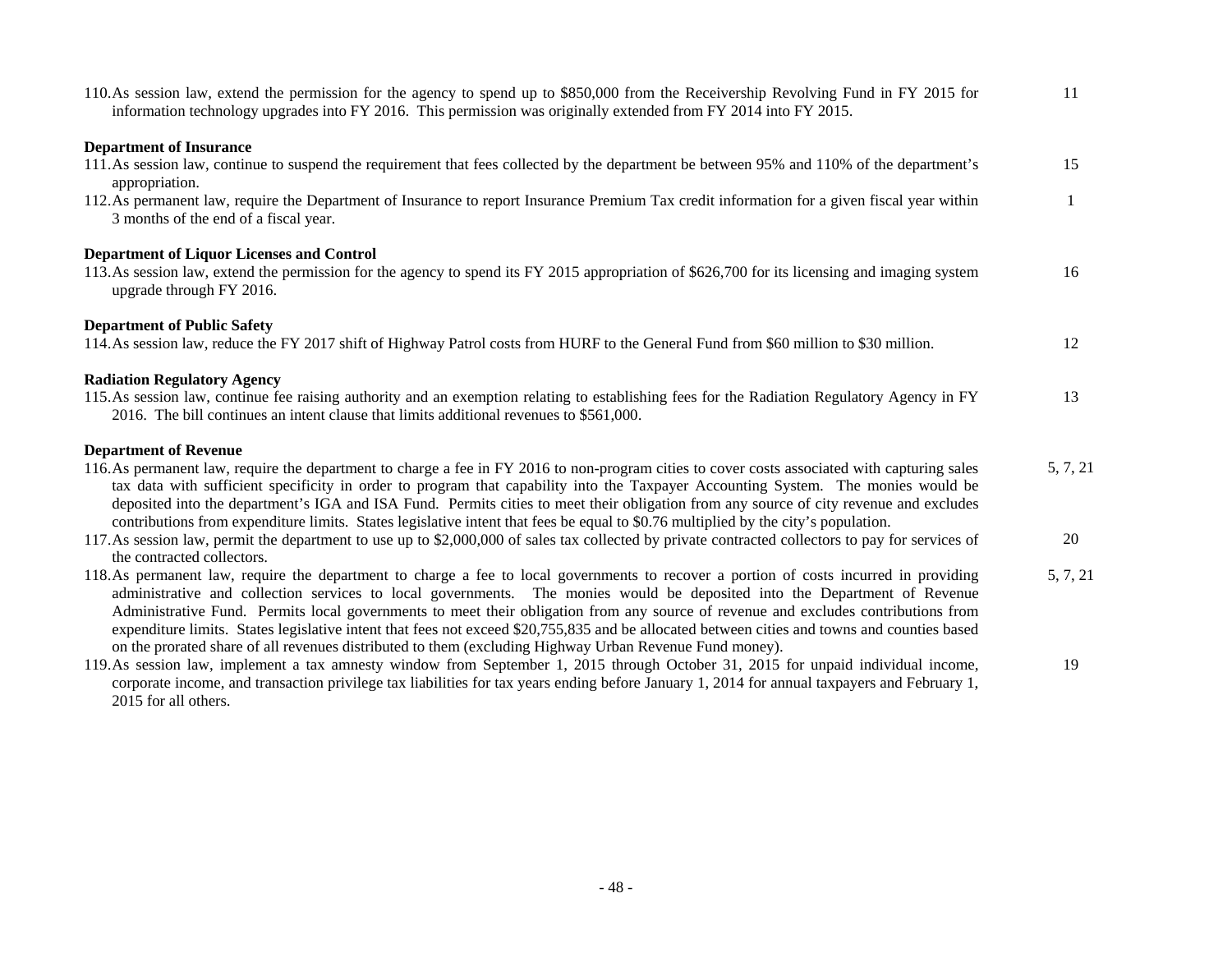## **General Appropriation Act - HB 2671/SB 1469**

These provisions are in addition to the individual agency appropriations.

### **Arizona Department of Administration**

| 120. As session law, provide the Department of Administration the FY 2016 appropriation authority to spend certain Automation Projects Fund<br>remaining balances as of June 30, 2015 for the same respective purposes specified in FY 2015 after a report to JLBC. Provide the<br>Department of Administration the FY 2016 appropriation authority to spend the remaining balance from the FY 2014 appropriation for<br>replacing the Department of Corrections inmate management system. | 126            |
|--------------------------------------------------------------------------------------------------------------------------------------------------------------------------------------------------------------------------------------------------------------------------------------------------------------------------------------------------------------------------------------------------------------------------------------------------------------------------------------------|----------------|
| 121. As session law, reduce the FY 2015 \$25,000,000 General Fund appropriation to the department for costs associated with the establishment<br>of the Department of Child Safety and the relocation of the Department of Economic Security data center by \$5,500,000 and make non-<br>lapsing through FY 2016.                                                                                                                                                                          | $\overline{4}$ |
| 122. As session law, permit the department to use Risk Management funds to settle FY 2014 federal financial participation claims. Permit<br>department to use the Health Insurance Trust Fund for its FY 2014 claims.                                                                                                                                                                                                                                                                      | 112            |
| <b>AHCCCS/Department of Health Services</b><br>123. As session law, permit AHCCCS to transfer up to \$10.0 million of its FY 2015 appropriation to the Department of Health Services for<br>Medicaid behavioral health services upon prior review by JLBC.                                                                                                                                                                                                                                 | 114            |
| <b>Department of Child Safety</b><br>124. As session law, continue the \$11,000,000 payment deferral to providers from FY 2016 to FY 2017. Appropriate \$11,000,000 in FY 2017<br>for these deferred payments.                                                                                                                                                                                                                                                                             | 140            |
| <b>Arizona Commerce Authority</b><br>125. As session law, in accordance with statute (A.R.S. § 43-409), allocate \$26,500,000 of General Fund withholding tax revenue to the<br>Authority in FY 2016. Permanent law language reducing distribution from \$31,500,000 found in Government BRB.                                                                                                                                                                                              | 127            |
| <b>Corporation Commission</b><br>126.As session law, extend the permission for the agency to spend its \$750,000 FY 2015 Securities Regulatory and Enforcement Fund<br>appropriation for a database upgrade in FY 2016.                                                                                                                                                                                                                                                                    | 115            |
| <b>Counties and Cities &amp; Towns</b><br>127. As session law, to appropriate \$550,000 to all counties with populations under 200,000 people according to the 2010 Census. This is a<br>reduction from the 900,000 person threshold in the FY 2015 budget. As session law, continue to appropriate \$500,000 to Graham County.                                                                                                                                                            | 125            |
| 128. As session law, in accordance with statute (A.R.S. § 9-601), continue to appropriate \$20,449,000 from the General Fund for the Phoenix<br>Convention Center.                                                                                                                                                                                                                                                                                                                         | 130            |
| 129.As session law, provide an estimate of \$10,000,000 for the amount of sales tax revenues that will be distributed to the Rio Nuevo<br>Multipurpose Facility District-in accordance with statute (A.R.S. § 42-5031).                                                                                                                                                                                                                                                                    | 131            |
| <b>Commission on the Deaf and Hard of Hearing</b><br>130. As session law, extend the permission for the agency to spend up to \$220,000 from the Telecommunication Fund for the Deaf in FY 2015<br>for information technology upgrades into FY 2016.                                                                                                                                                                                                                                       | 116            |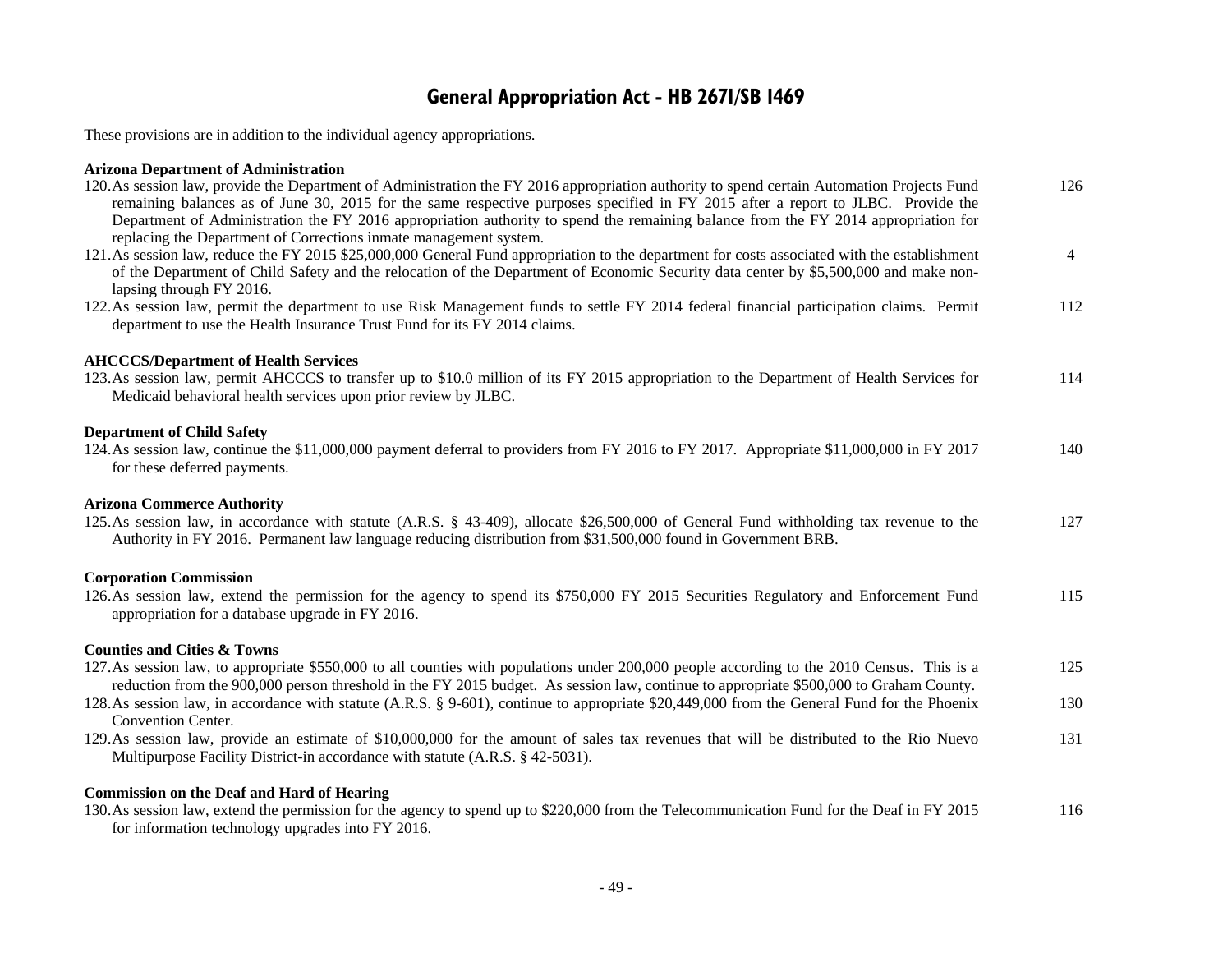| <b>Department of Economic Security</b>                                                                                                                                                                                                                                                                                                                                                                                                                                       |            |
|------------------------------------------------------------------------------------------------------------------------------------------------------------------------------------------------------------------------------------------------------------------------------------------------------------------------------------------------------------------------------------------------------------------------------------------------------------------------------|------------|
| 131. As session law, continue the \$21,000,000 payment deferral to providers from FY 2016 to FY 2017. Appropriate \$21,000,000 in FY 2017<br>for these deferred payments.                                                                                                                                                                                                                                                                                                    | 141        |
| <b>Department of Education</b>                                                                                                                                                                                                                                                                                                                                                                                                                                               |            |
| 132. As session law, continue to defer \$930,727,700 in Basic State Aid payments from FY 2016 to FY 2017. Appropriate \$930,727,700 in FY<br>2017 for these deferred payments. Continue to exempt school districts with less than 600 students from the K-12 rollover. Allow the State<br>Board of Education to make the rollover payment no later than July 12, 2016.                                                                                                       | 142        |
| 133. As session law, continue to require school districts to include in the FY 2016 revenue estimates that they use for computing their FY 2016<br>tax rates the rollover monies that they will receive for FY 2016 in July 2016.                                                                                                                                                                                                                                            | 142        |
| <b>Independent Redistricting Commission</b><br>134. As session law, extend the permission for the agency to spend its \$1,462,701 FY 2014 General Fund appropriation into FY 2016.                                                                                                                                                                                                                                                                                           | 120        |
| <b>Universities</b><br>135. As session law, continue the \$200,000,000 universitywide payment deferral to the universities from FY 2016 to FY 2017. Appropriate<br>\$200,000,000 in FY 2017 for these deferred payments.                                                                                                                                                                                                                                                     | 143        |
| <b>Water Infrastructure Finance Authority</b><br>136. As session law, repeal the \$1,000,000 FY 2015 General Fund appropriation to the Water Supply Development Revolving Fund.                                                                                                                                                                                                                                                                                              | 5          |
| <b>Debt Service</b><br>137.As session law, appropriate \$84,114,600 from the General Fund to the Arizona Department of Administration in FY 2016 for a debt<br>service payment on the 2010 sale and lease-back of state buildings.                                                                                                                                                                                                                                           | 129        |
| <b>Revenues</b>                                                                                                                                                                                                                                                                                                                                                                                                                                                              |            |
| 138. As session law, continue to specify revenue and expenditure estimates for FY 2015, FY 2016, FY 2017, and FY 2018.<br>139. As session law, continue to require the Executive branch to provide JLBC preliminary estimates of FY 2015 ending balances by<br>September 15, 2015. Require JLBC Staff to report to JLBC by October 15, 2015 as to whether FY 2016 revenues and ending balance are<br>expected to change by more than \$50,000,000 from budgeted projections. | 150<br>150 |
| <b>Statewide</b>                                                                                                                                                                                                                                                                                                                                                                                                                                                             |            |
| 140. As session law, appropriate \$1,900,000 from the General Fund and \$5,667,800 from Other Appropriated Funds in FY 2016 for Arizona<br>Financial Information Systems (AFIS) collections. The JLBC Staff shall determine and ADOA shall allocate these adjustments to<br>individual agencies to permit them to pay the charge.                                                                                                                                            | 144        |
| 141. As session law, ex-appropriate \$(16,200,000) from the General Fund and \$(8,561,500) from Other Appropriated Funds in FY 2016 for an<br>employer health insurance contribution reduction. The JLBC Staff shall determine and ADOA shall allocate these adjustments to<br>individual agencies to reflect the reduced contribution amount.                                                                                                                               | 144        |
| 142.As session law, continue to specify FY 2016 individual agency charges totaling \$1,809,500 for general agency counsel provided by the<br>Attorney General.                                                                                                                                                                                                                                                                                                               | 145        |
| 143. As session law, continue to state legislative intent that all budget units receiving appropriations continue to report actual, estimated and<br>requested expenditures in a format similar to prior years.                                                                                                                                                                                                                                                              | 146        |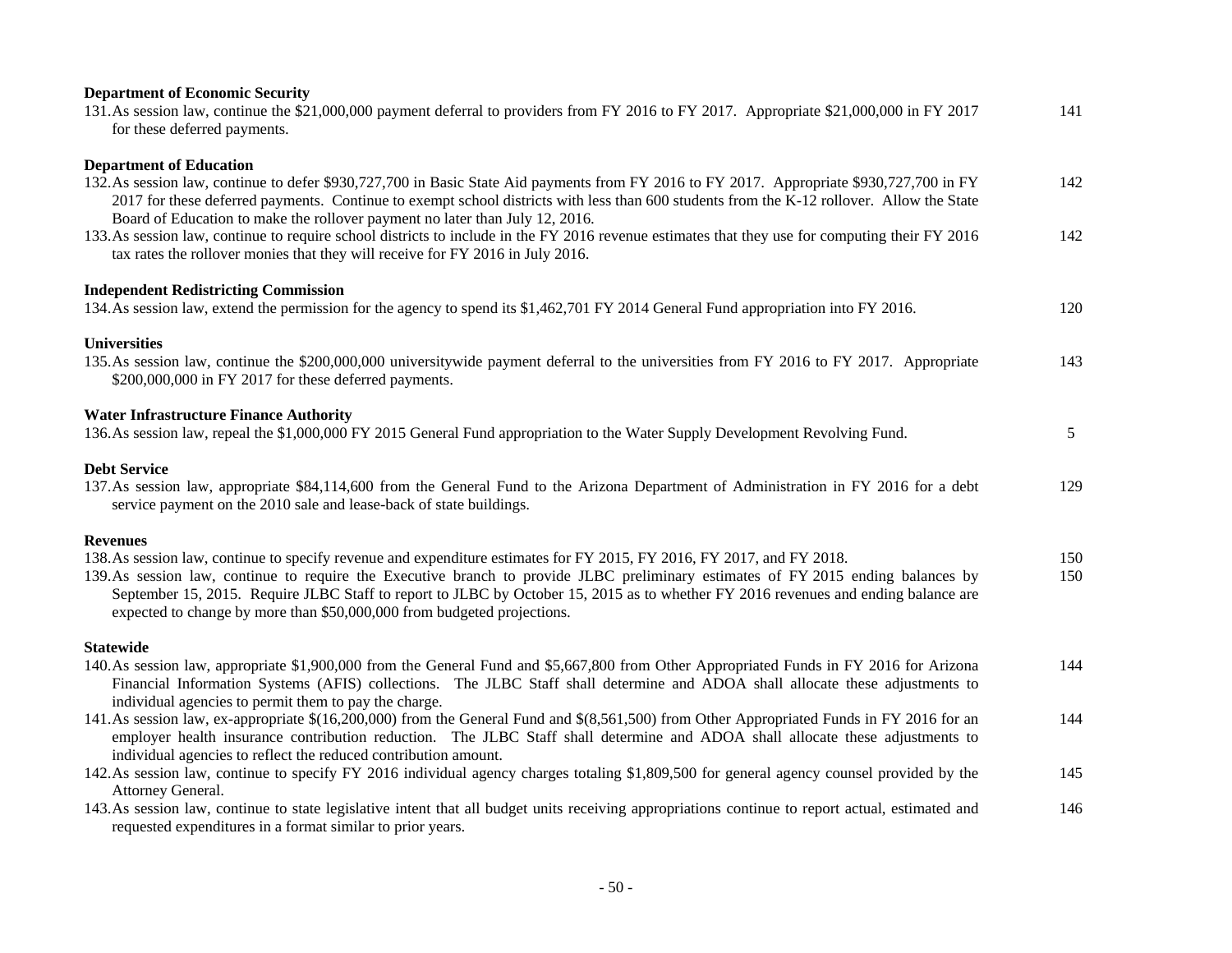| 144. As session law, continue to require ADOA to compile a report on Full-Time Equivalent (FTE) Position usage in FY 2016 in all agencies<br>and provide it to the JLBC Director by October 1, 2016. The Department of Economic Security, Universities, and Department of<br>Environmental Quality are exempt from the report but are required to report separately. | 147 |
|----------------------------------------------------------------------------------------------------------------------------------------------------------------------------------------------------------------------------------------------------------------------------------------------------------------------------------------------------------------------|-----|
| 145. As session law, continue to require each agency to submit a report to the JLBC Director by October 1, 2015 on the number of filled<br>appropriated and non-appropriated FTE Positions by fund source as of September 1, 2015.                                                                                                                                   | 148 |
| 146. As session law, continue to require ADOA to report monthly to the JLBC Director on agency transfers of spending authority from one<br>expenditure class to another or between programs.                                                                                                                                                                         | 149 |
| <b>General</b><br>147. As session law, continue to define "*" as designating an appropriation exempt from lapsing.                                                                                                                                                                                                                                                   | 151 |
| 148. As session law, continue to define "expenditure authority" as continuously appropriated monies included in individual line items of<br>appropriations.                                                                                                                                                                                                          | 152 |
| 149. As session law, continue to define "review by the Joint Legislative Budget Committee" as a review by a vote of a majority of a quorum of<br>the members.                                                                                                                                                                                                        | 153 |
| <b>MAJOR FOOTNOTE CHANGES</b>                                                                                                                                                                                                                                                                                                                                        |     |
| The budget plan includes the following major modification of footnotes. This list does not include footnotes pertaining to one-time reports or appropriations.                                                                                                                                                                                                       |     |
| <b>Department of Corrections</b><br>150. Adds footnote that any changes in per diem rates for the inmate health care contracted services shall be reviewed by the Joint Legislative<br>Budget Committee (JLBC).                                                                                                                                                      | 26  |
| <b>Department of Economic Security</b><br>151.Adds footnote requiring agency to report to JLBC before transferring money into or out of Case Management and new DDD Operating<br>Lump Sum line items.                                                                                                                                                                | 32  |
| <b>Judiciary</b><br>152. Adds footnotes requiring all centralized service payments for counties, probation expenses, and automation costs to be funded solely from<br>those particular line items.                                                                                                                                                                   | 59  |

#### **Department of Revenue**

| 153. As session law, require the department to issue a Request for Proposals prior to awarding funding for a fraud prevention contract.   |    |
|-------------------------------------------------------------------------------------------------------------------------------------------|----|
| 154. Adds footnote requiring the Department of Revenue to report to JLBC and OSPB on the amounts of individual income tax credits claimed | 93 |
| in FY 2015.                                                                                                                               |    |

#### **School Facilities Board**

| 155. Adds footnote depositing \$23.9 million into the Access Our Best Public Schools Fund and appropriating monies in the fund for use in                                                                                                                     | 94 |
|---------------------------------------------------------------------------------------------------------------------------------------------------------------------------------------------------------------------------------------------------------------|----|
| establishing an Arizona public schools achievement district and the mechanisms by which it would operate. Requires JLBC review of                                                                                                                             |    |
| expenditure plan prior to spending. Requires the Executive branch to recommend proposed legislation to codify the mechanisms                                                                                                                                  |    |
| developed.                                                                                                                                                                                                                                                    |    |
| $156$ A 11, $0.11$ , $1.11$ , $1.11$ , $0.00000$ $0.0000$ $1.11$ , $\mathbf{D}$ , $1.11$ , $\mathbf{D}$ , $1.01$ , $1.01$ , $1.11$ , $1.11$ , $1.11$ , $1.11$ , $1.11$ , $1.11$ , $1.11$ , $1.11$ , $1.11$ , $1.11$ , $1.11$ , $1.11$ , $1.11$ , $1.11$ , $1$ |    |

156.Adds footnote depositing \$1,000,000 from the Building Renewal Grants line item in FY 2015 into the Emergency Deficiencies Correction Fund. Requires any school district receiving monies from the fund in FY 2015 to report to the School Facilities Board a plan to improve the district's preventative maintenance of building systems. 124